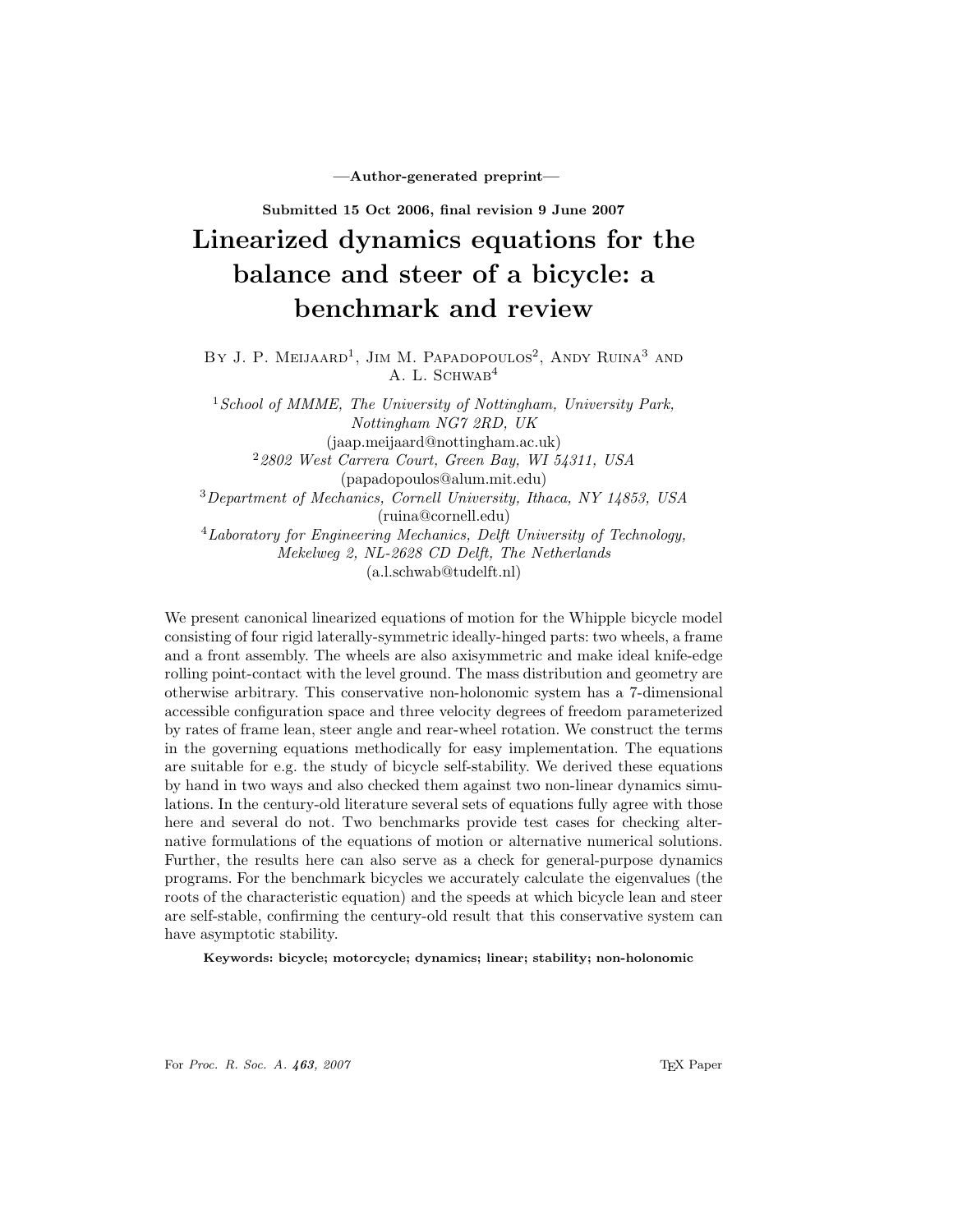

Figure 1. Bicycle model parameters. For all four parts  $(R, B, F, F)$  and H), centre of mass locations are expressed relative to the x and z coordinates shown (with origin at P and  $y$ pointing towards the reader) and in the reference configuration shown. Other parameters are the body masses and inertias, the wheel radii, the tilt  $\lambda$  of the steer axis, the wheel base  $w$  and the trail  $c$  as listed in table 1. The figure is drawn to scale using the distances in table 1. Configuration variables (lean, steer, etc.) are defined in figure 2.

# 1. Introduction

In 1818 Karl von Drais showed that a person riding forward on a contraption with two in-line wheels, a sitting scooter of sorts, could balance by steering the front wheel (Herlihy 2004). Later, the velocipede of the 1860s which had pedals directly driving the front wheel like on a child's tricycle, could also be balanced by riderapplied steering control. This "boneshaker" had equal-size wooden wheels and a vertical (untilted) steering axis passing through the front wheel axle. By the 1890s it was well known that essentially anyone could learn to balance a "safety bicycle", which had pneumatic tires and a chain drive. More subtly, but more importantly for balance and control, the safety bicycle also had a tilted steer axis and fork offset (bent front fork) like a modern bicycle. In 1897 French mathematician Emmanuel Carvallo (1899) and then, more generally, Cambridge undergraduate Francis Whipple (1899) used rigid-body dynamics equations to show in theory what was surely known in practice, that some safety bicycles could, if moving in the right speed range, balance themselves. Today these same two basic features of bicycle balance are clear:

- i. A controlling rider can balance a forward-moving bicycle by turning the front wheel in the direction of an undesired lean. This moves the ground-contact points under the rider, just like an inverted broom or stick can be balanced on an open hand by accelerating the support point in the direction of lean.
- ii. Some uncontrolled bicycles can balance themselves. If an appropriate typical bicycle is given a push to about 6 m/s, it steadies itself and then progresses stably until its speed gets too low. The torques for the self-correcting steer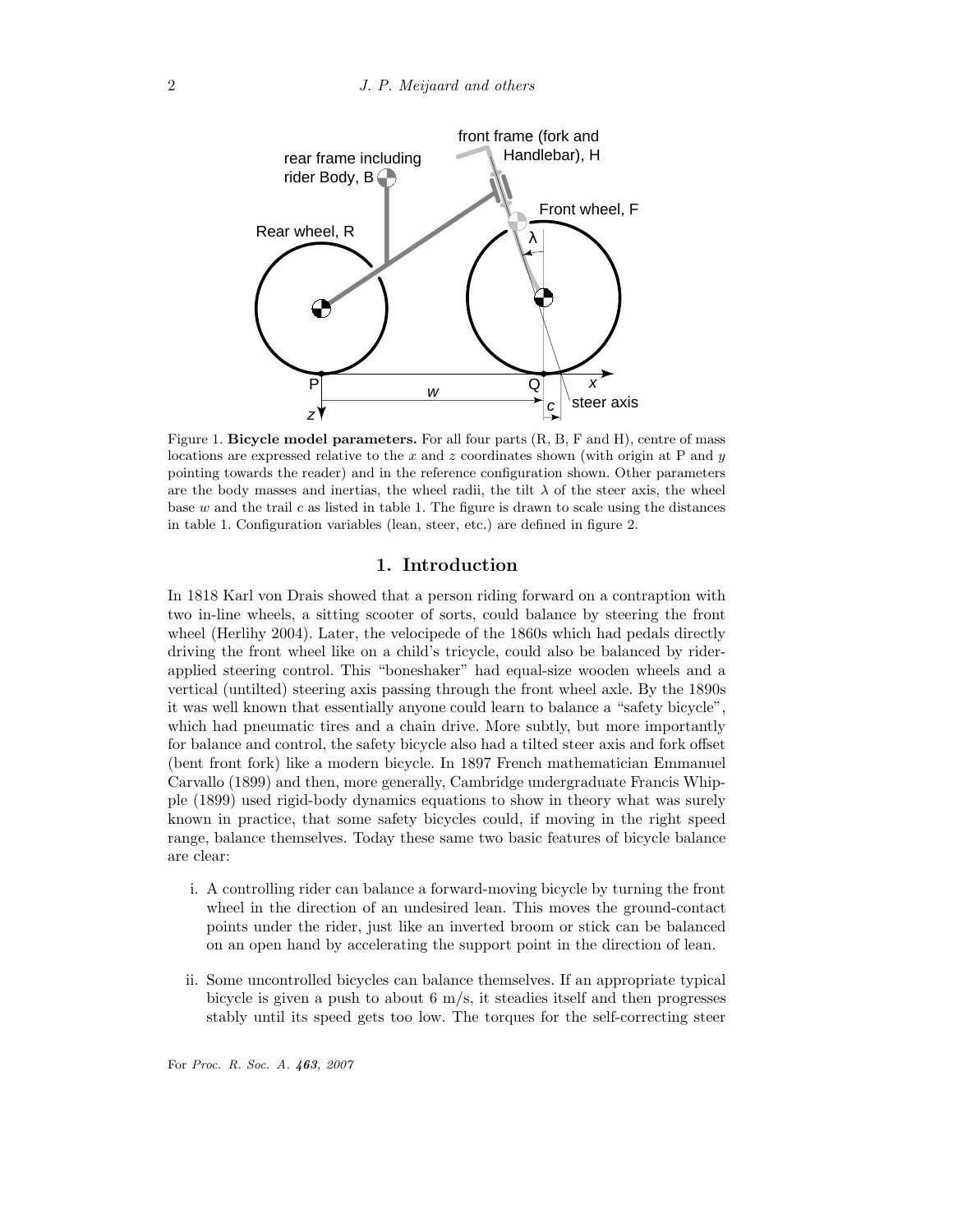

Figure 2. Configuration and dynamic variables. The 7-dimensional accessible configuration space is parameterized here by the  $x$  and  $y$  coordinates of the rear contact P, measured relative to a global fixed coordinate system, and 5 angles represented by a sequence of hinges (gimbals). The hinges are drawn as a pair of cans which rotate with respect to each other. For a positive rotation, the can with the arrow rotates in the direction of the arrow relative to its mate as shown on the enlarged isolated can at the top right. The  $\psi$  can is grounded in orientation but not in location. For example, a clockwise (looking down) change of heading (yaw)  $\psi$  of the rear frame B, is positive. The lean ('roll' in aircraft terminology) to the right is  $\phi$ . The rear wheel rotates with  $\theta_R$  relative to the rear frame, with forward motion being negative. The steer angle is  $\delta$  with right steer positive. The front wheel rotates with  $\theta_F$  relative to the front frame. As pictured,  $\psi, \phi$  and  $\delta$ are all positive. The velocity degrees of freedom are parameterized by  $\dot{\phi}$ ,  $\dot{\delta}$  and  $\dot{\theta}_R$ . The sign convention used is the engineering vehicle dynamics standard J670e (SAE 2001).

motions can come from various geometric, inertial and gyroscopic features of the bicycle.

Beyond these two generalities, there is little that has been solidly accepted in the literature, perhaps because of the lack of need. Through trial and error bicycles had evolved by 1890 to be stable enough to survive to the present day with essentially no modification. Because bicycle design has been based on tinkering rather than equations, there has been little scrutiny of bicycle analyses.

To better satisfy general curiosity about bicycle balance and perhaps contribute to the further evolution of bicycle design, we aim here to firmly settle some basic, and largely previously presented, bicycle stability science. The core of the paper is a set of easy-to-use and thoroughly checked linearized dynamics equations for the motion of a somewhat elaborate, yet well-defined, bicycle model. These are in equation (5.3) and Appendix A. Future studies of bicycle stability aimed, for example, at clarifying especially point (ii) above, can be based on these equations.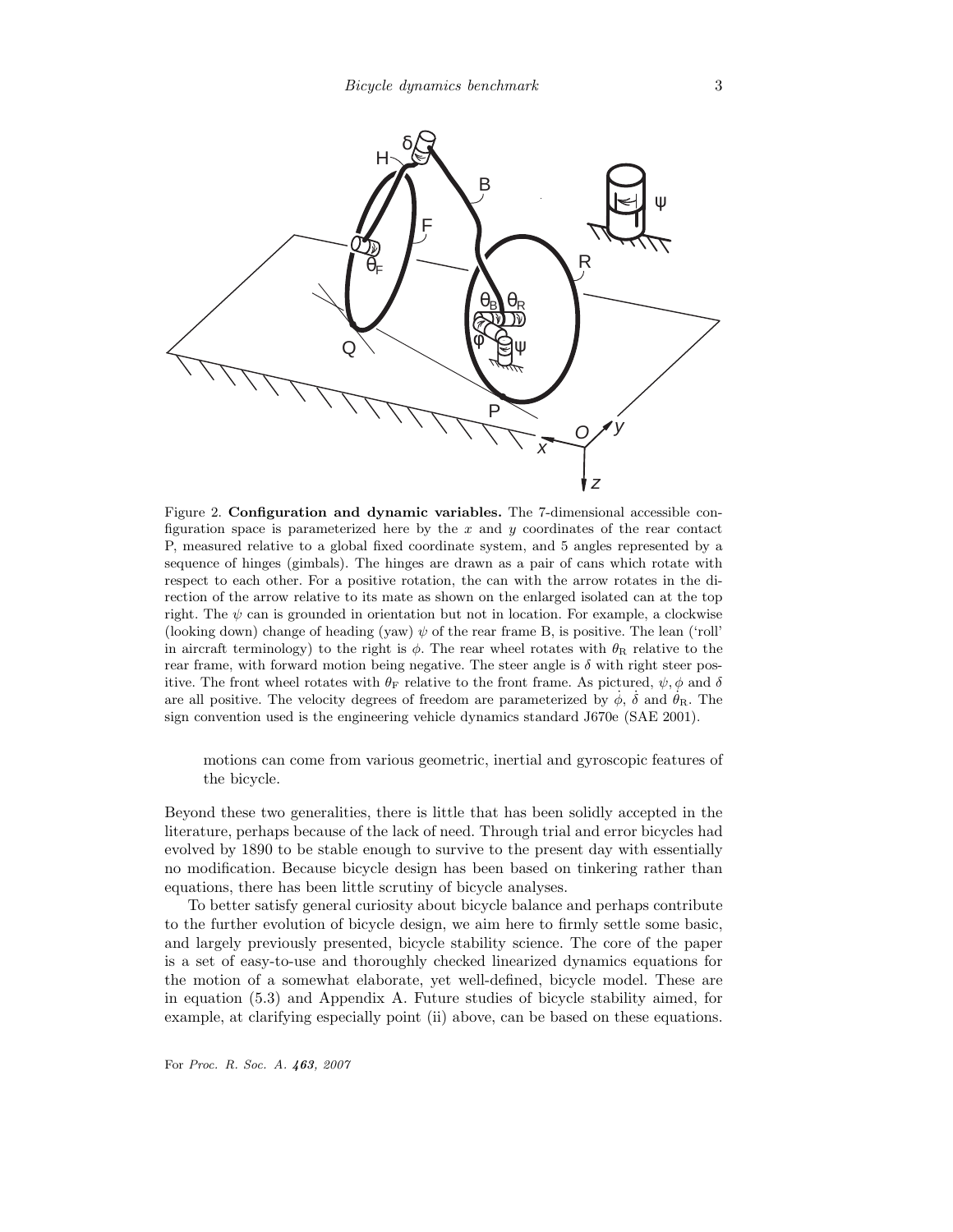Many methods can be used to derive the equations using various choices of coordinates, each leading to vastly different-looking governing equations. Even matching initial conditions between solution methods can be a challenge. However, the roots of the characteristic equation (eigenvalues) and the speed-range of stability are independent of all of these differences. So, for example, a computer-based study of a bicycle based on any formulation can be checked for correctness and accuracy by comparing with the benchmark eigenvalues here.

The work here may also have more general use in that the bicycle balance problem is close to that for skating, walking and running in their coupling of lean, steer and balance. Also, there is a dearth of non-trivial examples with precisely known solutions that can be used to check general purpose multi-body dynamics simulators (such as are used for machine, vehicle and robot design). This paper provides such a non-trivial benchmark system.

# 2. Brief literature review

Since their inception bicycles have attracted attention from more-or-less well known scientists of the day including thermodynamicist William Rankine, the mathematicians Carlo Bourlet, Paul Appell and Emmanuel Carvallo, the meteorologist Francis Whipple, the mathematical physicist Joseph Boussinesq, and the physicist Arnold Sommerfeld working with mathematician Felix Klein and engineer Fritz Noether (brother of Emmy). A later peak in the "single-track vehicle" dynamics literature began in about 1970, perhaps because digital computers eased integration of the governing equations, because of the increased popularity of large motorcycles (and attendant accidents), and because of an ecology-related bicycle boom. This latter literature includes work by dynamicists such as Neĭmark, Fufaev, Breakwell and Kane. Starting in the mid-1970s the literature increasingly deviates from the rigidbody treatment that is our present focus.

Over the past 140 years scores of other people have studied bicycle dynamics, either for a dissertation, a hobby, or sometimes as part of a life's work on vehicles. This sparse and varied research on the dynamics of bicycles modelled as linked rigid bodies was reviewed in Hand (1988). A more general but less critical historical review, which also includes treatments with structural compliance and tire models, is in Sharp (1985).

Many bicycle analyses aimed at understanding rider control are based on qualitative dynamics discussions that are too reduced to capture the ability of an uncontrolled moving bicycle to balance itself. The Physics Today paper by David E. H. Jones (1970) is the best-known of these. The paper by Maunsell (1946) carefully considers several effects. Qualitative dynamics discussions can also be found in Lallement (1866), Rankine (1869), Sharp (1896), Appell (1896), Wallace (1929), A. T. Jones (1942), Den Hartog (1948), Higbie (1974), Kirshner (1980), Le Hénaff (1987), Olsen & Papadopoulos (1988), Patterson (1993), Cox (1998), and Wilson (2004).

A second class of papers does use analysis to study the dynamics. Some, appropriately for basic studies of rider control, use models with geometry and/or mass distribution that are too reduced to allow self-stability. Others, even if using a bicycle model that is sufficiently general, use rules for the control of the steer and thus skip the additional equation for uncontrolled steer dynamics. Such simple and/or steer-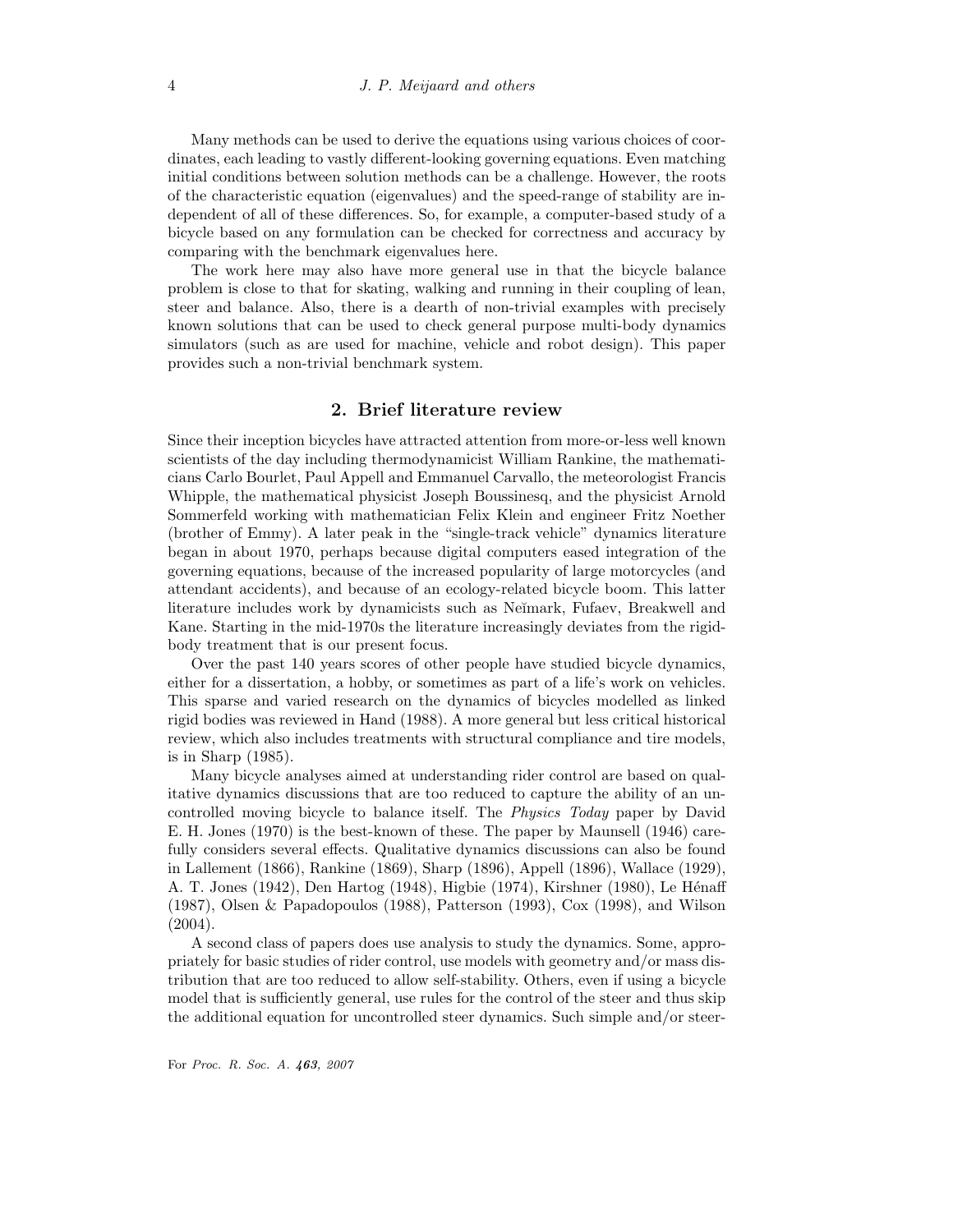controlled approaches are found in Bourlet (1899), Boussinesq (1899a,b), Routh (1899), Bouasse (1910), Bower (1915), Pearsall (1922), Lo˘ıcjanski˘ı & Lur'e (1934), Timoshenko & Young (1948), Haag (1955), Neĭmark & Fufaev (1972), Lowell & McKell (1982), Getz & Marsden (1995), Fajans (2000), Åström et al. (2005) and Limebeer & Sharp (2006).

Finally, we have found about 30 rigid-body dynamics models that have generalenough geometry and mass distribution for self-stability to be possible, and which also allow uncontrolled steer dynamics. These governing equations are complex and different authors use slightly different modelling assumptions, different parameterizations and different choices of dynamic variables. And most authors did not know of most of their predecessors. So only a small fraction of the 200 or more chronologically possible cross checks have been performed in detail. Of these a large fraction are by Hand and ourselves. The evaluations below are based on comparison with our own derivations (Papadopoulos 1987, Meijaard 2004 and Schwab et al. 2005), and on comparisons made by the first 6 authors below, especially Hand.

Correct equations for the Whipple model are in Döhring (1955) who built on the less-general Carvallo model presented in Klein & Sommerfeld (1910), in Weir (1972), who checked Sharp (1971), in Eaton (1973), who checked Weir (1972) and Sharp (1971), in Hand (1988), who checked these papers and others, and in Mears  $(1988)$  who checked Weir and Hand. Singh & Goel  $(1971)$  use Döhring's correct equations, but we were unable to reproduce their eigenvalues. The paper by Dikarev et al.  $(1981)$  corrects an error in Neĭmark & Fufaev  $(1972)$ , independently also corrected later by Hand, and we have found no fault with it, but we have not confirmed the final equations. Based on graphical agreement of Psiaki's (1979) plots against solutions of the equations here, we expect that Psiaki's complex equations are correct, but we have not confirmed their formal equivalence to ours.

Equations of similar models are in Carvallo (1899) which is slightly simplified, Whipple (1899) which has some typographical errors, Klein & Sommerfeld (1910) which follows Carvallo and is slightly simplified and Herfkens (1949) which has some typographical errors. We recently discovered a report by Manning (1951) that has no evident flaws, but we have not checked it in detail. Sharp (1971) is correct before he eliminates tire compliance and is the foundation for much subsequent tire-based vehicle modelling. Van Zytveld (1975) is correct when his slightly incorrect and more general model is simplified to the Whipple model. And Weir & Zellner (1978) has a sign error. Neĭmark & Fufaev (1967) has more substantial but still correctable errors (see Dikarev *et al.* (1981) and Hand  $(1988)$ ).

Others who studied complex rigid-body bicycle models include Collins (1963), Singh (1964), Rice & Roland (1970), Roland & Massing (1971), Roland & Lynch (1972), Roland (1973), Rice (1974), Singh & Goel (1976), Rice (1976), Lobas (1978), Koenen (1983), Franke *et al.* (1990), Lennartsson (1999), Aström *et al.* (2005) and Limebeer & Sharp  $(2006)$ . We continue to discover more promising papers (e.g., Kondo et al. (1963) and Ge (1966)). Despite all these decades of careful good work, as of this writing there is no standard journal publication in English that we are confident presents complete and correct equations for the canonical Whipple model.

Supplementary Appendix 1 expands on the historical review above.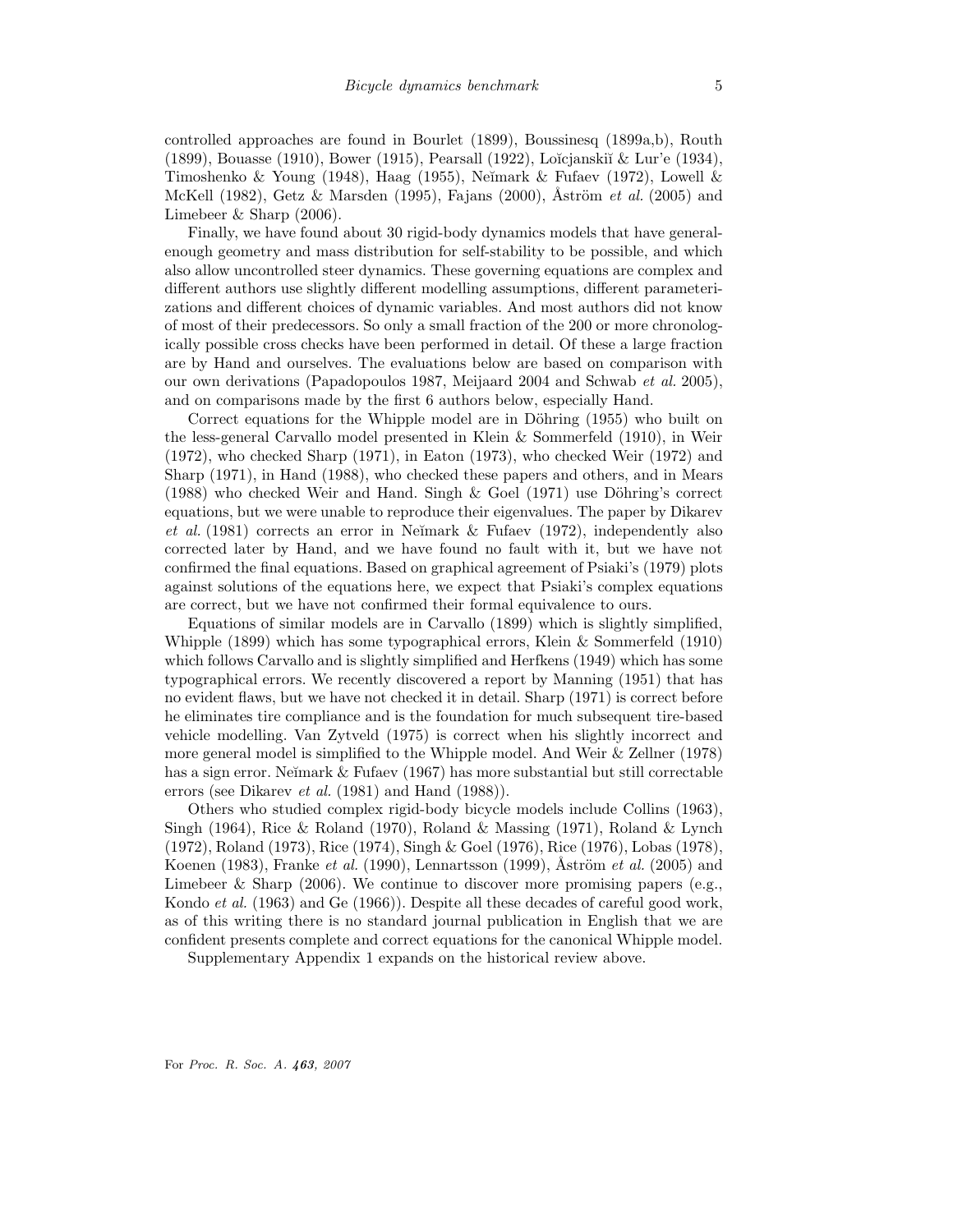# 3. The Bicycle Model

We use the Whipple bicycle consisting of four rigid bodies: a Rear wheel R, a rear frame B with the rider Body rigidly attached to it, a front frame H consisting of the Handlebar and fork assembly, and a Front wheel F (figure 1). Within the constraint of overall lateral (left-right) symmetry and circular symmetry of the wheels, the shape and mass distributions are general with one caveat. A model that respects these symmetries allows non-planar (thick) wheels. We allow for such thickness in our inertial properties but, like Whipple, restrict attention to knifeedge rolling point-contact, thus excluding, e.g., contact with toroidal wheels. We neglect the motion of the rider relative to the frame, structural compliances and dampers, joint friction, and tire models with compliance and slip.

The model delineation is not by selecting the most important aspects for describing real bicycle behaviour. For understanding basic features of active rider control the model here is undoubtedly unnecessarily and inappropriately complex. For example, some aspects included here have very small effects, like the non-planarity of the inertia of the real wheel. And other neglected aspects may be paramount, e.g. the rider's flexibility and control reflexes. Even for the study of uncontrolled stability, tire deformation and frame compliance seem necessary for understanding wobble (a rapid steering oscillation). In summary, the model here includes all the sharply-defined rigid-body effects, while leaving out a plethora of terms that would require more subtle and less well-defined modelling.

Our bicycle design is fully characterized by 25 parameters described below. Table 1 lists the numerical values used for the numerical benchmark. Most numerical values are representative of real bicycles, but some values (e.g., wheel inertial thickness as represented by  $I_{\text{Rxx}} > I_{\text{Ryy}}(2)$  are exaggerated to guarantee a detectable role in the benchmark numerical studies. The bicycle design parameters are defined in an upright reference configuration with both wheels on the level flat ground and with zero steer angle. The reference coordinate origin is at the rear wheel contact point P. We use the conventions of vehicle dynamics (J670e, SAE 2001) with positive x pointing generally towards the front contact point, positive z pointing down and the y axis pointing to the rider's right.

The radii of the circular wheels are  $r_R$  and  $r_F$ . The wheel masses are  $m_R$  and  $m_F$ with their centres of mass at the wheel centres. The moments of inertia of the rear and front wheels about their axles are  $I_{\mathrm{R}yy}$  and  $I_{\mathrm{F}yy}$ , respectively. The moments of inertia of the wheels about any diameter in the xz plane are  $I_{\text{R}xx}$  and  $I_{\text{F}xx}$ . The wheel mass distribution need not be planar, so any positive inertias are allowed with  $I_{\text{R}yy} \leq 2I_{\text{R}xx}$  and  $I_{\text{F}yy} \leq 2I_{\text{F}xx}$ . All front wheel parameters can be different from those of the rear so, for example, it is possible to investigate separately the importance of angular momentum of the front and rear wheels.

Narrow high-pressure high-friction tire contact is modelled as non-slipping rolling point-contact between the ground and the knife-edge wheel perimeters. The frictionless wheel axles are orthogonal to the wheel symmetry planes and are located at the wheel centres. In the reference configuration the front wheel ground contact Q is located at a distance w (the wheel base) in front of the rear wheel contact P. The front wheel ground contact point trails a distance c behind the point where the steer axis intersects the ground. Although  $c > 0$  for most bicycles, the equations allow a negative trail  $(c < 0)$  with the wheel contact point in front of the steer axis.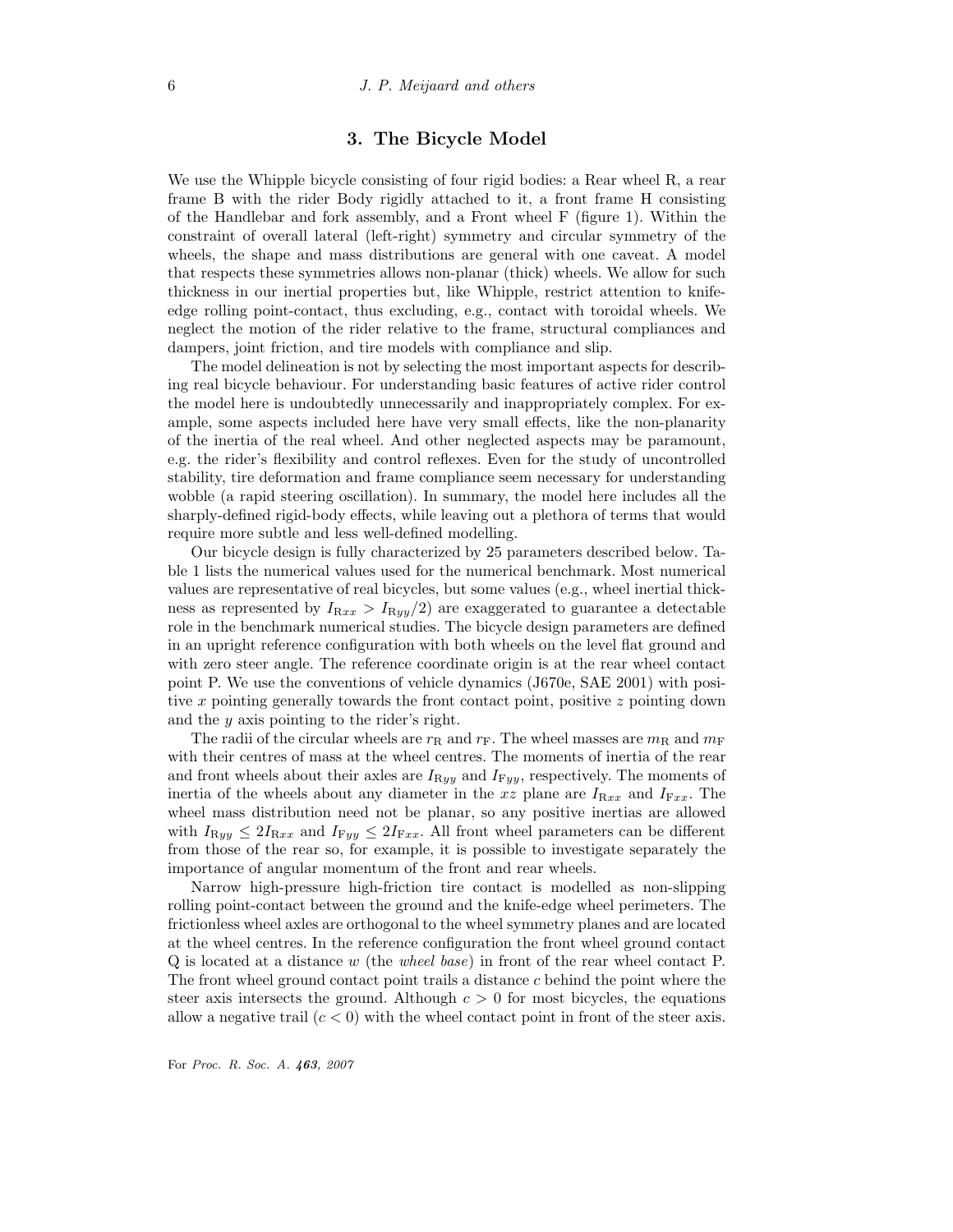The rear wheel R is connected to the rear frame assembly B (which includes the rider body) at the rear axle. The centre of mass of B, with mass  $m<sub>B</sub>$ , is located at  $(x_B, y_B = 0, z_B < 0)$ . The moment of inertia of the rear frame about its centre of mass is represented by a  $3 \times 3$  moment of inertia matrix where all mass is symmetrically distributed relative to the xz plane, but not necessarily on the plane. The centre of mass of the front frame assembly (fork and handlebar) H is at  $(x_H, y_H = 0, z_H < 0)$  relative to the rear contact P. H has mass  $m<sub>H</sub>$ . As for the B frame,  $I_{\text{H}yy}$  can be less than  $I_{\text{H}xx} + I_{\text{H}zz}$ . The moment of inertia matrices of the rear and front assemblies are:

$$
\mathbf{I}_{\rm B} = \begin{bmatrix} I_{\rm Bxx} & 0 & I_{\rm Bzz} \\ 0 & I_{\rm Byy} & 0 \\ I_{\rm Bzz} & 0 & I_{\rm Bzz} \end{bmatrix}, \quad \text{and} \quad \mathbf{I}_{\rm H} = \begin{bmatrix} I_{\rm Hxx} & 0 & I_{\rm Hzz} \\ 0 & I_{\rm Hyy} & 0 \\ I_{\rm Hzz} & 0 & I_{\rm Hzz} \end{bmatrix}. \quad (3.1)
$$

To be physical (i.e., no negative mass) the moment-of-inertia matrix must have all principal values positive and also satisfy the triangle inequalities that no one principal value is bigger than the sum of the other two. The steer axis tilt angle  $\lambda$  is measured from the upwards vertical, positive when tipped back as on a conventional bicycle with  $-\pi/2 < \lambda < \pi/2$  (all angles in radians). The steer tilt is  $\pi/2$  minus the conventional "head angle"; a bicycle with head angle of  $72°$  has  $\lambda = 18° = \pi/10$ . The steer axis location is implicitly defined by the wheel base  $w$ , trail  $c$  and steer axis tilt angle  $\lambda$ .

Two non-design parameters are the downwards gravitational acceleration g and the nominal forward speed  $v$ . This model, or slight simplifications of it, is a common idealization of a bicycle (see Supplementary Appendix 1). Motorcycle modelling is often based on an extension of this model using toroidal wheels, tire compliance, tire slip and frame compliance. Theories of bicycle and motorcycle control are often based on simplifications of this model or, alternatively, on simple analogous systems that do not come from reductions of this model.

#### (a) How many parameters describe the bicycle model?

The bicycle model here is defined completely by the 25 design parameters above (see table 1). This is not a minimal description for dynamic analysis, however. For example, the inertial properties of the rear wheel R, except for the polar moment of inertia (i.e.,  $m_R$  and  $I_{Rxx}$  but not  $I_{Ryy}$ ), can be combined with the inertial properties of the rear frame B, reducing the number of parameters by 2. The same combination can be used for the front frame, reducing the number of parameters to  $25 - 2 - 2 = 21$ . The polar inertia of each wheel can be replaced with a gyrostat constant which gives its spin angular momentum in terms of forward velocity. This does not reduce the number of parameters in non-linear modelling. But in linear modelling the radius of the wheels is irrelevant for lean and steer geometry and their effect on angular momentum is embodied in the gyrostat constants. Eliminating wheel radii reduces the number of parameters by 2 to  $21 - 2 = 19$ . Finally, in the linearized equations of motion the polar (yy components) of the moments of inertia of the two frames are irrelevant, reducing the necessary number of design parameters to  $19 - 2 = 17$ .

In their most reduced form the linearized equations of motion (5.3) have 11 arbitrary independent matrix entries. Each entry is a complex combination of the 17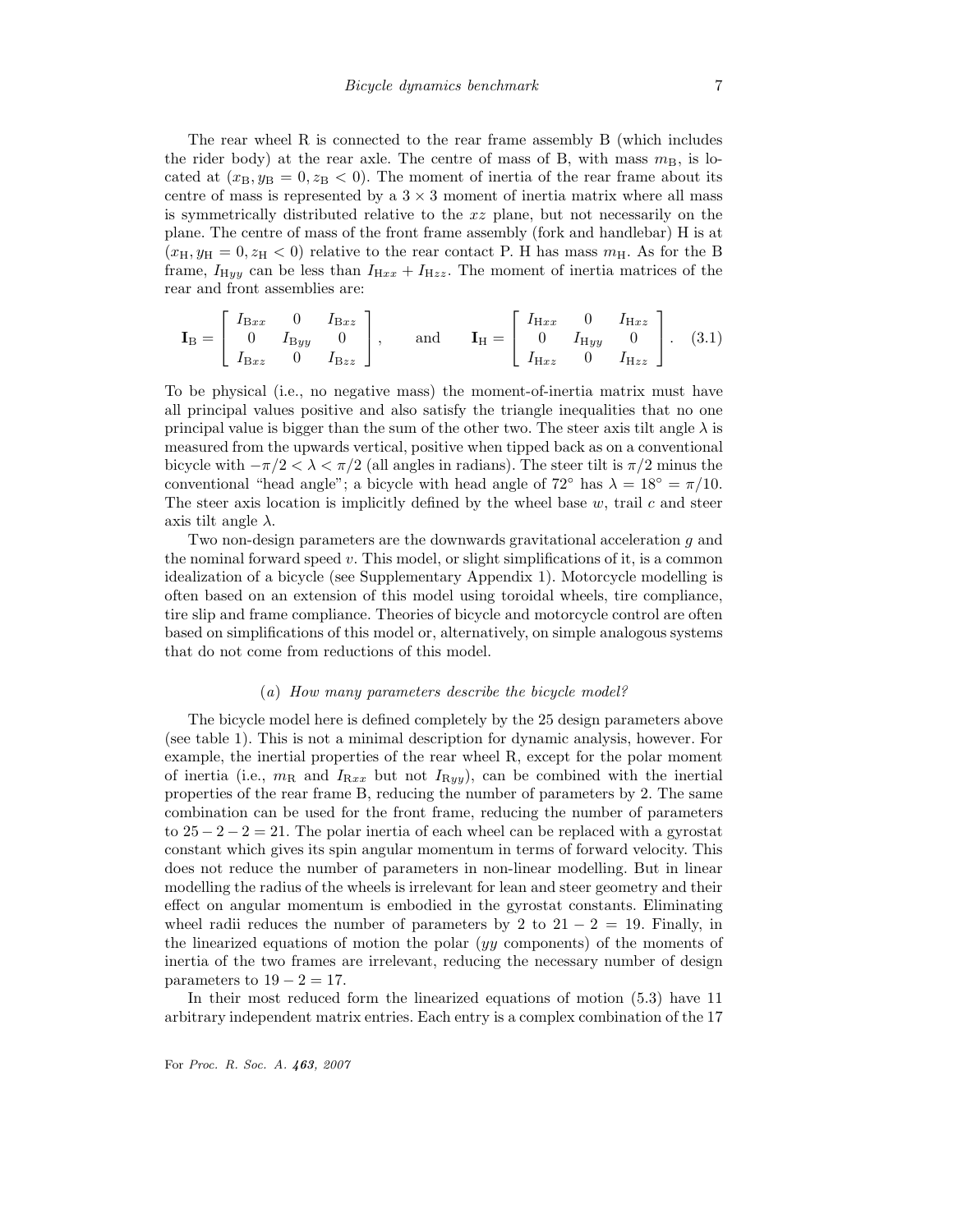parameters just described. Still further reduction can be obtained by inspection of the fourth order characteristic equation (6.5). After scaling by the leading coefficient  $det(\mathbf{M})$ , there remain four coefficients, each a polynomial in the forward speed. There are seven independent coefficients of these velocity polynomials. By reduction using suitable length and time scales, two of these coefficients can be eliminated. So the space of scaled root loci plots is only five-dimensional. For simpler comparisons, we use all 25 design parameters.

#### (b) How many degrees of freedom does the bicycle model have?

Because this system has non-holonomic kinematic constraints, the concept of "degree of freedom" needs clarification. The holonomic (hinges and ground contacts) and non-holonomic (non-slip rolling) constraints restrict these four linked 3-dimensional objects in space as follows. Start with the 24 degrees of freedom of the 4 rigid bodies, each with 3 translational and 3 rotational degrees of freedom in physical space  $(4 \times (3 + 3) = 24)$ . Then subtract 5 degrees of freedom for each of the three hinges and one more for each wheel touching the ground plane:  $24-3\times5-2=7$ . Thus, before we consider the non-slipping wheel-contact constraints, the accessible configuration space is 7-dimensional. The 4 non-holonomic rolling constraints (two for each wheel-to-ground contact) do not further restrict this accessible configuration space: kinematically allowable rolling motions can translate and steer the bicycle on the plane in arbitrary ways and also can rotate the wheels relative to the frame with no net change of overall bicycle position or orientation. For example, even though side-slip is not allowed, a bicycle can move sideways by the same motions used to parallel-park a car. Thus the accessible configuration space for this model is 7-dimensional.

#### (i) Description of the 7-dimensional configuration space

This 7-dimensional configuration space can be parameterized as follows (see figure 2). The location of the rear-wheel contact with the ground is  $(x_P, y_P)$  relative to a global fixed coordinate system with origin O. The orientation of the rear frame with respect to the global reference frame  $0$ - $xyz$  is given by a sequence of angular rotations (312 Euler angles). These rotations are depicted in figure 2 with fictitious hinges, each represented as a can in the drawing, in series, mounted at the rear hub: a yaw rotation,  $\psi$ , about the z-axis, a lean rotation,  $\phi$ , about the rotated x-axis, and a pitch rotation,  $\theta_B$ , about the rotated y-axis. Note that the pitch  $\theta_B$  is not one of the 7 configuration variables because it is determined by a 3-dimensional trigonometric relation that keeps the steered front wheel on the ground. The steering angle  $\delta$  is the rotation of the front handlebar frame with respect to the rear frame about the steering axis. A right turn of a forwards-moving bicycle has  $\delta > 0$ . Finally, the rotation of the rear R and front F wheels with respect to their respective frames B and H are  $\theta_R$  and  $\theta_F$ . In summary, the configuration space is parameterized here with  $(x_P, y_P, \psi, \phi, \delta, \theta_R, \theta_F)$ . Quantities such as wheel-centre coordinates and rear-frame pitch are all determined by these.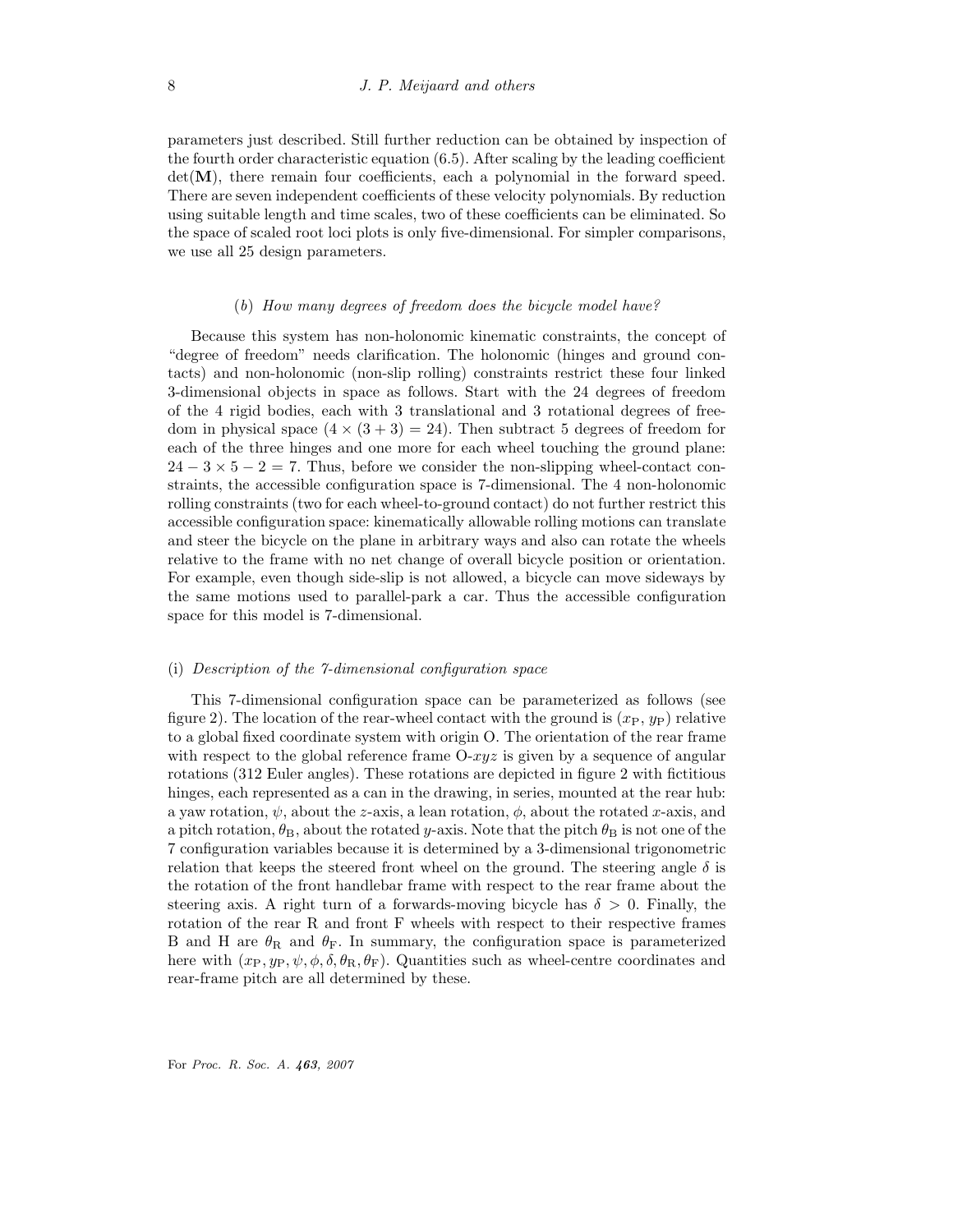Table 1. Parameters for the benchmark bicycle depicted in figure 1 and described in the text. The values given are exact (no round-off). The inertia components and angles are such that the principal inertias (eigenvalues of the inertia matrix) are also exactly described with only a few digits. The tangents of the angles that the inertia eigenvectors make with the global reference axes are rational fractions.

| Parameter                                                  | Symbol                                                                                                                                                                                                                                                      | Value for benchmark                                                                                                                                                                                                                                                                                                                  |  |  |  |
|------------------------------------------------------------|-------------------------------------------------------------------------------------------------------------------------------------------------------------------------------------------------------------------------------------------------------------|--------------------------------------------------------------------------------------------------------------------------------------------------------------------------------------------------------------------------------------------------------------------------------------------------------------------------------------|--|--|--|
| Wheel base                                                 | w                                                                                                                                                                                                                                                           | $1.02 \text{ m}$                                                                                                                                                                                                                                                                                                                     |  |  |  |
| Trail                                                      | $\boldsymbol{c}$                                                                                                                                                                                                                                            | $0.08$ m                                                                                                                                                                                                                                                                                                                             |  |  |  |
| Steer axis tilt                                            | $\lambda$                                                                                                                                                                                                                                                   | $\pi/10$ rad                                                                                                                                                                                                                                                                                                                         |  |  |  |
| $(\pi/2 - \text{head angle})$                              |                                                                                                                                                                                                                                                             | $(90^{\circ} - 72^{\circ})$                                                                                                                                                                                                                                                                                                          |  |  |  |
| Gravity                                                    | $\mathfrak{g}$                                                                                                                                                                                                                                              | $9.81$ N/kg                                                                                                                                                                                                                                                                                                                          |  |  |  |
| Forward speed                                              | $\eta$                                                                                                                                                                                                                                                      | <i>various</i> $m/s$ , see tables 2                                                                                                                                                                                                                                                                                                  |  |  |  |
| Rear wheel R                                               |                                                                                                                                                                                                                                                             |                                                                                                                                                                                                                                                                                                                                      |  |  |  |
| Radius                                                     | $r_{\rm R}$                                                                                                                                                                                                                                                 | $0.3 \text{ m}$                                                                                                                                                                                                                                                                                                                      |  |  |  |
| Mass                                                       | $m_{\rm R}$                                                                                                                                                                                                                                                 | $2 \text{ kg}$                                                                                                                                                                                                                                                                                                                       |  |  |  |
| Mass moments of inertia                                    | $(I_{\mathrm{R}xx}, I_{\mathrm{R}yy})$                                                                                                                                                                                                                      | $(0.0603, 0.12)$ kg m <sup>2</sup>                                                                                                                                                                                                                                                                                                   |  |  |  |
| Rear Body and frame assembly B                             |                                                                                                                                                                                                                                                             |                                                                                                                                                                                                                                                                                                                                      |  |  |  |
| Position centre of mass                                    | $(x_B, z_B)$                                                                                                                                                                                                                                                | $(0.3, -0.9)$ m                                                                                                                                                                                                                                                                                                                      |  |  |  |
| Mass                                                       | $m_{\rm B}$                                                                                                                                                                                                                                                 |                                                                                                                                                                                                                                                                                                                                      |  |  |  |
|                                                            | Mass moments of inertia $\begin{bmatrix} I_{\text{B}xx} & 0 & I_{\text{B}xz} \\ 0 & I_{\text{B}yy} & 0 \\ I_{\text{B}xx} & 0 & I_{\text{B}zz} \end{bmatrix}$ $\begin{bmatrix} 9.2 & 0 & 2.4 \\ 0 & 11 & 0 \\ 2.4 & 0 & 2.8 \end{bmatrix}$ kg m <sup>2</sup> |                                                                                                                                                                                                                                                                                                                                      |  |  |  |
| Front Handlebar and fork assembly H                        |                                                                                                                                                                                                                                                             |                                                                                                                                                                                                                                                                                                                                      |  |  |  |
| Position centre of mass                                    | $(x_H, z_H)$ (0.9, -0.7) m                                                                                                                                                                                                                                  |                                                                                                                                                                                                                                                                                                                                      |  |  |  |
| Mass                                                       | $m_{\rm H}$                                                                                                                                                                                                                                                 | $4 \text{ kg}$                                                                                                                                                                                                                                                                                                                       |  |  |  |
|                                                            |                                                                                                                                                                                                                                                             | $\text{Mass moments of inertia} \quad \left[ \begin{array}{ccc} I_{\text{H}xx} & 0 & I_{\text{H}xz} \\ 0 & I_{\text{H}yy} & 0 \\ I_{\text{H}xz} & 0 & I_{\text{H}zz} \end{array} \right] \quad \left[ \begin{array}{ccc} 0.05892 & 0 & -0.00756 \\ 0 & 0.06 & 0 \\ -0.00756 & 0 & 0.00708 \end{array} \right] \text{kg}\,\text{m}^2$ |  |  |  |
| Front wheel F                                              |                                                                                                                                                                                                                                                             |                                                                                                                                                                                                                                                                                                                                      |  |  |  |
| Radius                                                     | $r_{\rm F}$                                                                                                                                                                                                                                                 | $0.35$ m                                                                                                                                                                                                                                                                                                                             |  |  |  |
| Mass                                                       | $m_{\rm F}$                                                                                                                                                                                                                                                 | $3 \text{ kg}$                                                                                                                                                                                                                                                                                                                       |  |  |  |
| Mass moments of inertia $(I_{\text{F}xx}, I_{\text{F}yy})$ |                                                                                                                                                                                                                                                             | $(0.1405, 0.28)$ kg m <sup>2</sup>                                                                                                                                                                                                                                                                                                   |  |  |  |
|                                                            |                                                                                                                                                                                                                                                             |                                                                                                                                                                                                                                                                                                                                      |  |  |  |

#### (ii) Velocity degrees of freedom

As explained above, the accessible configuration space is 7-dimensional. However, the 4 non-holonomic rolling constraints (one longitudinal and one lateral for each wheel-to-ground contact) reduce the 7-dimensional accessible configuration space to  $7 - 4 = 3$  velocity degrees of freedom. This 3-dimensional kinematically accessible velocity space can conveniently be parameterized by the lean rate  $\dot{\phi}$  of the rear frame, the steering rate  $\dot{\delta}$ , and the rotation rate  $\dot{\theta}_R$  of the rear wheel R relative to the rear frame B.

## 4. Basic features of the model, equations and solutions

#### (a) The system behaviour is unambiguous

The dynamics equations for this model follow from linear and angular momentum balance applied to each part, along with the assumption that the kinematic constraint forces follow the rules of action and reaction and do no net work.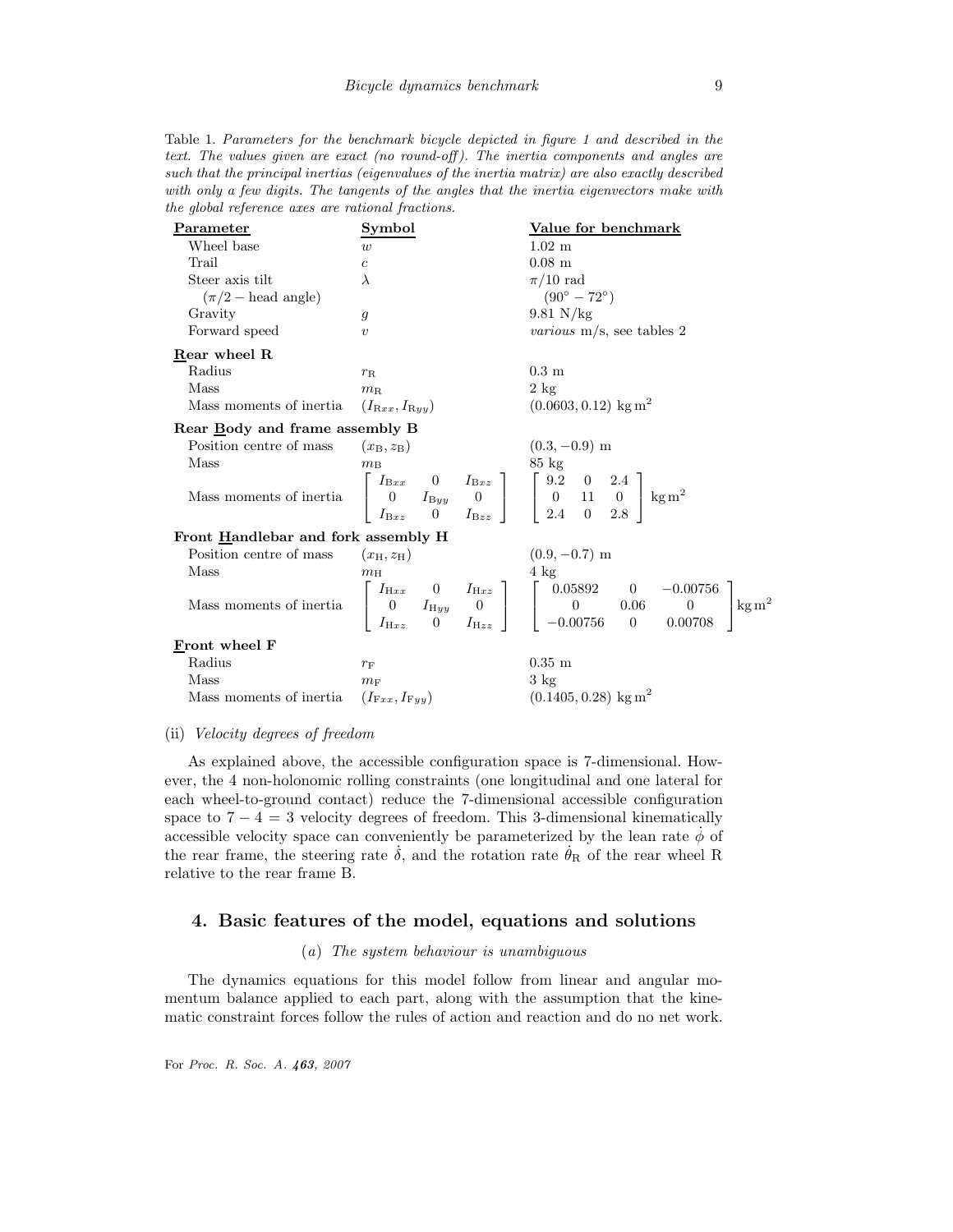These equations may be assembled into a set of ordinary differential equations, or differential-algebraic equations by various methods. One can assemble governing differential equations using the Newton-Euler rigid-body equations, Lagrange equations with Lagrange multipliers for the in-ground-plane rolling-contact forces or methods based on the principle of virtual velocities (e.g., Kane's method), etc. But the subject of mechanics is sufficiently well defined that we know that all standard methods will yield equivalent sets of governing differential equations. Therefore, a given consistent-with-the-constraints initial state (positions and velocities of all points on the frames and wheels) will always yield the same subsequent motions of the bicycle parts. So, while the choice of variables and the recombination of equations may lead to quite different looking governing equations, any difference between dynamics predictions can only be due to errors.

#### (b) The system is conservative but not Hamiltonian

The only friction forces in this model are the lateral and longitudinal forces at the ground-contact points. But, because of the no-slip conditions (constraints) these friction forces are modelled by non-dissipative constraint forces. The hinges and ground contacts are all workless kinematic constraints. In uncontrolled bicycle motion the only external applied forces are the conservative gravity forces on each part. That is, there are no dissipative forces and the system is energetically conservative; the sum of the gravitational and kinetic energies is a constant for any free motion. But the non-holonomic kinematic constraints preclude writing the governing equations in standard Hamiltonian form, so theorems of Hamiltonian mechanics do not apply. One result, surprising to some cultured in Hamiltonian systems, is that the non-dissipative bicycle equations can have asymptotic (exponential) stability (see figure 4). This apparent contradiction of the stability theorems for Hamiltonian systems is because the bicycle, while conservative, is, by virtue of the non-holonomic wheel contacts, not Hamiltonian. A similar system that is conservative but has asymptotic stability is the uncontrolled skateboard (Hubbard 1979) and simpler still is the classical Chaplygin sleigh described in, e.g., Ruina (1998).

#### (c) Symmetries in the solutions

Without explicit use of the governing equations some features of their solutions may be inferred by symmetry.

Ignorable coordinates. Some of the configuration variables do not appear in any expression for the forces, moments, potential energies or kinetic energies of any of the parts. These so-called cyclic or ignorable coordinates are: the location of the bicycle on the plane  $(x_P, y_P)$ , the heading of the bicycle  $\psi$ , and the rotations  $(\theta_{\rm R}, \theta_{\rm F})$  of the two wheels relative to their respective frames. So one can write a reduced set of dynamics equations that do not include these ignorable coordinates. The full configuration as a function of time can be found afterwards by integration of the kinematic constraint equations, as discussed at the end of Appendix B. These ignorable coordinates cannot have asymptotic stability; a small perturbation of, say, the heading  $\psi$  will lead to a different ultimate heading.

Decoupling of lateral dynamics from speed dynamics. The lateral (left-right) symmetry of the bicycle design along with the lateral symmetry of the equations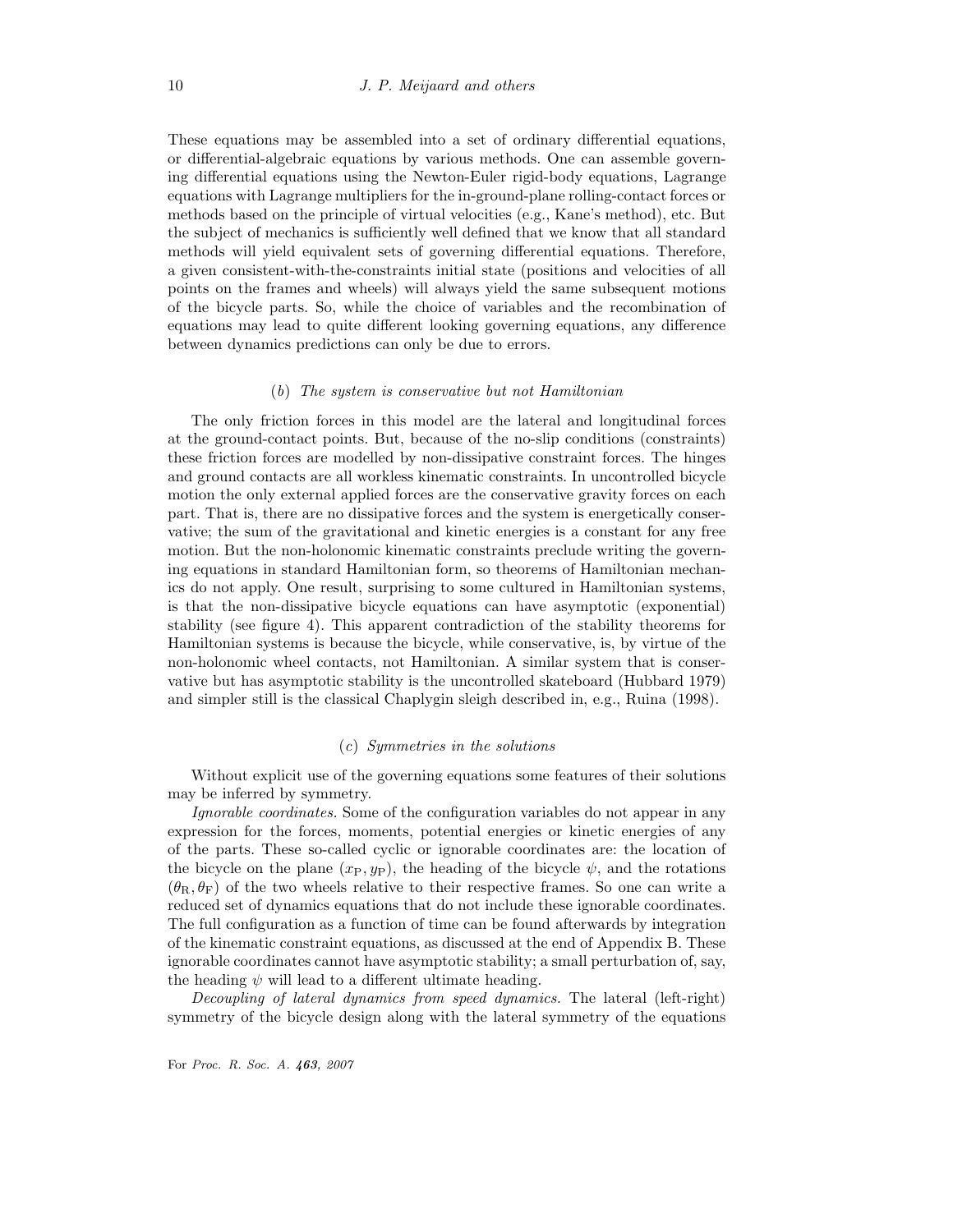implies that the straight-ahead unsteered and untipped  $(\delta = 0, \phi = 0)$  rolling motions are necessarily solutions for any forward or backward speed  $v$ . Moreover, relative to these symmetric solutions, the longitudinal and the lateral motion must be decoupled from each other to first order (linearly decoupled) by the following argument. Because of lateral symmetry a perturbation to the right must cause the same change in speed as a perturbation to the left. But by linearity the effects must be the negative of each other. Therefore there can be no first-order change in speed due to lean. Similarly, speed change alone cannot cause lean. So the linearized foreaft equations of motion are entirely decoupled from the lateral equations of motion and a constant speed bicycle has the same linearized equations of lateral motion as a constant energy bicycle. This argument is given in more detail in Supplementary Appendix 4.

A fore-aft symmetric bicycle cannot be asymptotically self stable. For any rigid body system with workless kinematic constraints and state dependent forces any solution  $q(t)$  implies a solution  $q(-t)$ . Thus any bicycle motion is also a solution of the equations when moving backwards, with all particle trajectories being traced at identical speeds in the reverse direction. Thus a bicycle that is exponentially stable in balance when moving forwards at speed  $v > 0$  must be exponentially unstable when moving at  $-v$  (backwards at the same speed). Consider a fore-aft symmetric bicycle. Such a bicycle has a vertical central steering axis (or a horizontal steering axis) and has a handlebar assembly, front mass distribution and front wheel that mirrors that of the rear assembly. If such a bicycle has exponentially decaying solutions in one direction it must have exponentially growing solutions in the opposite direction because of time reversal. By symmetry it must therefore also have exponentially growing solutions in the (supposedly stable) original direction. Thus such a bicycle cannot have exponentially decaying solutions in one direction without also having exponentially growing solutions in the same direction, and thus cannot be asymptotically self-stable. Such a symmetric bicycle might, however, have the oscillatory (neutral) stability of the type Hamiltonian systems can have.

#### (d) The non-linear equations have no simple expression

In contrast with the linear equations we present below, there seems to be no reasonably compact expression of the full non-linear equations of motion for this model. The kinematic loop, from rear-wheel contact to front-wheel contact, determines the rear frame pitch through a complicated equation (Psiaki 1979) which can be expressed as a quartic polynomial equation. So there is no simple expression for rear frame pitch for large lean and steer angles. Thus the writing of non-linear governing differential equations in a standard form that various researchers can check against alternative derivations is a challenge that is not addressed here, and might never be addressed. However, when viewed as a collection of equations, one for each part, and a collection of constraint equations, a large set of separately comprehensible equations may be assembled. An algorithmic derivation of non-linear equations using such an assembly, suitable for numerical calculation and benchmark comparison, is presented in (Basu-Mandal et al. 2007) where a complete set of no-hands circular motions are also presented.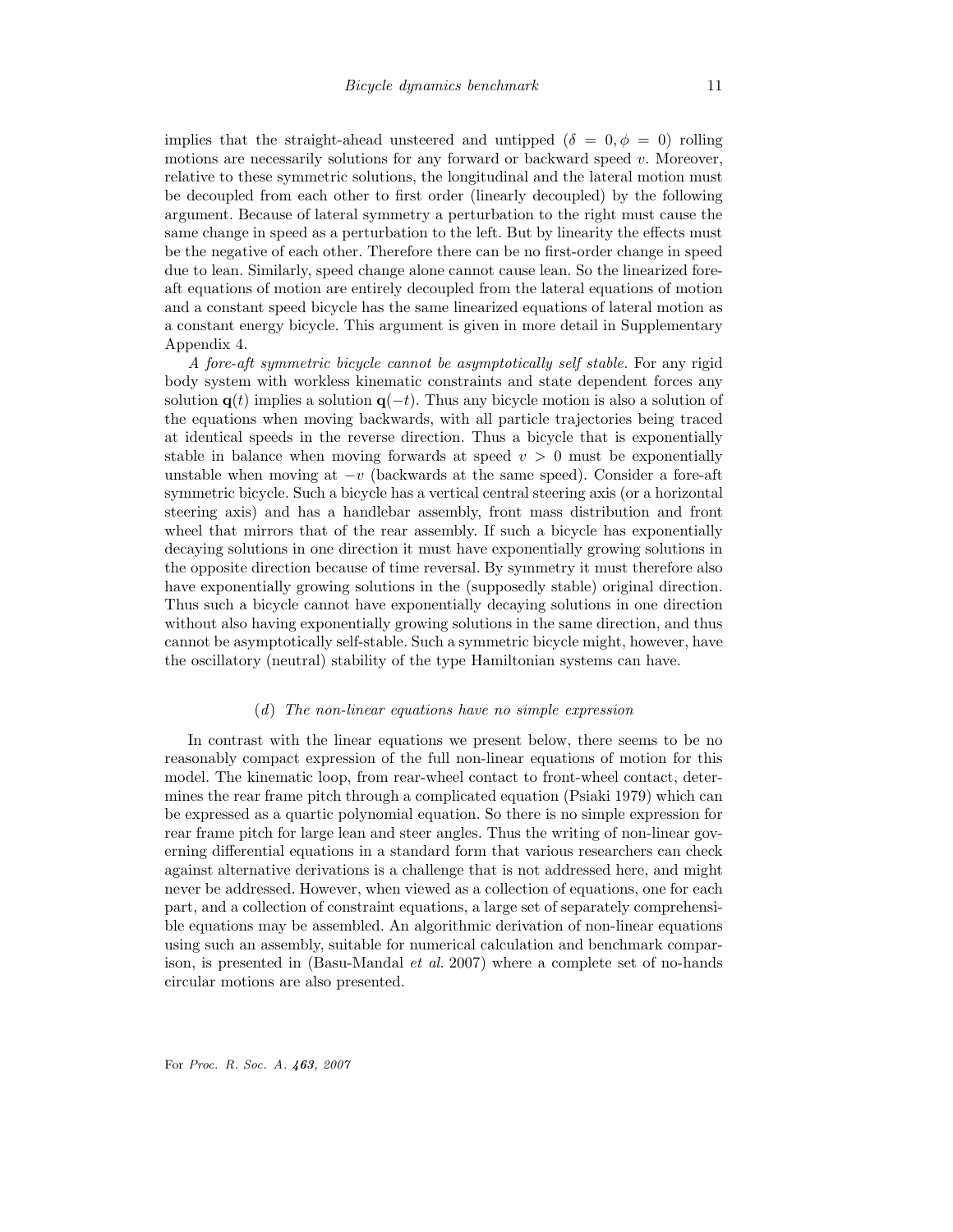# 5. Linearized equations of motion

Here we present a set of linearized differential equations for the bicycle model, slightly perturbed from upright straight-ahead motion, in a canonical form. To aid in organizing the equations we include applied lean and steer torques which are later set to zero for study of uncontrolled motion.

#### (a) Derivation of governing equations

Mostly-correct derivations and presentations of the equations of motion for a relatively general bicycle model, although not necessarily expressed in the canonical form of equation (5.3), are found in Carvallo (1899), Whipple (1899), Klein & Sommerfeld (1910), Herfkens (1949), Döhring (1953, 1955), Sharp (1971), Weir (1972), Eaton (1973) and Van Zytveld (1975). Dikarev et al. (1981) have a derivation of equations equivalent to  $(5.3)$ , based on correcting the errors in Neĭmark and Fufaev (1972) as does Hand (1988) which just predates Mears (1988). Papadopoulos (1987) and Meijaard (2004) also have derivations which were generated in preparation for this paper.

The derivations above are generally long, leading to equations with layers of nested definitions. This is at least part of the reason for the lack of cross checking in the literature. A minimal derivation of the equations using angular momentum balance about various axes, based on Papadopoulos (1987), is given in Appendix B. Note that this derivation, as well as all of the linearized equations from the literature, is not based on a systematic linearization of full non-linear differential equations. Thus far, systematic linearizations have not achieved analytical expressions for the linearized-equation coefficients in terms of the 25 bicycle parameters. However, part of the validation process described later includes numerical comparison with full non-linear simulations, and also comparison with numerical values of the linearized-equation coefficients as determined by these same non-linear programs.

# (b) Forcing terms

For numerical benchmark purposes, where eigenvalues are paramount, we neglect control forces or other forcing (except gravity which is always included). However, the forcing terms help to organize the equations. Moreover, forcing terms are needed for study of disturbances and rider control.

In addition to the gravity forces, consider an arbitrary distribution of forces  $\mathbf{F}_i$ acting at various points on the bicycle. Their net effect is to contribute to the forces of constraint (the ground reaction forces, and the action–reaction pairs between the parts at the hinges) and to contribute to the accelerations  $(\phi, \delta, \theta_R)$ . Three generalized forces can be defined by writing the power of the applied forces, kept at their current values, associated with arbitrary perturbations of the velocities that are consistent with the hinge-assembly and ground-wheel contact constraints. This "virtual" power necessarily factors into a sum of three terms

$$
P = \sum \mathbf{F}_i \cdot \Delta \mathbf{v}_i = T_{\phi} \Delta \dot{\phi} + T_{\delta} \Delta \dot{\delta} + T_{\theta_R} \Delta \dot{\theta}_R, \tag{5.1}
$$

because the perturbations of the velocities  $\Delta v_i$  of all material points are necessarily linear combinations of the perturbations of the generalized velocities ( $\Delta\phi$ ,  $\Delta\delta$ ,  $\Delta\theta$ <sub>R</sub>).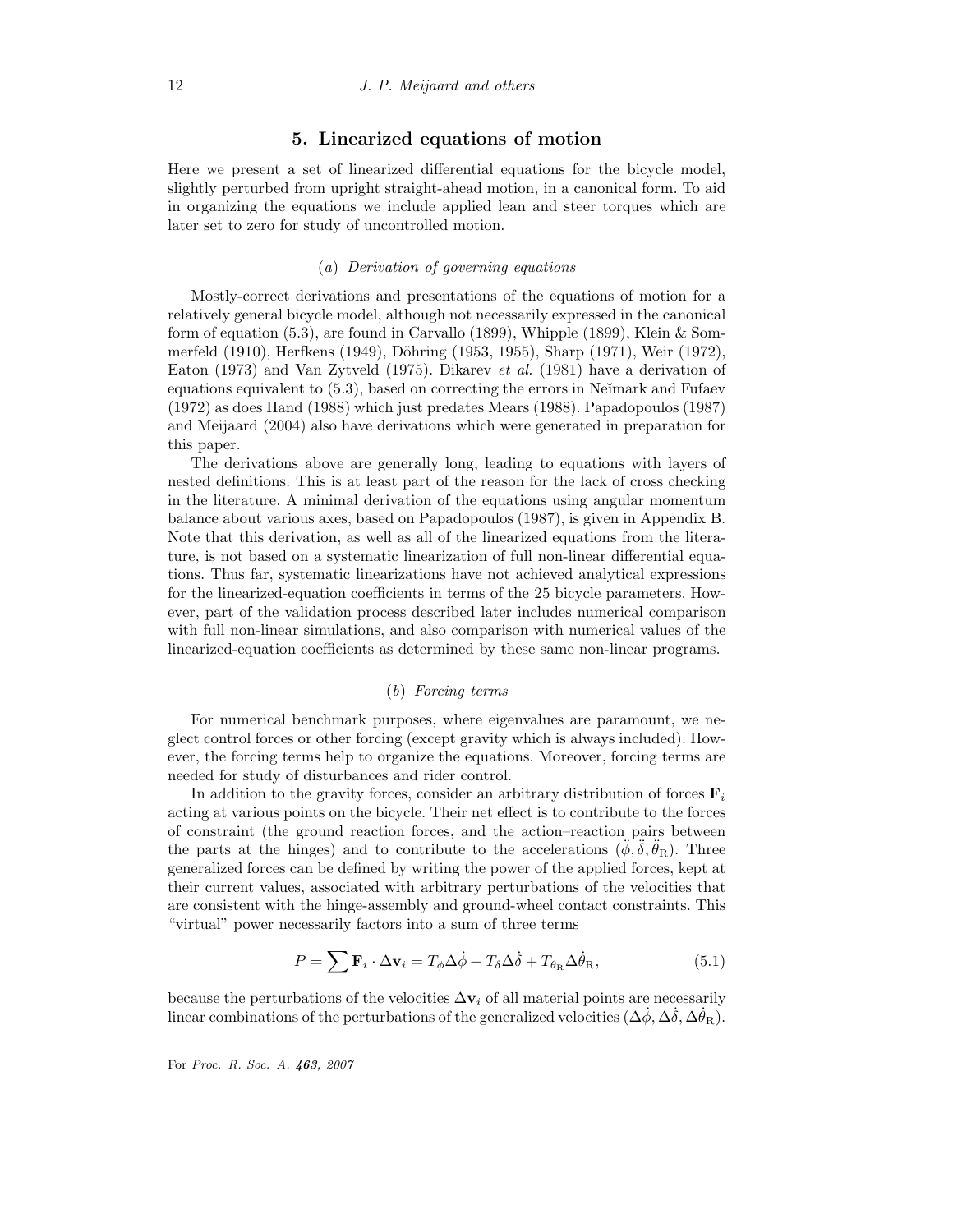The generalized forces  $(T_{\phi}, T_{\delta}, T_{\theta_{\rm R}})$  are thus each linear combinations of the components of the various applied forces  $\mathbf{F}_i$ .

The generalized forces  $(T_{\phi}, T_{\delta}, T_{\theta_{\rm R}})$  are energetically conjugate to the generalized velocities. The generalized forces can be visualized by considering special loadings each of which contributes to only one generalized force when the bicycle is in the reference configuration. In this way of thinking

- 1.  $T_{\theta_R}$  is the propulsive "force", expressed as an equivalent moment on the rear wheel. In practice pedal torques or a forward push on the bicycle contribute to  $T_{\theta_{\mathbf{R}}}$  and not to  $T_{\phi}$  and  $T_{\delta}$ .
- 2.  $T_{\phi}$  is the right lean torque, summed over all the forces on the bicycle, about the line between the wheel ground contacts. A force, perpendicular to the rear frame located directly above the rear contact point contributes only to  $T_{\phi}$ . A sideways wind gust, or a parent holding a beginning rider upright, contributes mainly to  $T_{\phi}$ .
- 3.  $T_{\delta}$  is an action-reaction steering torque. A torque causing a clockwise (looking down) action to the handlebar assembly H along the steer axis and an equal and opposite reaction torque on the rear frame contributes only to  $T_{\delta}$ . In simple modelling,  $T_{\delta}$  would be the torque that a rider applies to the handlebars. Precise description of how general lateral forces contribute to  $T_{\delta}$  depends on the projection implicit in equation (5.1). Some lateral forces make no contribution to  $T_\delta$ , namely those acting at points on either frame which do not move when an at-rest bicycle is steered but not leaned. Lateral forces applied to the rear frame directly above the rear contact point make no contribution to  $T_{\delta}$ . Nor do forces applied to the front frame if applied on the line connecting the front contact point with the point where the steer axis intersects the vertical line through the rear contact point. Lateral forces at ground level, but off the two lines just described, contribute only to  $T_{\delta}$ . Lateral forces acting at the wheel contact points make no contribution to any of the generalized forces.

Just as for a pendulum, finite vertical forces (additional to gravity) change the coefficients in the linearized equations of motion but do not contribute to the forcing terms (e.g., a magnet under a pendulum changes the effective q in  $\ddot{\theta} + (q/\ell)\theta = 0$ but not the 0). Similarly, propulsive forces also change the coefficients but have no first order effect on the lateral forcing. Thus the equations presented here only apply for small  $(\ll \sum m_i g)$  propulsive and small additional vertical forces.

#### (c) The first linear equation: with no forcing, forward speed is constant

A solution of both the linearized and the full non-linear equations is straightahead  $\delta = 0$  upright  $\phi = 0$  motion at any constant forward speed  $v = -\dot{\theta}_R r_R$ . The governing equations here describe the evolution of small perturbations from this reference solution. As explained above and in more detail in Supplementary Appendix 4, lateral symmetry of the system, combined with the linearity in the equations, precludes any first-order coupling between the forward motion and the lean and steer. Therefore the first linearized equation of motion is simply obtained from two-dimensional  $(xz$ -plane) mechanics as:

$$
\[r_{\rm R}^2 m_{\rm T} + I_{\rm Ryy} + (r_{\rm R}/r_{\rm F})^2 I_{\rm Fyy}\]\ddot{\theta}_{\rm R} = T_{\theta_{\rm R}},\tag{5.2}
$$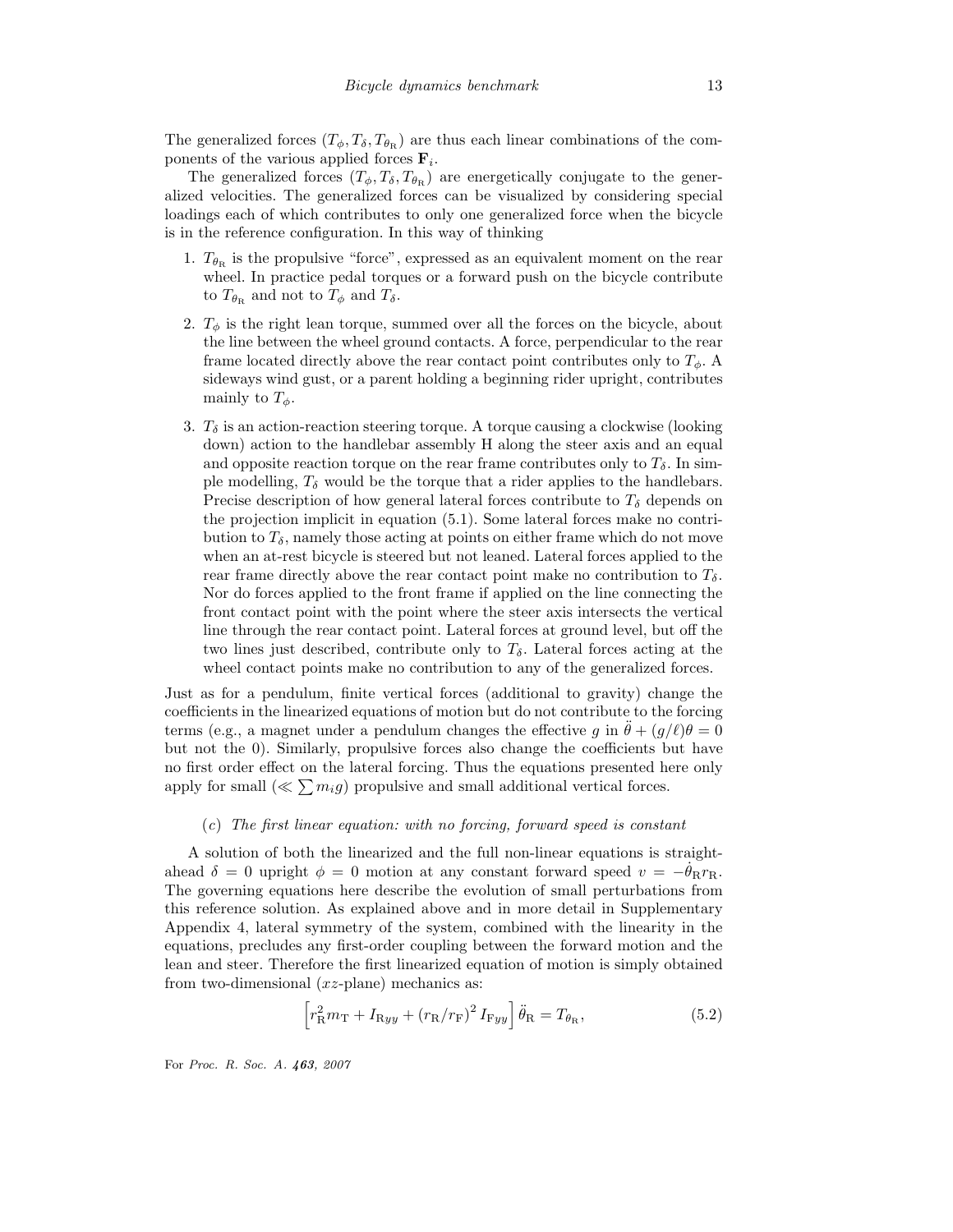where  $m<sub>T</sub>$  is total bicycle mass (see Appendix A). In cases with no propulsive force the nominal forward speed  $v = -\theta_{\rm R} r_{\rm R}$  is therefor constant (to first order).

## (d) Lean and steer equations

The linearized equations of motion for the two remaining degrees of freedom, the lean angle  $\phi$  and the steer angle  $\delta$ , are two coupled second-order constant-coefficient ordinary differential equations. Any such set of equations can be linearly combined to get an equivalent set. We define the canonical form below by insisting that the right-hand sides of the two equations consist only of  $T_{\phi}$  and  $T_{\delta}$ , respectively. The first of these two equations is the *lean equation* and the second is the *steer equation*. Mechanical systems have linearized equations of the form  $\mathbf{M\ddot{q} + C\dot{q} + Kq = f}$ . For the bicycle model these equations can be written, with velocity and gravity explicit, as (Papadopoulos 1987)

$$
\mathbf{M}\ddot{\mathbf{q}} + v\mathbf{C}_1\dot{\mathbf{q}} + [g\mathbf{K}_0 + v^2\mathbf{K}_2]\mathbf{q} = \mathbf{f},\tag{5.3}
$$

where the time-varying quantities are  $\mathbf{q} = [\phi, \delta]^T$  and  $\mathbf{f} = [T_{\phi}, T_{\delta}]^T$ . The constant entries in matrices  $M, C_1, K_0$  and  $K_2$  are defined in terms of the 25 design parameters in Appendix A. Briefly, M is a symmetric mass matrix which gives the kinetic energy of the bicycle system at zero forward speed as  $\dot{\mathbf{q}}^T \mathbf{M} \dot{\mathbf{q}}/2$ . The damping-like (there is no real damping) matrix  $\mathbf{C} = v\mathbf{C}_1$  is linear in the forward speed v and captures skew-symmetric gyroscopic torques due to steer and lean rates.  $C_1$  also captures inertial reactions due to steer rate: part from the lateral acceleration due to rear-wheel yaw rate (path curvature) and part from system yaw acceleration. The stiffness matrix  $\bf{K}$  is the sum of two parts: a velocity-independent symmetric part  $qK_0$  proportional to the gravitational acceleration, which can be used to calculate changes in potential energy with  $\mathbf{q}^{T}[g\mathbf{K_{0}}]\mathbf{q}/2$ , and a part  $v^{2}\mathbf{K_{2}}$  which is quadratic in the forward speed and is due to gyroscopic and centrifugal effects. The matrix subscripts match the exponents of the  $v$  multipliers.

Equation  $(5.3)$  above, with terms defined in Appendix A, is the core of this paper.

#### 6. Benchmark model and solutions

To facilitate comparisons with other formulations we have defined a benchmark bicycle with all parameter values given in table 1. The parameter values were chosen to minimize the possibility of fortuitous cancellation that could occur if used in an incorrect model. We also wanted numbers that could easily be described precisely. In the benchmark bicycle the two wheels are different in all properties and no two angles, masses or distances match. A second simpler benchmark is in Supplementary Appendix 5.

#### (a) Coefficients of the linearized equations of motion

Substitution of the values of the design parameters for the benchmark bicycle from table 1 in the expressions from Appendix A results in the following values for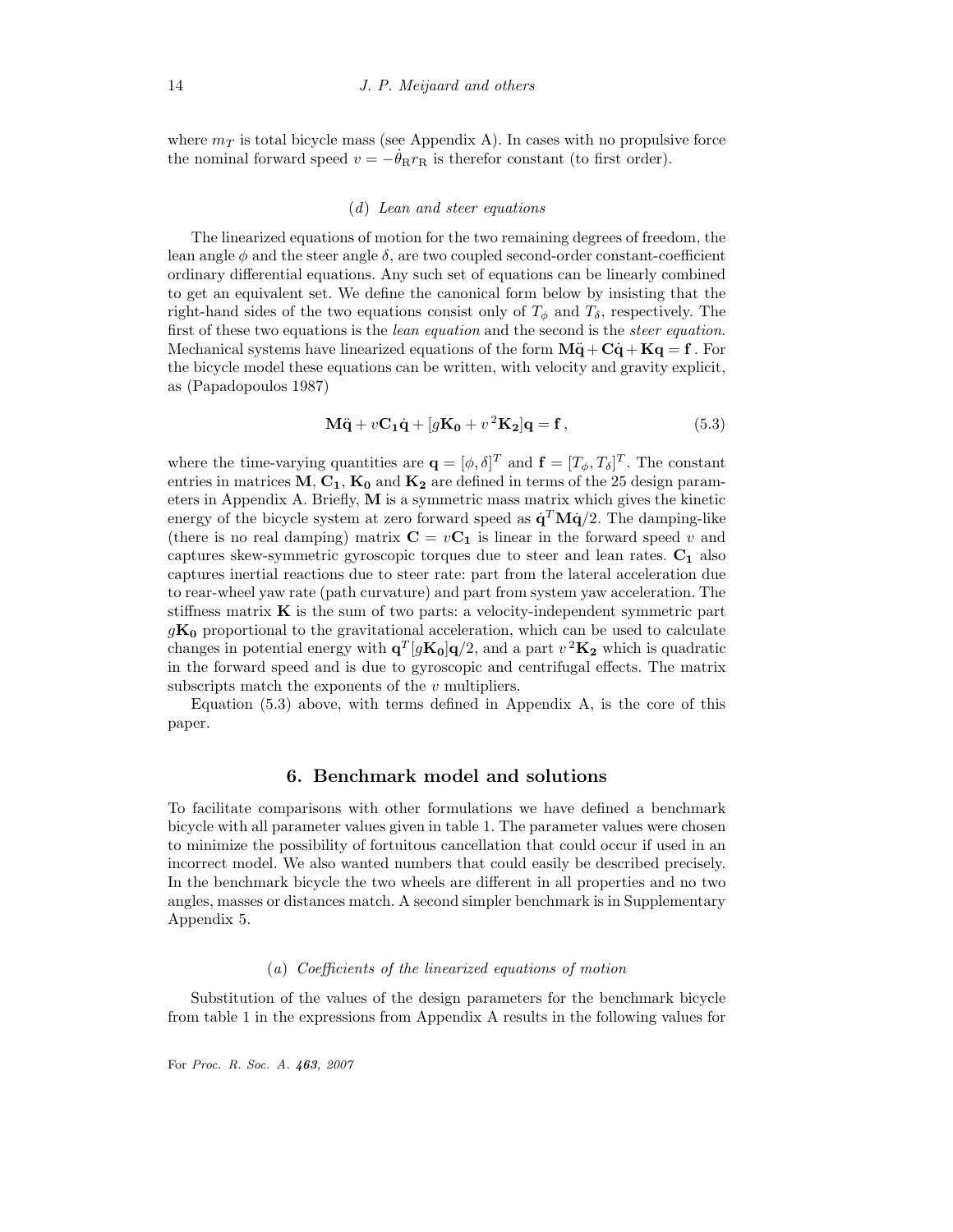the entries in the matrices in the equations of motion (5.3):

$$
\mathbf{M} = \begin{bmatrix} 80.81722 & 2.31941332208709 \\ 2.31941332208709 & 0.29784188199686 \end{bmatrix},
$$
 (6.1)

$$
\mathbf{K_0} = \begin{bmatrix} -80.95 & -2.59951685249872 \\ -2.59951685249872 & -0.80329488458618 \end{bmatrix},
$$
 (6.2)

$$
\mathbf{K_2} = \begin{bmatrix} 0 & 76.59734589573222 \\ 0 & 2.65431523794604 \end{bmatrix}, \text{ and} \tag{6.3}
$$

$$
\mathbf{C_1} = \begin{bmatrix} 0 & 33.866\,413\,914\,924\,94 \\ -0.850\,356\,414\,569\,78 & 1.685\,403\,973\,975\,60 \end{bmatrix} . \tag{6.4}
$$

To serve as a precise benchmark, the coefficients are given with 14 decimal places (trailing zeros suppressed) above and elsewhere. Many-digit agreement with results obtained by other means provides near certainty that there is also an underlying mathematical agreement, even if that agreement is not apparent analytically.

#### (b) Linearized stability, eigenvalues for comparison

The characteristic equation eigenvalues are independent of coordinate choice and equation form; any non-singular change of variables yields equations with the same eigenvalues. Thus eigenvalues serve as convenient benchmark results, permitting comparison between different analyses. The eigenvalues are calculated by assuming an exponential solution of the form  $\mathbf{q} = \mathbf{q}_0 \exp(\lambda t)$  for the homogeneous equations  $(f = 0$  in equations 5.3). This leads to the characteristic polynomial equation,

$$
\det\left(\mathbf{M}\lambda^2 + v\mathbf{C}_1\lambda + g\mathbf{K}_0 + v^2\mathbf{K}_2\right) = 0,\tag{6.5}
$$

which is quartic in  $\lambda$ . After substitution of the expressions from Appendix A, the coefficients in this quartic polynomial become complicated expressions of the 25 design parameters, gravity and speed v. The zeros  $\lambda$  of the characteristic polynomial for a range of forward speeds are shown in figure 3. Eigenvalues with a positive real part correspond to unstable motions, whereas eigenvalues with a negative real part correspond to asymptotically stable motions for the corresponding mode. Imaginary eigenvalues correspond to oscillatory motions. As mentioned in §4 c, the time-reversability of this system leads to a symmetry evident in the characteristic equation (6.5): if  $(v, \lambda)$  is a solution then  $(-v, -\lambda)$  is also a solution. This means that figure 3 is point symmetric about the origin as revealed in figure 9 of  $\text{Aström}$  *et al.* (2005).

This fourth order system has four distinct eigenmodes except at special parameter values associated with multiple roots. A complex (oscillatory) eigenvalue pair is associated with a pair of complex eigenmodes. At high enough speeds, the two modes most significant for stability are traditionally called the *capsize mode* and weave mode. The capsize mode corresponds to a real eigenvalue with eigenvector dominated by lean: when unstable, a capsizing bicycle leans progressively into a tightening spiral with steer and lean both increasing proportionally as it falls over. The weave mode is an oscillatory motion in which the bicycle steers sinuously about the headed direction with a slight phase lag relative to leaning. The third eigenvalue is large, real and negative. It corresponds to the castering mode which is dominated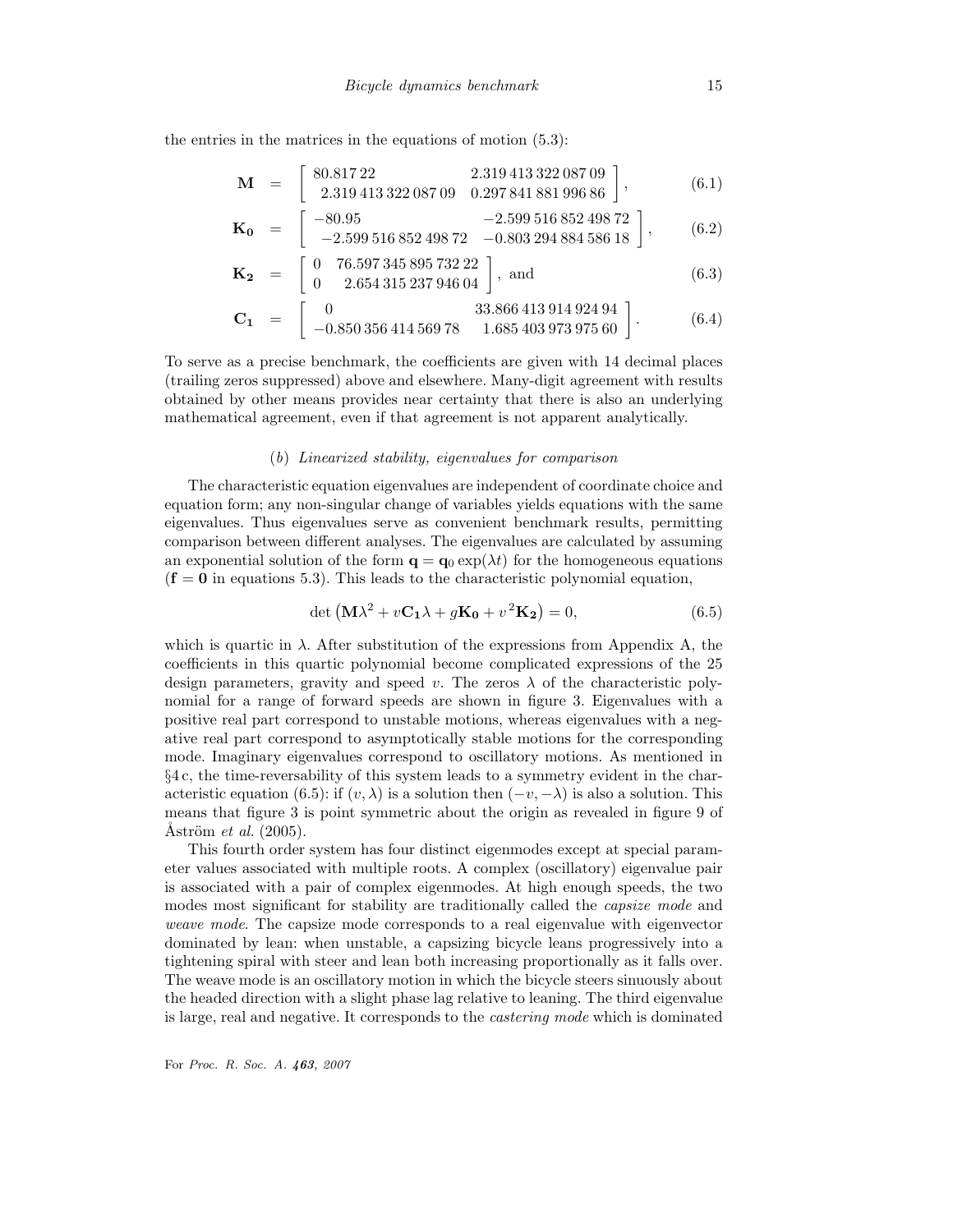

Figure 3. Eigenvalues  $\lambda$  from the linearized stability analysis for the benchmark bicycle from figure 1 and table 1 where the solid lines correspond to the real part of the eigenvalues and the dashed line corresponds to the imaginary part of the eigenvalues, in the forward speed range of  $0 \le v \le 10$  m/s. The speed range for the asymptotic stability of the benchmark bicycle is  $v_w < v < v_c$ . The zero crossings of the real part of the eigenvalues are for the weave motion at the weave speed  $v_w \approx 4.3 \,\mathrm{m/s}$  and for the capsize motion at capsize speed  $v_c \approx 6.0 \,\mathrm{m/s}$ , and oscillations emerge at the real double root at  $v_d \approx 0.7 \,\mathrm{m/s}$ . For accurate eigenvalues and transition speeds see table 2.

by steer in which the front ground contact follows a tractrix-like pursuit trajectory, like the straightening of a swivel wheel under the front of a grocery cart.

At near-zero speeds, typically  $0 < v < 0.5$  m/s, there are two pairs of real eigenvalues. Each pair consists of a positive and a negative eigenvalue and corresponds to an inverted-pendulum-like falling of the bicycle. The positive root in each pair corresponds to falling, whereas the negative root corresponds to the time reversal of this falling (i.e., rising). For the benchmark bicycle here, when speed is increased to  $v_{\rm d} \approx 0.7 \,\rm m/s$  two real eigenvalues coalesce and then split to form a complex conjugate pair; this is where the oscillatory weave motion emerges. At first this motion is unstable but at  $v_w \approx 4.3$  m/s, the *weave speed*, these eigenvalues cross the imaginary axis in a Hopf bifurcation (Strogatz, 1994) and this mode becomes stable. At a higher speed the capsize eigenvalue crosses the origin in a pitchfork bifurcation at  $v_c \approx 6.0$  m/s, the *capsize speed*, and the bicycle becomes mildly unstable (see Basu-Mandal et al. , 2007). The speed range for which the uncontrolled bicycle shows asymptotically stable behaviour, with all eigenvalues having negative real parts, is  $v_w < v < v_c$ . For comparison by future researchers, benchmark eigenvalues are presented at various forward speeds in table 2.

# 7. Validation of the linearized equations of motion

The linearized equations of motion here, equation (5.3) with the coefficients as presented in Appendix A, have been derived by pencil and paper in two ways (Pa-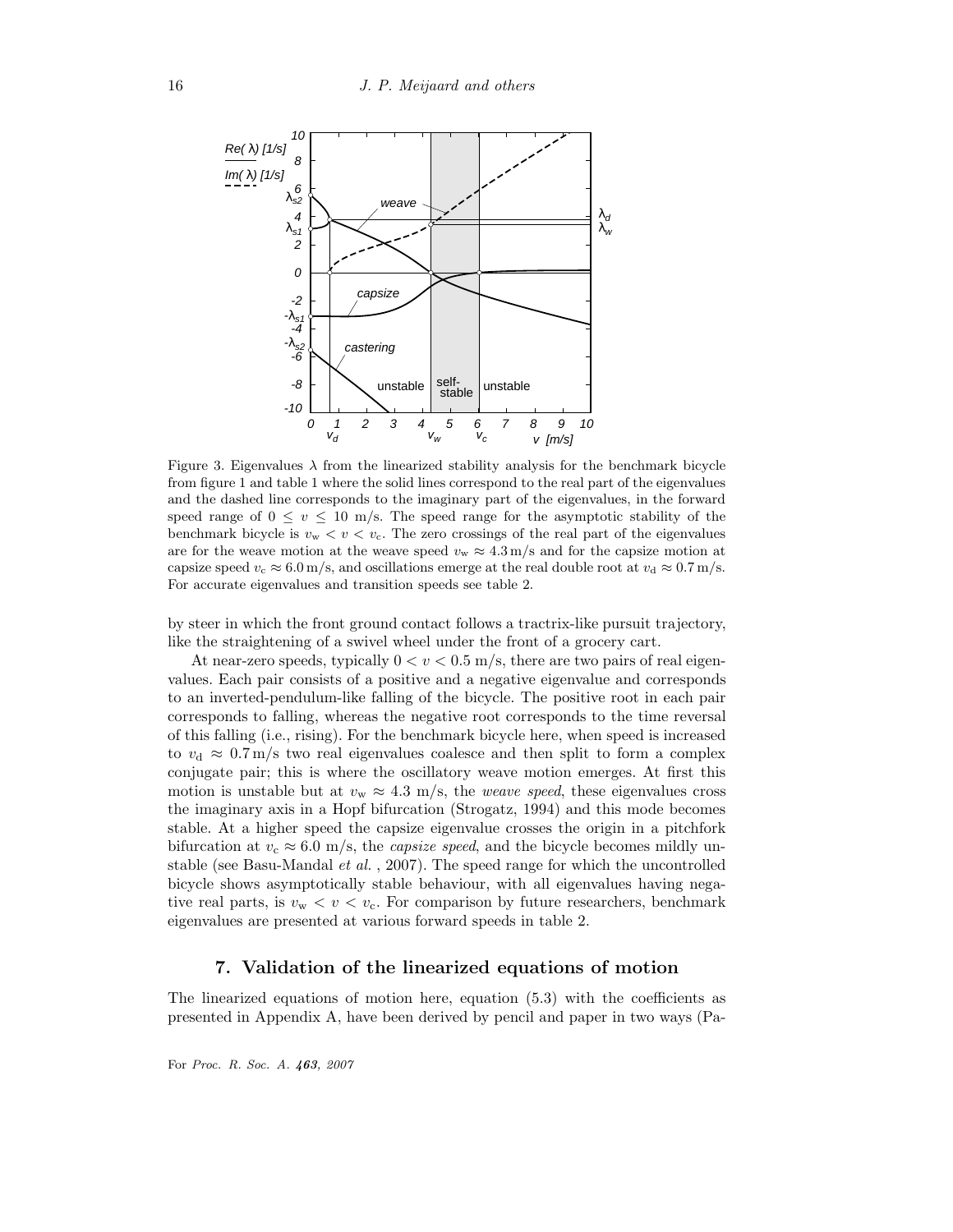Table 2. Some characteristic values for the forward speed v and the eigenvalues  $\lambda$  from the linearized stability analysis for the benchmark bicycle from figure 1 and table 1. Fourteen digit results are presented for benchmark comparisons. (a)  $v = 0$ , weave speed  $v_w$ , capsize speed  $v_c$  and the speed with a double root  $v_d$ . In the forward speed range of  $0 \le v \le 10$  $m/s$  (b) Complex (weave motion) eigenvalues  $\lambda_{\text{weave}}$ , and (c) Real eigenvalues  $\lambda$ .

|     |                          | $v \,  \mathrm{m/s} $                  |                                     | $\lambda$ [1/s]                                   |                              |  |  |  |  |
|-----|--------------------------|----------------------------------------|-------------------------------------|---------------------------------------------------|------------------------------|--|--|--|--|
| (a) |                          | $v=0$                                  |                                     | $\lambda_{s1} = \pm 3.131\,643\,247\,906\,56$     |                              |  |  |  |  |
|     |                          | $v=0$                                  |                                     | $\lambda_{s2} = \pm 5.53094371765393$             |                              |  |  |  |  |
|     |                          |                                        | $v_{\rm d} = 0.68428307889246$      | $\lambda_{\rm d} = 3.78290405129320$              |                              |  |  |  |  |
|     |                          | $v_{\rm w} = 4.292\ 382\ 536\ 341\ 11$ |                                     | $\lambda_{\rm w}=0\pm3.435\,033\,848\,661\,44\,i$ |                              |  |  |  |  |
|     | $v_c = 6.02426201538837$ |                                        |                                     | 0                                                 |                              |  |  |  |  |
|     |                          |                                        |                                     |                                                   |                              |  |  |  |  |
|     |                          | $\overline{v}$                         | $\text{Re}(\lambda_{\text{weave}})$ |                                                   | $Im(\lambda_{\text{weave}})$ |  |  |  |  |
|     |                          | $\left[ \mathrm{m/s} \right]$          | [1/s]                               |                                                   | [1/s]                        |  |  |  |  |
|     |                          | 0                                      |                                     |                                                   |                              |  |  |  |  |
|     |                          | 1                                      | 3.526 961 709 900 70                |                                                   | 0.807 740 275 199 30         |  |  |  |  |
|     |                          | $\overline{2}$                         | 2.682 345 175 127 45                |                                                   | 1.680 662 965 906 75         |  |  |  |  |
|     |                          | 3                                      | 1.706 756 056 639 75                |                                                   | 2.315 824 473 843 25         |  |  |  |  |
|     | (b)                      | $\overline{4}$                         | 0.413 253 315 211 25                |                                                   | 3.079 108 186 032 06         |  |  |  |  |
|     |                          | $\overline{5}$                         | $-0.77534188219585$                 |                                                   | 4.464 867 713 788 23         |  |  |  |  |
|     |                          | 6                                      | $-1.526$ 444 865 841 42             |                                                   | 5.876 730 605 987 09         |  |  |  |  |
|     |                          | 7                                      | $-2.138\ 756\ 442\ 583\ 62$         |                                                   | 7.195 259 133 298 05         |  |  |  |  |
|     |                          | 8                                      | $-2.69348683581097$                 |                                                   | 8.460 379 713 969 31         |  |  |  |  |
|     |                          |                                        |                                     |                                                   |                              |  |  |  |  |
|     |                          | 9                                      | $-3.216$ 754 022 524 85             |                                                   | 9.693 773 515 317 91         |  |  |  |  |
|     |                          | 10                                     | $-3.720$ 168 404 372 87             |                                                   | 10.906 811 394 762 87        |  |  |  |  |
|     |                          |                                        |                                     |                                                   |                              |  |  |  |  |
|     |                          | $\boldsymbol{v}$                       | $\lambda_{\rm{capsize}}$            |                                                   | $\lambda_{\text{castering}}$ |  |  |  |  |
|     |                          | [m/s]                                  | 1/s <br>$-3.13164324790656$         |                                                   | [1/s]                        |  |  |  |  |
|     |                          | $\theta$                               |                                     |                                                   | $-5.53094371765393$          |  |  |  |  |
|     |                          | 1                                      | $-3.13423125066578$                 |                                                   | $-7.11008014637442$          |  |  |  |  |
|     |                          | $\overline{2}$                         | $-3.07158645641514$                 |                                                   | $-8.67387984831735$          |  |  |  |  |
|     |                          | 3                                      | $-2.63366137253667$                 |                                                   | $-10.351$ 014 672 459 20     |  |  |  |  |
| (c) |                          | $\overline{4}$                         | $-1.429$ 444 273 613 26             |                                                   | $-12.15861426576447$         |  |  |  |  |
|     |                          | $\overline{5}$                         | $-0.32286642900409$                 |                                                   | $-14.07838969279822$         |  |  |  |  |
|     |                          | $\overline{6}$                         | $-0.00406690076970$                 |                                                   | $-16.08537123098026$         |  |  |  |  |
|     |                          | 7                                      | 0.102 681 705 747 66                |                                                   | $-18.15788466125262$         |  |  |  |  |
|     |                          | 8                                      | 0.143 278 797 657 13                |                                                   | $-20.27940894394569$         |  |  |  |  |
|     |                          | $\overline{9}$                         | 0.157 901 840 309 17                |                                                   | $-22.43788559040858$         |  |  |  |  |
|     |                          | 10                                     | 0.161 053 386 531 72                |                                                   | $-24.62459635017404$         |  |  |  |  |

padopoulos 1987, Meijaard 2004), and agree exactly with some of the past literature, see §2. We have also checked equation coefficients via the linearization capability of two general non-linear dynamics simulation programs described below. Comparisons with the work here using non-linear simulations have also been performed by Lennartsson (2006 — personal communication, based on Lennartsson 1999) and Basu-Mandal et al. (2007). Finally, in the self-stable speed range steering and lean transients can be measured on a physical bicycle with narrow high-pressure tires. Kooijman et al. (2007) measured the mass and geometry parameters on a riderless bicycle and found good comparison between the experimentally measured eigenvalues and the eigenvalues predicted by the formulas here.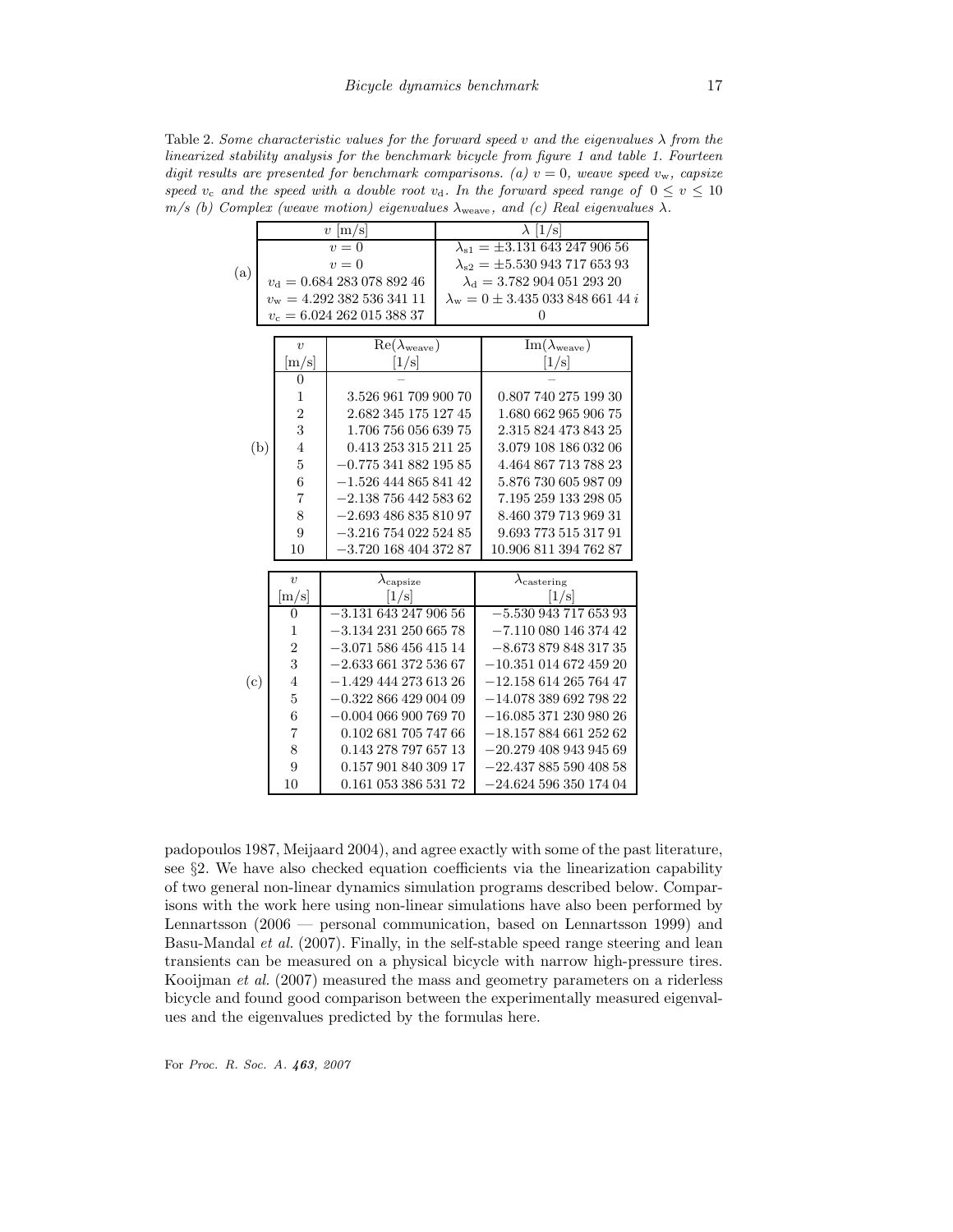#### (a) Equations of motion derived with the numeric program SPACAR

SPACAR is a program system for dynamic simulation of multibody systems developted by Van der Werff (1977), Jonker (1988), Jonker & Meijaard (1990), Meijaard (1991), Schwab (2002) and Schwab & Meijaard (2003). SPACAR is based on finite element principles laid out by Besseling (1964). SPACAR handles systems of rigid and flexible bodies connected by various joints in both open and closed kinematic loops, and where parts may have rolling contact. SPACAR generates numerically, and solves, full non-linear dynamics equations using minimal coordinates (constraints are eliminated). The SPACAR model used in this paper uses the rigid body, point mass, hinge and rolling-wheel contact features of the program (Schwab & Meijaard 1999, 2003). SPACAR can also find the numeric coefficients for the linearized equations of motion based on a semi-analytic linearization of the non-linear equations. As determined by SPACAR, the entries in the matrices of the linearized equations of motion (5.3) agree to 14 digits with the values presented in §6 a. See Supplementary Appendix 2 for more about the SPACAR model.

#### (b) Equations of motion derived with the symbolic program AutoSim

We also derived the non-linear governing equations using the multibody dynamics program AutoSim, version 2.80 (Sayers 1991a,b). AutoSim is a Lisp (Steele 1990) program mostly based on Kane's (1968) approach. It consists of function definitions and data structures allowing the generation of symbolic equations of motion of rigid-body systems. AutoSim works best for systems of objects connected with prismatic and revolute joints arranged with the topology of a tree (no loops). AutoSim generates equations in the form

$$
\dot{\mathbf{q}} = \mathbf{S}(\mathbf{q}, t)\mathbf{u}, \qquad \dot{\mathbf{u}} = [\mathbf{M}(\mathbf{q}, t)]^{-1} \mathbf{Q}(\mathbf{q}, \mathbf{u}, t). \tag{7.1}
$$

Here, q are the generalized coordinates, u are the generalized velocities, S is the kinematic matrix that relates the rates of the generalized coordinates to the generalized speeds, M is the system mass matrix, and Q contains all force terms and velocity dependent inertia terms. Additional constraints are added for closed kinematic loops, special joints and non-holonomic constraints. For example, the closed loop holonomic constraint for both bicycle wheels touching the ground cannot be solved simply in symbolic form for the dependent coordinates, requiring the solution of a quartic polynomial equation. An iterative numerical solution for this constraint was used, destroying the purely symbolic nature of the equations.

In general, the standard linearization procedure of AutoSim is not applicable for systems with closed loops. However, in the present case the dependent pitch angle is zero to first order and no difficulties arise. The final AutoSim-based linearization output consists of a MatLab script file that numerically calculates the matrices of the linearized equations. The entries in the matrices of the linearized equations of motion (5.3) as determined by the program AutoSim agree to 14 digits with the values presented in §6 a. More details about the AutoSim verification are given in Supplementary Appendix 3.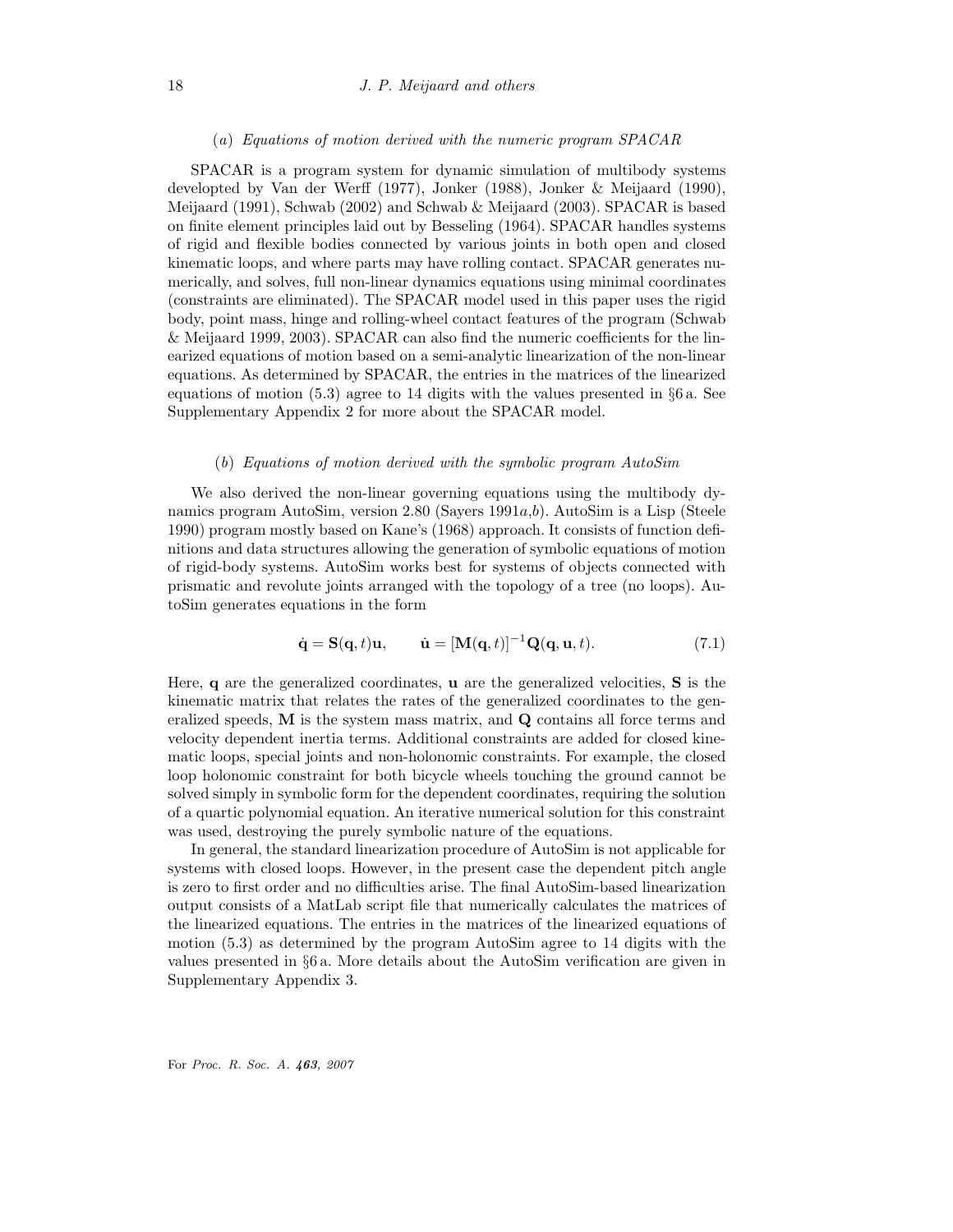

Figure 4. Non-linear dynamic response of the benchmark bicycle from figure 1 and table 1, with the angular lean velocity  $\dot{\phi}$ , the angular steering velocity  $\dot{\delta}$ , and the forward speed  $v = -\theta_R r_R$  for the initial conditions:  $(\phi, \delta, \theta_R) = (0, 0, 0)$  and  $(\phi, \delta, v) = (0.5 \text{ rad/s}, 0, 4.6 \text{ m/s})$  for a time period of 5 seconds.

# 8. Energy conservation and asymptotic stability

When an uncontrolled bicycle is within its stable speed range, lean and steer perturbations die away in a seemingly damped fashion. However, the system has no true damping and conserves energy. The energy in the lean and steer oscillations is transferred to the forward speed rather than being dissipated. As the forward speed is affected only to second order, linearized equations do not capture this energy conservation. Therefore a non-linear dynamic analysis with SPACAR was performed on the benchmark bicycle model to demonstrate the flow of energy from lateral perturbations into forward speed. The initial conditions at  $t = 0$  are the upright reference position  $(\phi, \delta, \theta_R) = (0, 0, 0)$  at a forward speed of  $v = 4.6$  m/s, which is within the stable speed range of the linearized analysis, and a lean rate of  $\phi = 0.5$  rad/s. In the full non-linear equations the final upright forward speed is augmented from the initial speed by an amount determined by the energy in the lateral perturbation. In this case the speed-up was about  $0.022 \,\mathrm{m/s}$ . Figure 4 shows this small increase in the forward speed  $v$  while the lateral motions die out, as expected. Figure 4 also shows that the period for the lean and steer oscillations is approximately  $T_0 = 1.60$ s, which compares well with the 1.622 s from the linearized stability analysis. The lack of agreement in the second decimal place is from finite-amplitude effects, not numerical accuracy issues. When the initial lateral velocity is decreased by a factor of 10 the period of motion matches the linear prediction to 4 digits. The steering motion  $\dot{\delta}$  has a small phase lag relative to the lean motion  $\dot{\phi}$ , visible in the solution in figure 4.

## 9. Conclusions, discussion and future work

We have presented reliable equations for a well-delineated model for more-deeply studying controlled and uncontrolled stability of a bicycle. The equations of motion, equation (5.3) with Appendix A are buttressed by a variety of historical and modern-simulation comparisons and, we feel, can be used with confidence. They can also be used as a check for those who derive their own equations by comparison to:

a) the analytic form of the coefficients in equation (5.3) with terms defined in Ap-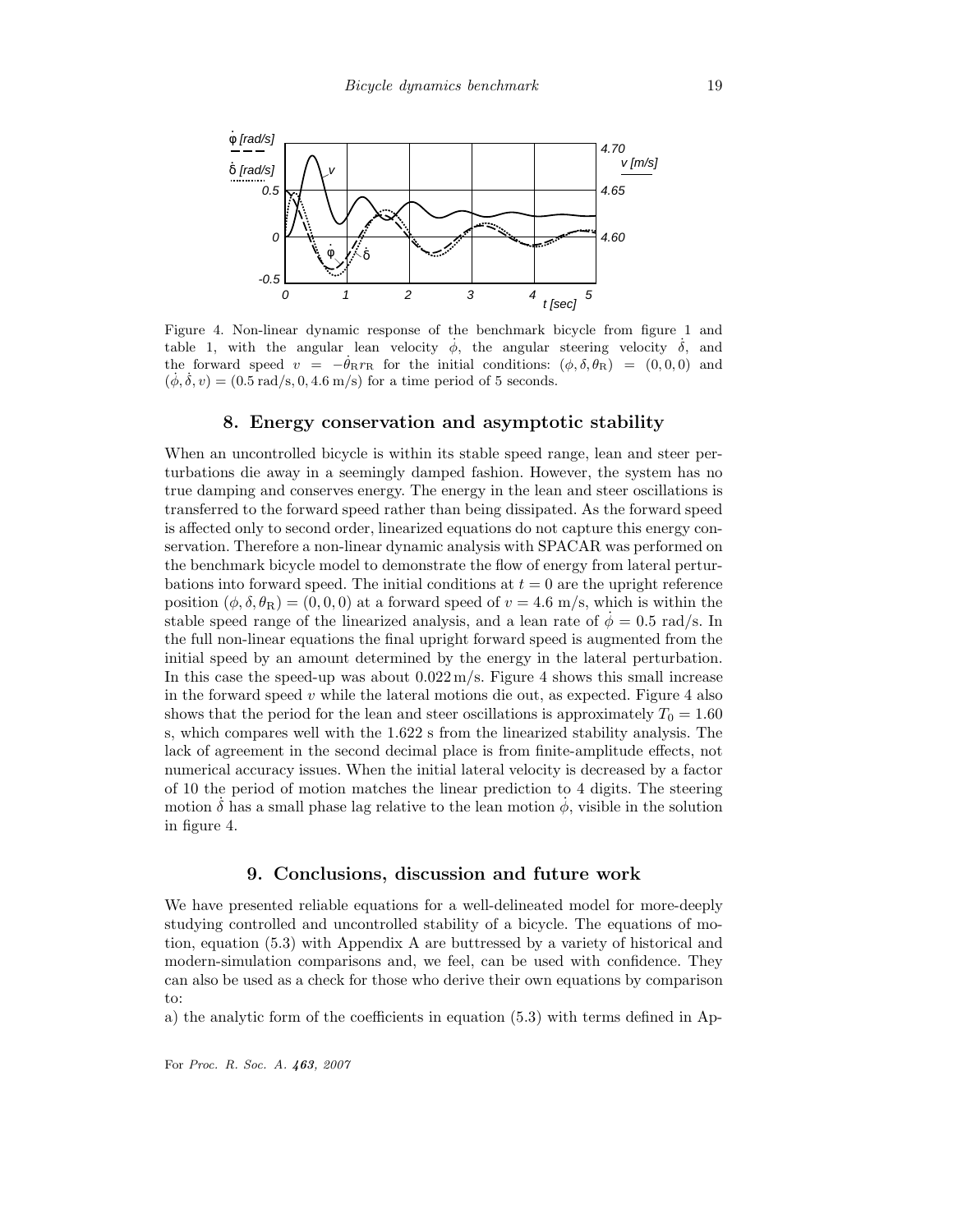pendix A, or

b) the numerical value of the coefficients in equation (5.3) using either the general benchmark bicycle parameters of table 1, or the simpler set in the Supplementary Appendix 5, or

c) the tabulated eigenvalues, or

d) the speed range of self-stability for the benchmark parameters.

This paper firms up Carvallo's discovery in 1897 that asymptotic self-stability of an uncontrolled bicycle is explicable with a sufficiently complex conservative rigid body dynamics model. It only narrowly answers the question "How does an uncontrolled bicycle stay up?" by showing that it follows from the equations. A simple explanation does not seem possible because the lean and steer are coupled by a combination of several effects including gyroscopic precession, lateral groundreaction forces at the front wheel ground contact point trailing behind the steering axis, gravity and inertial reactions from the front assembly having centre-of-mass offset from the steer axis, and from effects associated with the moment of inertia matrix of the front assembly.

The equations here can be the basis for future work addressing how bicycle selfstability does and does not depend on the bicycle design parameters. For example, we hope to dispel some bicycle mythology about the need for mechanical trail or gyroscopic wheels for bicycle self-stability.

#### Acknowledgements

Technical and editorial comments from Karl Åström, Anindya Chatterjee, Andrew Dressel, Neil Getz, Richard Klein, Anders Lennartsson, David Limebeer, Mark Psiaki, Keith Seffen, Alessandro Saccon, Manoj Srinivasan and five anonymous reviewers have improved the paper. Claudine Pouret at the French Academy of Sciences provided information about the Prix Fourneyron. JPM was supported by the Engineering and Physical Sciences research Council (EPSRC) of the U.K. AR and JMP were supported by an NSF presidential Young Investigator Award and AR further partially supported by NSF biomechanics and robotics grants.

## Appendices

These main appendices include

A) Definitions of the coefficients used in the equations of motion, and

B) A brief derivation of the governing equations.

Additional supplementary appendices, not printed with the main paper, include

- 1) A review of the history of bicycle dynamics studies,
- 2) A description of the SPACAR validation,
- 3) A description of the AutoSim validation,
- 4) Explanation of the decoupling of lateral from forward motion, and
- 5) A reduced benchmark for evaluating simpler models.

# Appendix A. Coefficients of the linearized equations

Here we define the coefficients in equation (5.3). These coefficients and various intermediate variables are expressed in terms of the 25 design parameters (as well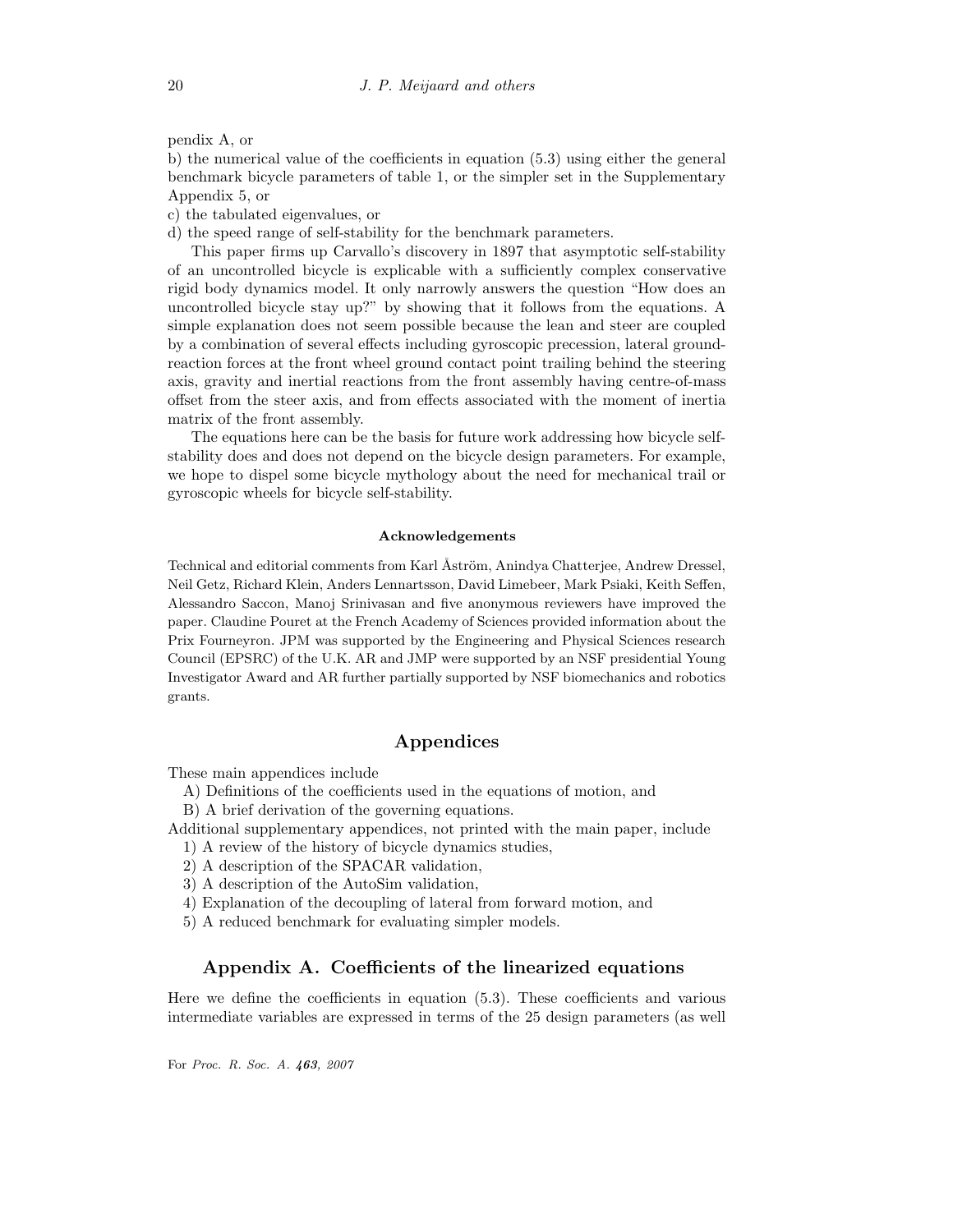as v and q) of table 1 and figure 1. Some intermediate terms defined here are also used in the derivation of the equations of motion in Appendix B. We use the subscript R for the rear wheel, B for the rear frame incorporating the rider Body, H for the front frame including the Handlebar, F for the front wheel, T for the Total system, and A for the front Assembly which is the front frame plus the front wheel. The total mass and the corresponding centre of mass location (with respect to the rear contact point P) are

$$
m_{\rm T} = m_{\rm R} + m_{\rm B} + m_{\rm H} + m_{\rm F}, \qquad (A1)
$$

$$
x_{\rm T} = (x_{\rm B}m_{\rm B} + x_{\rm H}m_{\rm H} + w m_{\rm F})/m_{\rm T}, \tag{A.2}
$$

$$
z_{\rm T} = (-r_{\rm R}m_{\rm R} + z_{\rm B}m_{\rm B} + z_{\rm H}m_{\rm H} - r_{\rm F}m_{\rm F})/m_{\rm T}.
$$
 (A3)

For the system as a whole, the relevant mass moments and products of inertia with respect to the rear contact point P along the global axes are

$$
I_{\text{T}xx} = I_{\text{R}xx} + I_{\text{B}xx} + I_{\text{H}xx} + I_{\text{F}xx} + m_{\text{R}}r_{\text{R}}^2 + m_{\text{B}}z_{\text{B}}^2 + m_{\text{H}}z_{\text{H}}^2 + m_{\text{F}}r_{\text{F}}^2, \text{ (A 4)}
$$

$$
I_{\text{T}xz} = I_{\text{B}xz} + I_{\text{H}xz} - m_{\text{B}}x_{\text{B}}z_{\text{B}} - m_{\text{H}}x_{\text{H}}z_{\text{H}} + m_{\text{F}}wr_{\text{F}}.
$$
(A 5)

The dependent moments of inertia for the axisymmetric rear wheel and front wheel are

$$
I_{\mathcal{R}zz} = I_{\mathcal{R}xx}, \quad I_{\mathcal{F}zz} = I_{\mathcal{F}xx}.\tag{A 6}
$$

Then the moment of inertia for the whole bicycle along the z-axis is

$$
I_{\text{T}zz} = I_{\text{R}zz} + I_{\text{B}zz} + I_{\text{H}zz} + I_{\text{F}zz} + m_{\text{B}}x_{\text{B}}^2 + m_{\text{H}}x_{\text{H}}^2 + m_{\text{F}}w^2.
$$
 (A 7)

The same properties are similarly defined for the front assembly A:

$$
m_{\rm A} = m_{\rm H} + m_{\rm F}, \qquad (A \, 8)
$$

$$
x_{A} = (x_{H}m_{H} + w_{H})/m_{A}, \t z_{A} = (z_{H}m_{H} - r_{F}m_{F})/m_{A}.
$$
 (A 9)

The relevant mass moments and products of inertia for the front assembly with respect to the centre of mass of the front assembly along the global axes are

$$
I_{Axx} = I_{Hxx} + I_{Fxx} + m_H(z_H - z_A)^2 + m_F(r_F + z_A)^2, \tag{A 10}
$$

$$
I_{\text{A}xz} = I_{\text{H}xz} - m_{\text{H}}(x_{\text{H}} - x_{\text{A}})(z_{\text{H}} - z_{\text{A}}) + m_{\text{F}}(w - x_{\text{A}})(r_{\text{F}} + z_{\text{A}}), \quad \text{(A 11)}
$$

$$
I_{\text{A}zz} = I_{\text{H}zz} + I_{\text{F}zz} + m_{\text{H}}(x_{\text{H}} - x_{\text{A}})^2 + m_{\text{F}}(w - x_{\text{A}})^2.
$$
 (A 12)

Let  $\lambda = (\sin \lambda, 0, \cos \lambda)^T$  be a unit vector pointing down along the steer axis where  $\lambda$  is the angle in the xz-plane between the downward steering axis and the  $+z$ direction. The centre of mass of the front assembly is ahead of the steering axis by perpendicular distance

$$
u_{A} = (x_{A} - w - c) \cos \lambda - z_{A} \sin \lambda. \tag{A.13}
$$

For the front assembly three special inertia quantities are needed: the moment of inertia about the steer axis and the products of inertia relative to crossed, skew axes, taken about the points where they intersect. The latter give the torque about one axis due to angular acceleration about the other. For example, the  $\lambda x$  component is taken about the point where the steer axis intersects the ground plane. It includes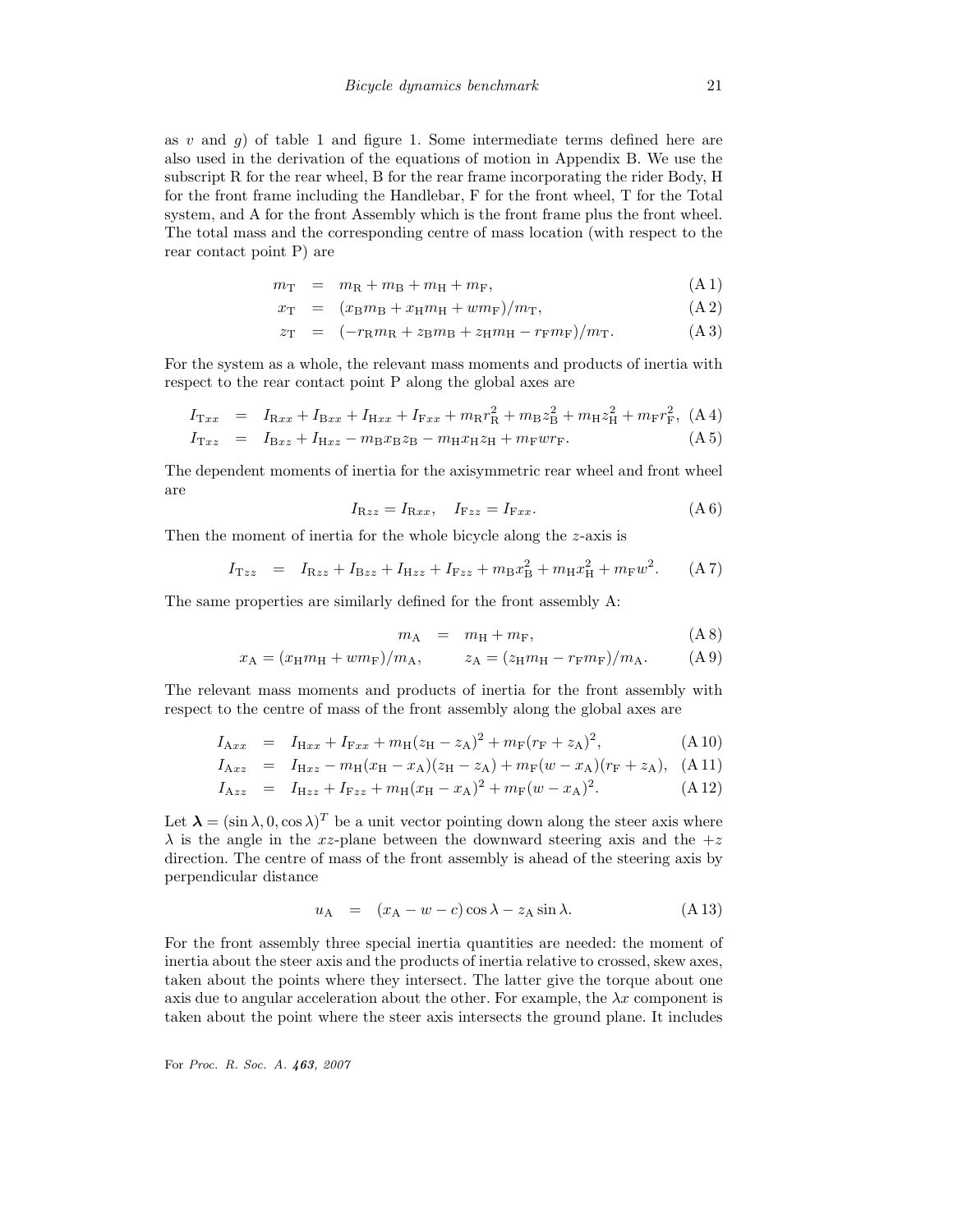a part from  $I_A$  operating on unit vectors along the steer axis and along  $x$ , and also a parallel axis term based on the distance of  $m_A$  from each of those axes.

$$
I_{A\lambda\lambda} = m_{A}u_{A}^{2} + I_{Axx}\sin^{2}\lambda + 2I_{Axz}\sin\lambda\cos\lambda + I_{Azz}\cos^{2}\lambda, \quad (A\,14)
$$

$$
I_{A\lambda x} = -m_A u_A z_A + I_{Axx} \sin \lambda + I_{Axz} \cos \lambda, \tag{A.15}
$$

$$
I_{A\lambda z} = m_A u_A x_A + I_{Axz} \sin \lambda + I_{Azz} \cos \lambda. \tag{A.16}
$$

The ratio of the mechanical trail (i.e., the perpendicular distance that the front wheel contact point is behind the steering axis) to the wheel base is

$$
\mu = (c/w)\cos\lambda. \tag{A.17}
$$

The rear and front wheel angular momenta along the y-axis, divided by the forward speed, together with their sum form the gyrostatic coefficients:

$$
S_{\rm R} = I_{\rm Ryy}/r_{\rm R}, \quad S_{\rm F} = I_{\rm Fyy}/r_{\rm F}, \quad S_{\rm T} = S_{\rm R} + S_{\rm F}.
$$
 (A 18)

We define a frequently appearing static moment term as

$$
S_{A} = m_{A}u_{A} + \mu m_{T}x_{T}.
$$
 (A 19)

The entries in the linearized equations of motion can now be formed. The mass moments of inertia

$$
M_{\phi\phi} = I_{\text{Tx}x} \ , \ M_{\phi\delta} = I_{\text{A}\lambda x} + \mu I_{\text{Tx}z},
$$
  

$$
M_{\delta\phi} = M_{\phi\delta} \ , \ M_{\delta\delta} = I_{\text{A}\lambda\lambda} + 2\mu I_{\text{A}\lambda z} + \mu^2 I_{\text{Tx}z},
$$
  
(A 20)

are elements of the symmetric mass matrix  $\mathbf{M} = \left[ \begin{array}{cc} M_{\phi\phi} & M_{\phi\delta} \ M_{\delta\phi} & M_{\delta\delta} \end{array} \right]$  $(A 21)$ 

The gravity-dependent stiffness terms (to be multiplied by  $g$ ) are

$$
K_{0\phi\phi} = m_{\mathrm{T}} z_{\mathrm{T}} , K_{0\phi\delta} = -S_{\mathrm{A}},
$$
  
\n
$$
K_{0\delta\phi} = K_{0\phi\delta} , K_{0\delta\delta} = -S_{\mathrm{A}} \sin \lambda,
$$
  
\n
$$
(A 22)
$$

which form the stiffness matrix 
$$
\mathbf{K_0} = \begin{bmatrix} K_{0\phi\phi} & K_{0\phi\delta} \\ K_{0\delta\phi} & K_{0\delta\delta} \end{bmatrix}
$$
. (A 23)

The velocity-dependent stiffness terms (to be multiplied by  $v^2$ ) are

$$
K_{2\phi\phi} = 0 \quad , \quad K_{2\phi\delta} = ((S_{\rm T} - m_{\rm T}z_{\rm T})/w) \cos \lambda,
$$
  
\n
$$
K_{2\delta\phi} = 0 \quad , \quad K_{2\delta\delta} = ((S_{\rm A} + S_{\rm F} \sin \lambda)/w) \cos \lambda,
$$
 (A 24)

which form the stiffness matrix 
$$
\mathbf{K_2} = \begin{bmatrix} K_{2\phi\phi} & K_{2\phi\delta} \\ K_{2\delta\phi} & K_{2\delta\delta} \end{bmatrix}
$$
. (A 25)

In the equations we use  $\mathbf{K} = g\mathbf{K_0} + v^2\mathbf{K_2}$ . Finally the "damping" terms are

$$
C_{1\phi\phi} = 0, \quad C_{1\phi\delta} = \mu S_{\rm T} + S_{\rm F} \cos \lambda + (I_{\rm T} z / w) \cos \lambda - \mu m_{\rm T} z_{\rm T}, \quad \text{(A 26)}
$$

$$
C_{1\delta\phi} = -(\mu S_{\rm T} + S_{\rm F} \cos \lambda), \quad C_{1\delta\delta} = (I_{\rm A}\lambda z / w) \cos \lambda + \mu (S_{\rm A} + (I_{\rm T} z / w) \cos \lambda),
$$

which form 
$$
\mathbf{C_1} = \begin{bmatrix} C_{1\phi\phi} & C_{1\phi\delta} \\ C_{1\delta\phi} & C_{1\delta\delta} \end{bmatrix}
$$
 where we use  $\mathbf{C} = v\mathbf{C_1}$ . (A 27)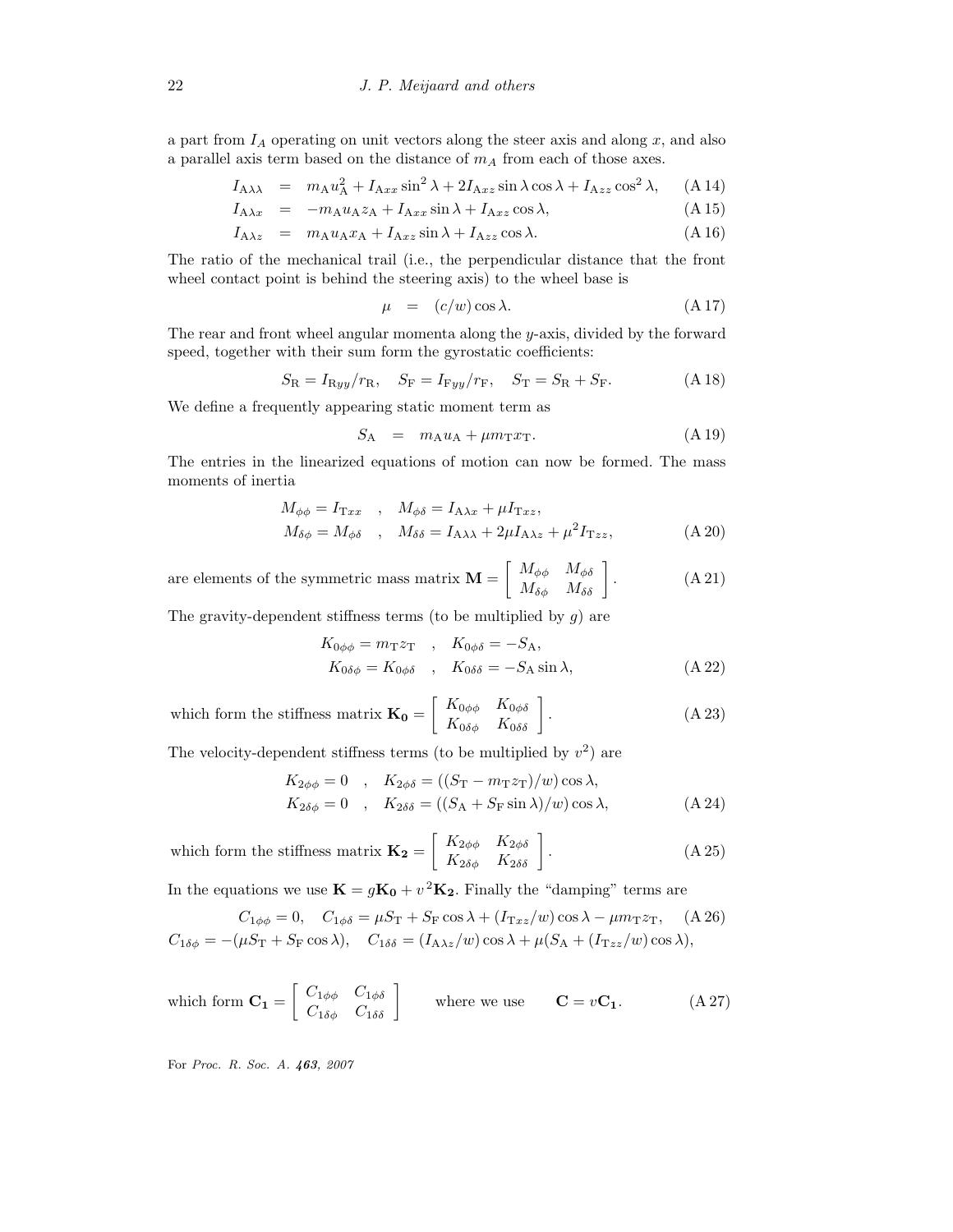# Appendix B. Derivation of the linearized equations of motion

The following brief derivation of the linearized equations of motion is based on Papadopoulos (1987). All derivations to date, including this one, involve ad hoc linearization as opposed to linearization of full non-linear equations. No-one has linearized the full implicit non-linear equations (implicit because there is no reasonably simple closed form expression for the closed kinematic chain) into an explicit analytical form either by hand or computer algebra.

For a bicycle freely rolling forward on a plane, slightly perturbed from upright straight ahead motion, we wish to find the linear equations of motion governing the two lateral degrees of freedom: rightward lean  $\phi$  of the rear frame, and rightward steer  $\delta$  of the handlebars. The linearized equation of motion for forward motion is simple planar mechanics and has already been given in equation (5.2).

We take the bicycle to be near to and approximately parallel to the global x-axis. The bicycle's position and configuration, with respect to lateral linearized dynamics, are defined by the variables  $y_P$ ,  $\psi$ ,  $\phi$  and δ. In this derivation we assume not only  $\phi$  and  $\delta$  but also  $\dot{y}_P/v \approx \psi$  small, such that only first order consequences of the configuration variables need be kept.

Forces of importance to lateral linearized dynamics include: gravity at each body's mass centre, positive in the  $+z$  direction; vertical ground reaction force at the front wheel:  $-m_{\text{T}}gx_{\text{T}}/w$ ; horizontal ground reaction force  $F_{\text{F}_y}$  at the front wheel, approximately in the y direction; a lean moment  $T_{\text{B}\phi}$  applied to the rear frame and tending to lean the bicycle to the right about the line connecting the wheel contacts; a steer torque pair  $T_{H\delta}$ , applied positively to the handlebars so as to urge them rightward, and also applied negatively to the rear frame.

Initially we replace the non-holonomic rolling constraints with to-be-determined horizontal forces at the front and rear contacts that are perpendicular to the wheel headings. We apply angular momentum balance to various subsystems, each about some fixed axis u,

$$
\sum_{i \in {\text{boldies}}} [r_i \times a_i m_i + I_i \dot{\boldsymbol{\omega}}_i + \boldsymbol{\omega}_i \times (I_i \boldsymbol{\omega}_i)] \cdot \mathbf{u} = \sum_{j \in {\text{applied forces}}} [r_j \times F_j] \cdot \mathbf{u}.
$$

The left side of each equation is the rate of change of angular momentum about the given axis. The right side is the torque of the external forces (gravity, loads and ground reactions). The positions  $\mathbf{r}_i$  and  $\mathbf{r}_j$  of the bodies' centres of mass and of applied forces, respectively, are relative to any point on the axis. The bodies' angular velocities and accelerations  $\omega_i, \dot{\omega}_i$  and  $\mathbf{a}_i$  are expressed in terms of first and second derivatives of lateral displacement, yaw, lean and steer.

Lean angular momentum balance for the whole bicycle about a fixed axis in the ground plane that is instantaneously aligned with the line where the rear frame plane intersects the ground (this axis does not generally go through the front ground contact point) gives:

$$
- m_{\text{T}} \ddot{y}_{\text{P}} z_{\text{T}} + I_{\text{T}xx} \ddot{\phi} + I_{\text{T}xz} \ddot{\psi} + I_{\text{A}\lambda x} \ddot{\delta} + \dot{\psi} v S_{\text{T}} + \dot{\delta} v S_{\text{F}} \cos \lambda = T_{\text{B}\phi} - g m_{\text{T}} z_{\text{T}} \phi + g S_{\text{A}} \delta. \quad (B 1)
$$

In addition to the applied  $T_{\text{B}\phi}$  the right-hand side has a lean moment from gravitational forces due to lateral lean- and steer-induced sideways displacement of the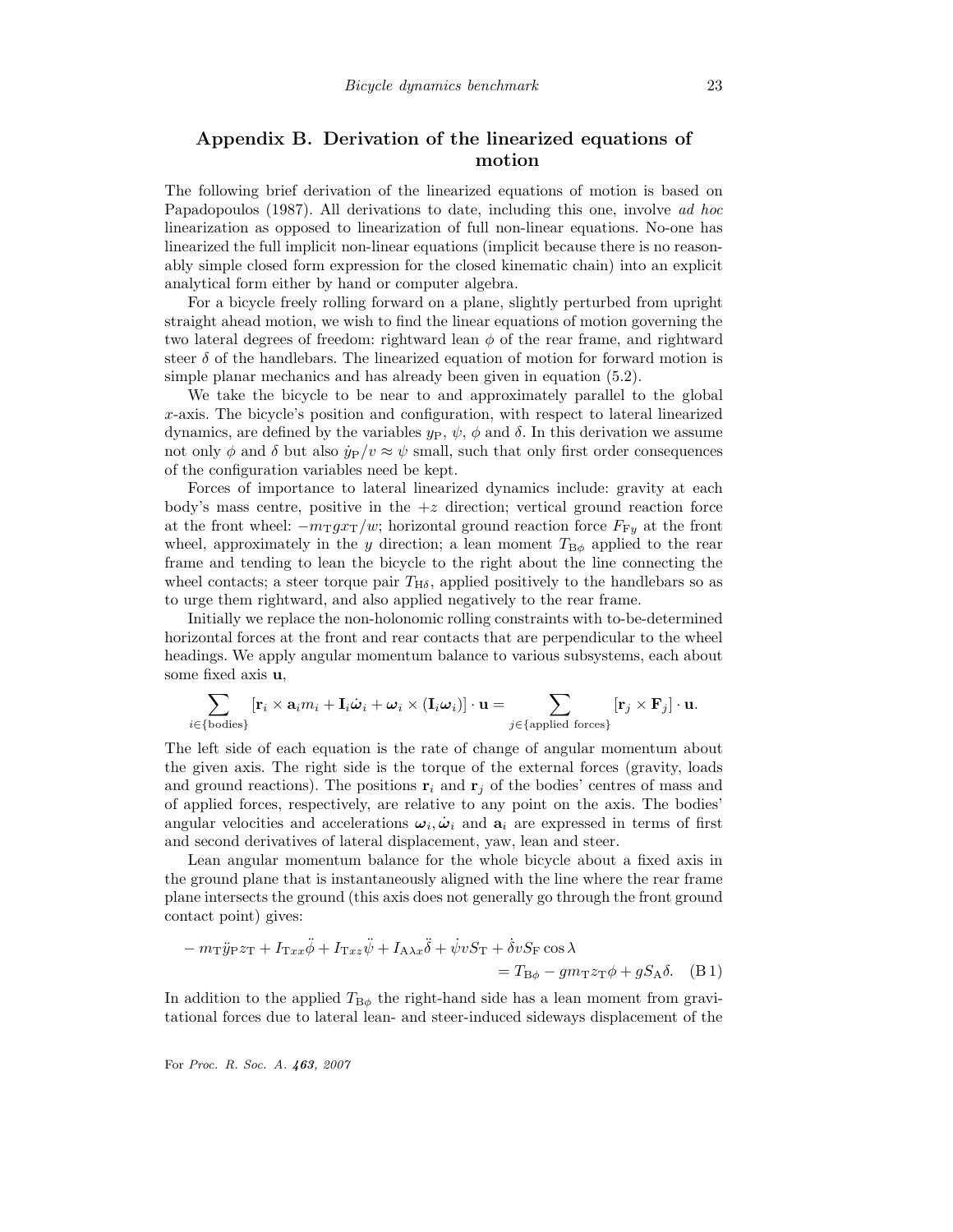bicycle parts, and a term due to steer-induced lateral displacement of the frontcontact vertical ground reaction relative to the axis. Next, yaw angular momentum balance for the whole bicycle about a fixed vertical axis that instantaneously passes through the rear wheel contact gives

$$
m_{\rm T}\ddot{y}_{\rm P}x_{\rm T} + I_{\rm T}x_{z}\ddot{\phi} + I_{\rm T}z_{z}\ddot{\phi} + I_{\rm A}\lambda_{z}\ddot{\delta} - \dot{\phi}vS_{\rm T} - \dot{\delta}vS_{\rm F}\sin\lambda = wF_{\rm F}y.
$$
 (B.2)

The only external yaw torque is from the yet-to-be-eliminated lateral ground force at the front contact. Lastly, steer angular momentum balance for the front assembly about a fixed axis that is instantaneously aligned with the steering axis gives

$$
m_{A}\ddot{y}_{P}u_{A} + I_{A\lambda x}\ddot{\phi} + I_{A\lambda z}\ddot{\psi} + I_{A\lambda \lambda}\ddot{\delta} + vS_{F}(-\dot{\phi}\cos\lambda + \dot{\psi}\sin\lambda)
$$
  
=  $T_{H\delta} - cF_{Fy}\cos\lambda + g(\phi + \delta\sin\lambda)S_{A}$ . (B 3)

In addition to the applied steering torque  $T_{H\delta}$  there are torques from lateral (yet to be determined) constraint force and from vertical forces (downward gravity force and upward reaction force) on the front assembly leaned by angle  $\phi + \delta \sin \lambda$ . Combining equations (B 2) and (B 3) eliminates the unknown front-wheel lateral reaction force  $F_{\text{F}y}$ , leaving two equations. Then using the rolling constraints (given below) eliminates  $\psi$  and  $y_P$  and their time derivatives, leaving just the lean and steer and their time derivatives as the unknown variables.

Each rolling-contact lateral constraint is expressed as a rate of change of lateral position due to velocity and heading (yaw). For the rear,

$$
\dot{y}_{\rm P} = v\psi. \tag{B.4}
$$

Equivalently for the front, where  $y_{\Omega} = y_{\text{P}} + w\psi - c\delta \cos \lambda$ , and the front frame heading is the rear frame yaw augmented by the true (ground) steer angle:

$$
d(y_P + w\psi - c\delta \cos \lambda)/dt = v(\psi + \delta \cos \lambda).
$$
 (B5)

We subtract (B4) from (B5) to get an expression for  $\dot{\psi}$  in terms of  $\delta$  and  $\dot{\delta}$  and then differentiate to reveal the dependence of  $\psi$  and  $\tilde{\psi}$  on steer  $(\delta, \delta \& \delta)$ :

$$
\dot{\psi} = ((v\delta + c\dot{\delta})/w)\cos\lambda \quad \Rightarrow \quad \ddot{\psi} = ((v\dot{\delta} + c\ddot{\delta})/w)\cos\lambda. \tag{B 6}
$$

Finally we differentiate  $(B 4)$  and use  $(B 6)$  to get an expression for  $\ddot{y}_P$ ,

$$
\ddot{y}_{\mathcal{P}} = ((v^2 \delta + v c \dot{\delta})/w) \cos \lambda.
$$
 (B 7)

Substituting (B6) and (B7) into (B1), we get an expression in  $\phi$ ,  $\ddot{\phi}$  and  $\delta$ ,  $\dot{\delta}$  and  $\ddot{\delta}$ , with a right-hand side equal to  $T_{\text{B}\phi}$ . This is called the *lean equation*. Eliminating  $F_{F_y}$  from (B 2) and (B 3), then again substituting (B 6) and (B 7), we get another expression in  $\phi$  and  $\delta$  and their derivatives, where the right-hand side is  $T_{\rm H\delta}$  (the steer torque). This is called the *steer equation*. These two equations are presented in matrix form in (5.3).

Note that from general dynamics principles we know that the forcing terms can be defined by virtual power. Thus we may assume that the torques used in these angular momentum equations may be replaced with those defined by the virtual power equation (5.1). Therefore, where this derivation uses the torques  $T_{\text{B}\phi}$  and  $T_{\rm H\delta}$  the generalized forces  $T_{\phi}$  and  $T_{\delta}$  actually apply.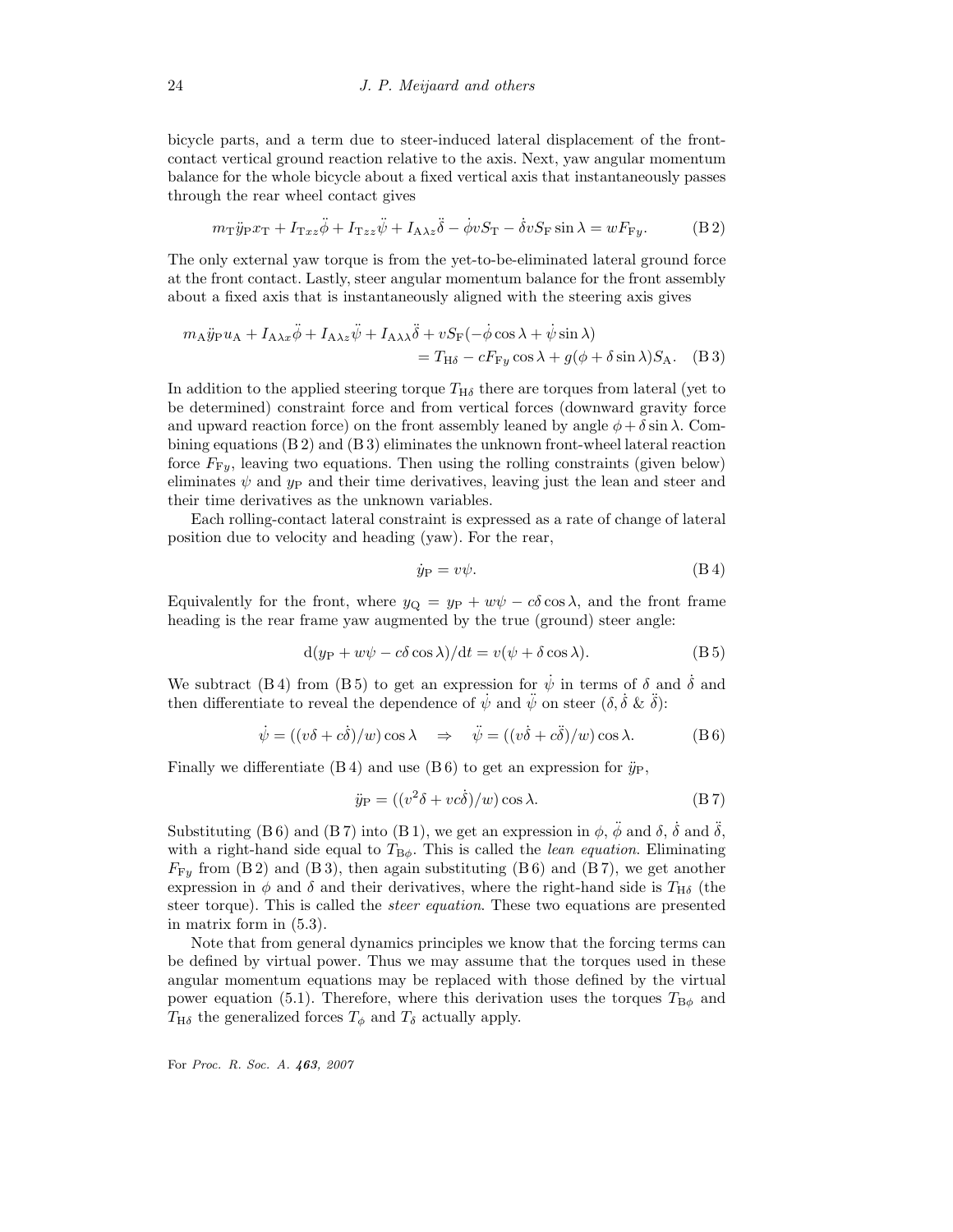Since  $\psi$  and  $\psi$  do not appear in the final equations, there is no need for the bicycle to be aligned with the global coordinate system used in figure 2. Thus x, y and  $\psi$  can be arbitrarily large and the bicycle can be at any position on the plane at any heading. For simulation and visualization purpose we can calculate the ignorable coordinates  $x_P$ ,  $y_P$  and  $\psi$  by integration. The equation for the yaw angle  $\psi$  is the first of (B6). Then the rear contact point is described by

$$
\dot{x}_{\rm P} = v \cos \psi, \qquad \dot{y}_{\rm P} = v \sin \psi. \tag{B 8}
$$

Note the large-angle form for  $\dot{y}_P$  here as opposed to the small angle form (B 4) used to derive the equations of motion. (This situation is somewhat analogous to, say, the classical elastica where the displacements and angles used in the strain calculation are small yet the displacements and angles of the elastica overall can be arbitrarily large.)

Intermediate results may be used to calculate horizontal lateral contact forces, where equation  $(B 2)$  determines the horizontal lateral force at the front contact. Lateral linear momentum balance in terms of  $\ddot{y}_P$ ,  $\ddot{\phi}$ ,  $\ddot{\psi}$  and  $\ddot{\delta}$  can be used to find the horizontal lateral force at the rear wheel contact.

## References

- Appell, P. E. 1896 Traité de mécanique rationnelle, vol. II, pp. 297–302. Paris: Gauthier-Villars.
- Åström, K. J., Klein, R. E. & Lennartsson, A. 2005 Bicycle dynamics and control, adapted bicycles for education and research. IEEE Control Systems Mag. 25(4), 26–47.
- Basu-Mandal, P., Chatterjee A. & Papadopoulos, J. M. 2007 Hands-free circular motions of a benchmark bicycle. Proc. R. Soc. A. 463. (doi:10.1098/rspa.2007.1849).
- Besseling, J. F. 1964 The complete analogy between the matrix equations and the continuous field equations of structural analysis. In International symposium on analogue and digital techniques applied to aeronautics: proceedings, pp. 223–242. Bruxelles: Presses Académiques Européennes.
- Bouasse, H. 1910 Cours de mécanique rationnelle et expérimentale, part 2, pp. 620-625. Paris: Ch. Delagrave.
- Bourlet, C. 1899 Étude théorique sur la bicyclette. *Bull. Soc. Math. France* 27, 47–67, 76–96. (Submitted in 1897 for the Prix Fourneyron, awarded first place in 1898.)
- Boussinesq, J. 1899a Aperçu sur la théorie de la bicyclette. J. Math. Pures Appl. (5) 5, 117–135.
- Boussinesq, J. 1899b Complément à une étude récente concernant la théorie de la bicyclette: influence, sur l'équilibre, des mouvements latéraux spontanés du cavalier. J. Math. Pures Appl. (5) 5, 217–232.
- Bower, G. S. 1915 Steering and stability of single-track vehicles. The Automobile Engineer 5, 280–283.
- Carvallo, E. 1899 Théorie du mouvement du monocycle et de la bicyclette. Paris: Gauthier-Villars. (Submitted in 1897 for the Prix Fourneyron, awarded shared second place in 1898.)
- Collins, R. N. 1963 A mathematical analysis of the stability of two wheeled vehicles. Ph.D. thesis, Dept of Mechanical Engineering, University of Wisconsin, Madison.
- Cox, A. J. 1998 Angular momentum and motorcycle counter-steering: a discussion and demonstration. Amer. J. Phys. 66, 1018–1020.
- Den Hartog, J. P. 1948 Mechanics, art. 61. New York and London: McGraw-Hill.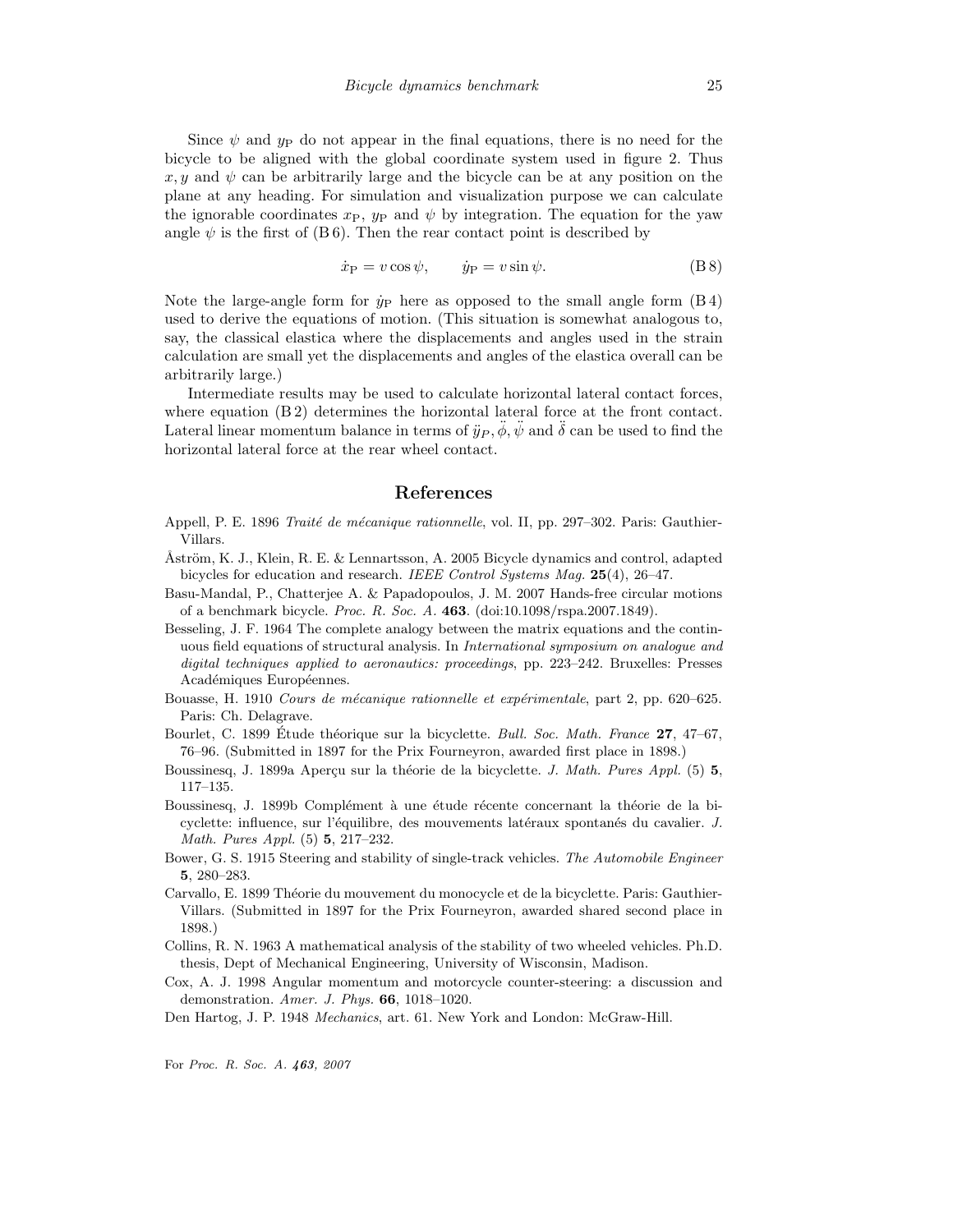- Dikarev, E. D., Dikareva, S. B. & Fufaev N. A. 1981 Effect of inclination of steering axis and of stagger of the front wheel on stability of motion of a bicycle. Izv. Akad. Nauk SSSR Mekh. Tverd. Tela 16, 69–73. (Transl. Mech. Solids 16, 60–63.)
- Döhring, E. 1953 Über die Stabilität und die Lenkkräfte von Einspurfahrzeugen. Ph.D. thesis, University of Technology, Braunschweig.
- Döhring, E. 1955 Die Stabilität von Einspurfahrzeugen. Forschung Ing.-Wes. A  $21(2)$ , 50–62.
- Eaton, D. J. 1973 Man-machine dynamics in the stabilization of single-track vehicles. Ph.D. thesis, University of Michigan, Ann Arbor.
- Fajans, J. 2000 Steering in bicycles and motorcycles. Amer. J. Phys. 68(7) 654–659.
- Franke, G., Suhr, W. & Rieß, F. 1990 An advanced model of bicycle dynamics. Eur. J. Phys. 11, 116–121.
- Ge, Z.-M. 1966 Kinematical and dynamic studies of a bicycle. Publishing House of Shanghai Chiao Tung University.
- Getz, N. H. & Marsden, J. E. 1995 Control for an autonomous bicycle. In IEEE Conference on Robotics and Automation, 21–27 May 1995, Nagoya, Japan, 6 pp.
- Haag, J. 1955 Les mouvements vibratoire, vol. 2. Paris: Presses Universitaires de France. (Transl. Oscillatory motions, vol. 2 (1962). Belmont, CA: Wadsworth).
- Hand, R. S. 1988 Comparisons and stability analysis of linearized equations of motion for a basic bicycle model. M.Sc. thesis, Cornell University, Ithaca, NY.
- Herfkens, B. D. 1949 De stabiliteit van het rijwiel. Report S-98-247-50-10-'49, Instituut voor rijwielontwikkeling,'s-Gravenhage.
- Herlihy, D. V. 2004 Bicycle: the history. New Haven, CT: Yale University Press.
- Higbie, J. 1974 The motorcycle as a gyroscope. Amer. J. Phys. 42, 701–702.
- Hubbard, M. 1979 Lateral dynamics and stability of the skateboard. Trans. ASME J. Appl. Mech.  $46, 931-936$ .
- Jones, A. T. 1942 Physics and bicycles. Amer. J. Phys. 10, 332–333.
- Jones, D. E. H. 1970 The stability of the bicycle. Phys. Today 23(3), 34-40.
- Jonker, J. B. 1988 A finite element dynamic analysis of flexible spatial mechanisms and manipulators. Ph.D. thesis, Delft University of Technology, Delft.
- Jonker, J. B. & Meijaard, J. P. 1990 SPACAR—Computer program for dynamic analysis of flexible spatial mechanisms and manipulators. In Multibody systems handbook (ed. W. Schiehlen), pp. 123–143. Berlin: Springer-Verlag.
- Kane, T. R. 1968 Dynamics. New York: Holt, Rinehart and Winston.
- Kirshner, D. 1980 Some nonexplanations of bicycle stability. Amer. J. Phys. 48, 36–38.
- Klein, F. & Sommerfeld, A. 1910 *Über die Theorie des Kreisels*, ch. IX, §8, Stabilität des Fahrrads, by F. Noether, pp. 863–884. Leipzig: Teubner.
- Koenen, C. 1983 The dynamic behaviour of a motorcycle when running straight ahead and when cornering. Ph.D. thesis, Delft University of Technology, Delft.
- Kondo, M., Nagaoka, A. & Yoshimura, F. 1963 Theoretical study on the running stability of the two-wheelers. Trans. S.A.E. Japan  $17(1)$ , 8-18.
- Kooijman, J. D. G., Schwab, A. L. & Meijaard, J. P. 2007 Experimental validation of a model of an uncontrolled bicycle. Multibody Syst. Dyn., in print.
- Lallement, P. 1866 Improvement in velocipedes. U.S. Patent 59915.
- Le Hénaff, Y. 1987 Dynamical stability of the bicycle. Eur. J. Phys.  $\bf{8}, 207-210$ .
- Lennartsson, A. 1999 Efficient multibody dynamics. Ph.D. thesis, Royal Institute of Technology, Stockholm.
- Limebeer, D. J. N. & Sharp, R. S. 2006 Bicycles, motorcycles, and models. IEEE Control *Systems Mag.* **26**(5), 34–61.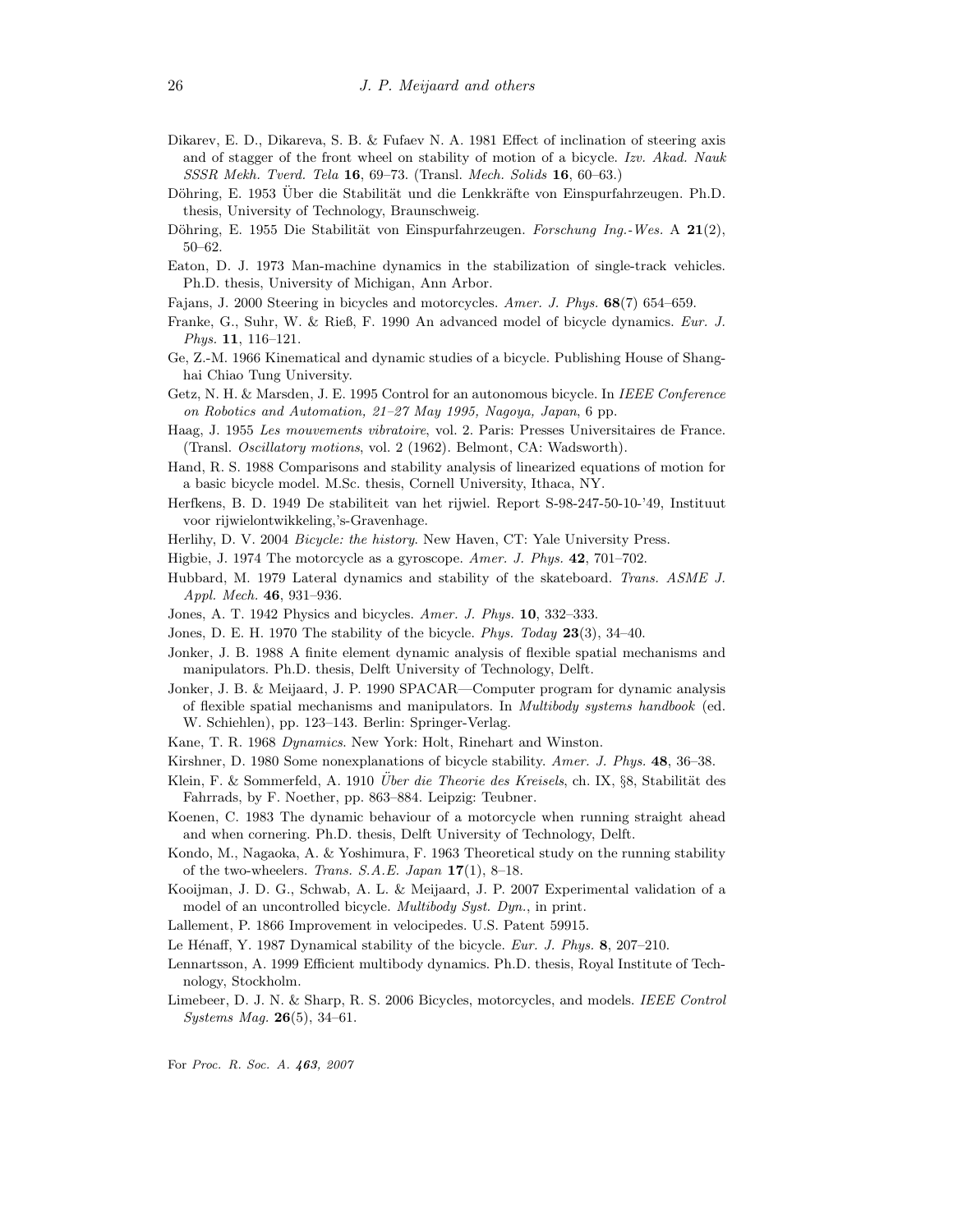- Lobas, L. G. 1978 Controlled and programmed motion of a bicycle on a plane. Izv. Akad. Nauk SSSR Mekh. Tverd. Tela  $13(6)$  22–28. (Transl. Mech. Solids  $13(6)$ , 18–24; author's name misspelled into "Gobas".)
- Loĭcjanskiĭ (or Loitsyanskii), L. G. & Lur'e (or Lurie), A. I. 1934 Course of theoretical mechanics, vol. 3, ONTI, Moscow, 1934; vol. 2, 5th edn., GITTL, Moscow, 1955. (In Russian.)
- Lowell, J. & McKell, H. D. 1982 The stability of bicycles. Amer. J. Phys. 50, 1106–1112.
- Manning, J. R. 1951 The dynamical stability of bicycles. Report RN/1605/JRM, Department of Scientific and Industrial Research, Road Research Laboratory, Crowthorne, Berks., UK.
- Maunsell, F. G. 1946 Why does a bicycle keep upright? *Math. Gaz.* **30**(291), 195–199.
- Mears, B. C. 1988 Open loop aspects of two wheeled vehicle stability characteristics. Ph.D. thesis, University of Illinois at Urbana–Champaign.
- Meijaard, J. P. 1991 Direct determination of periodic solutions of the dynamical equations of flexible mechanisms and manipulators. Int. J. Numer. Methods Engng 32, 1691–1710.
- Meijaard, J. P. 2004 Derivation of the linearized equations for an uncontrolled bicycle. Internal report, University of Nottingham, UK.
- Neĭmark, Ju. I. & Fufaev, N. A. 1972 Dynamics of nonholonomic systems. Providence, RI: Americam Mathematical Society. (Transl. from the Russian edition, Nauka, Moscow, 1967.)
- Olsen, J. & Papadopoulos, J. M. 1988 Bicycle dynamics the meaning behind the math. Bike Tech (Dec.), 13–15.
- Papadopoulos, J. M. 1987 Bicycle steering dynamics and self-stability: a summary report on work in progress. Technical report, Cornell Bicycle Research Project, Cornell University, Ithaca, NY. (Availabe at Ruina's www site.)
- Patterson, B. 1993 The Chronicles of the Lords of the Chainring. Santa Maria, CA: Patterson.
- Pearsall, R. H. 1922 The stability of a bicycle. *Proc. Instn Automobile Engrs* 17(I), 395– 404.
- Psiaki, M. L. 1979 Bicycle stability: a mathematical and numerical analysis. B.A. thesis, Physics Dept, Princeton University, NJ.
- Rankine, W. J. M. 1869 On the dynamical principles of the motion of velocipedes. The Engineer 28, 79, 129, 153, 175, 29 (1870), 2.
- Rice, R. S. 1974 Bicycle dynamics, simplified steady state response characteristics and stability indices. Report ZN-5431-V-1, June, Calspan, Buffalo, NY.
- Rice, R. S. 1976 Bicycle dynamics simplified dynamic stability analysis. Report ZN-5921-V-2, September, Calspan, Buffalo, NY.
- Rice, R. S. & Roland, R. D. 1970 An evaluation of the performance and handling qualities of bicycles. Report VJ-2888-K, April, Calspan, Buffalo, NY.
- Roland, R. D. 1973 Computer simulation of bicycle dynamics. In Mechanics and Sport (AMD-4, ed. J. L. Bleustein), pp. 35–83. New York: American Society of Mechanical Engineers.
- Roland, R. D. & Lynch, J. P. 1972 Bicycle dynamics tire characteristics and rider modeling. Report YA-3063-K-2, March, Calspan, Buffalo, NY.
- Roland, R. D. & Massing, D. E. 1971 A digital computer simulation of bicycle dynamics. Report YA-3063-K-1, June, Calspan, Buffalo, NY.
- Routh, G. R. R. 1899 On the motion of a bicycle. The Messenger of Mathematics 28, 151–169.
- Ruina, A. 1998 Non-holonomic stability aspects of piecewise holonomic systems. Rep. Math. Phys.  $42(1/2)$ , 91-100.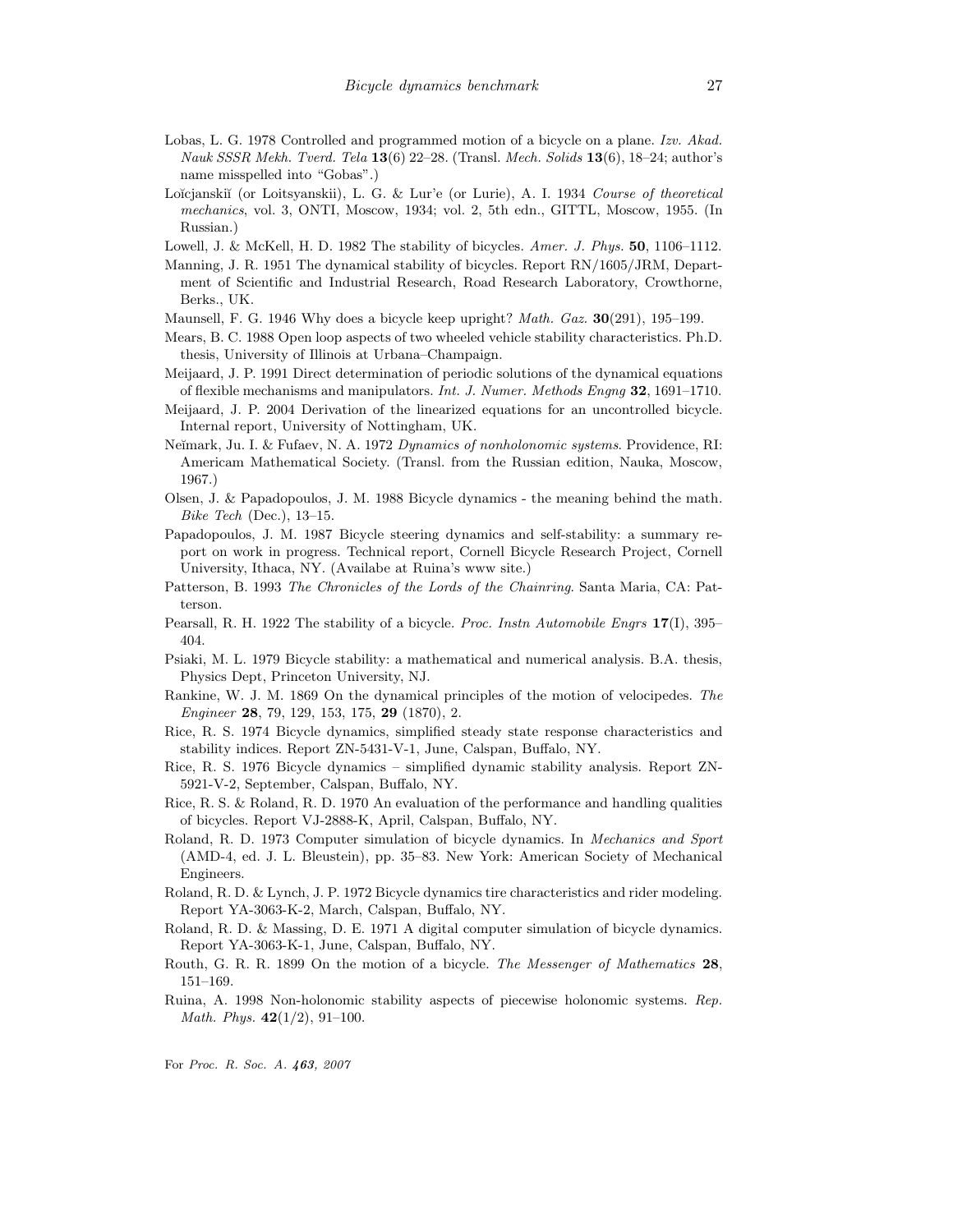- SAE (Society of Automotive Engineers) 2001 Vehicle dynamics terminology SAE J670e. In 2001 SAE handbook. Warrendale, PA: SAE International.
- Sayers, M. W. 1991a Symbolic computer language for multibody systems. J. Guidance Control Dynam. 14, 1153–1163.
- Sayers, M. W. 1991b Symbolic vector/dyadic multibody formalism for tree-topology systems. J. Guidance Control Dynam. 14, 1240–1250.
- Schwab, A. L. 2002 Dynamics of flexible multibody systems. Ph.D. thesis, Delft University of Technology, Delft.
- Schwab, A. L. & Meijaard, J. P. 1999 Dynamics of flexible multibody systems having rolling contact: application of the wheel element to the dynamics of road vehicles. Vehicle Syst. Dyn. Suppl. **33**, 338–349.
- Schwab, A. L. & Meijaard, J. P. 2003 Dynamics of flexible multibody systems with nonholonomic constraints: a finite element approach. *Multibody Syst. Dyn.* **10**, 107–123.
- Schwab, A. L., Meijaard, J. P. & Papadopoulos, J. M. 2005 Benchmark results on the linearized equations of motion of an uncontrolled bicycle. KSME J. Mech. Sci. Technology 19(1), 292–304.
- Sharp, A. 1896 Bicycles and tricycles: an elementary treatise on their design and construction. London: Longmans, Green & Co. Reissued by MIT press 1979.
- Sharp, R. S. 1971 The stability and control of motorcycles. J. Mech. Engng Sci. 13, 316– 329.
- Sharp, R. S. 1985 The lateral dynamics of motorcycles and bicycles. Vehicle Syst. Dyn. 14, 265–283.
- Singh, D. V. 1964 Advanced concepts of the stability of two-wheeled vehicles application of mathematical analysis to actual vehicles. Ph.D. Thesis, Dept of Mechanical Engineering, University of Wisconsin, Madison.
- Singh, D. V. & Goel, V. K. 1971 Stability of Rajdoot scooter. SAE Paper 710273, Society of Automotive Engineers, Warrendale, PA.
- Singh, D. V. & Goel, V. K. 1976 Stability of single track vehicles. In Proceedings of IUTAM symposium, the dynamics of vehicles on roads and on tracks, Delft, the Netherlands, August 18–22, 1975 (ed. H.B. Pacejka), pp. 187–196. Amsterdam: Swets & Zeitlinger.
- Steele Jr, G. L. 1990 Common Lisp, the language, 2nd edn. Digital Press, USA.
- Strogatz, S. H. 1994 Nonlinear dynamics and chaos: with applications to physics, biology, chemistry, and engineering. Perseus Books, Cambridge.
- Timoshenko, S. & Young, D. H. 1948 Advanced dynamics. New York: McGraw-Hill.
- Van der Werff, K. 1977 Kinematic and dynamic analysis of mechanisms, a finite element approach. Ph.D. thesis, Delft University of Technology, Delft.
- Van Zytveld, P. J. 1975 A method for the automatic stabilization of an unmanned bicycle. Engineer's thesis, Dept of Aeronautics and Astronautics, Stanford University, CA.
- Wallace, J. 1929 The super-sports motor cycle (with an appendix on steering layout). Proc. Instn Automobile Engrs 24, 161–231.
- Weir, D. H. 1972 Motorcycle handling dynamics and rider control and the effect of design configuration on response and performance. Ph.D. thesis, University of California at Los Angeles, CA.
- Weir, D. H. & Zellner, J. W. 1978 Lateral-directional motorcycle dynamics and rider control. In Motorcycle dynamics and rider control, 1978 congress and exposition, Detroit, MI, February 27–March 3, 1978 (SP 428), SAE paper 780304, pp. 7–31. Warrendale, PA: Society of Automotive Engineers.
- Whipple, F. J. W. 1899 The stability of the motion of a bicycle. *Quart. J. Pure Appl.* Math. 30, 312–348.
- Wilson, D. G. 2004 *Bicycling science*, 3rd edn, with contributions by Jim Papadopoulos. Cambridge, MA: MIT Press.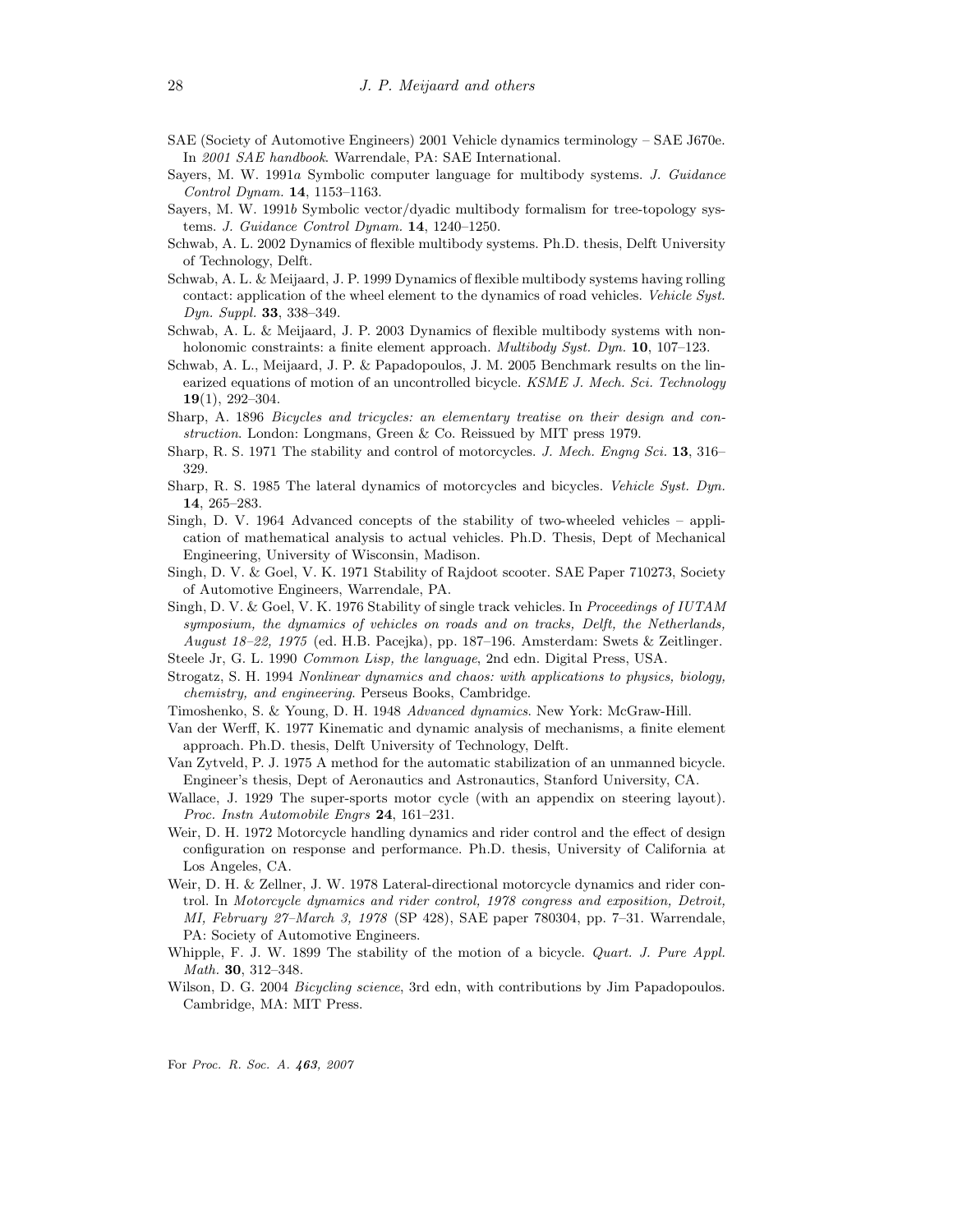# Supplementary Appendices

"ESM" (Electronic Supplementary Material)

# associated with, but not printed with, the journal paper

Linearized dynamics equations for the balance and steer of a bicycle: a benchmark and review

by

# J. P. Meijaard, Jim M. Papadopoulos, Andy Ruina and A. L. Schwab

Proceedings of the Royal Society Series A, June 2007

# Contents of this supplement

Appendices in the 28 page main body of the paper (not in this supplement) are

- A) Definitions of the coefficients used in the equations of motion, and
- B) A brief derivation of the governing equations.

These supplementary appendices (starting here on page 29) include:

- 1) A detailed history of bicycle dynamics studies with an expanded bibliography (all references from the main text and some more that we did not have space for, some with annotations).
- 2) A more detailed explanation of the verification of the linearized equations which was done with the aid of the numerical dynamics package SPACAR.
- 3) A more detailed explanation of the verification of the linearized equations which was done using the symbolic algebra package AutoSim.
- 4) A more detailed explanation of how lateral symmetry decouples lateral and forward motion and gives  $\dot{v} = 0$  as one of the linearized equations of motion.
- 5) A reduced benchmark for testing less general bicycle simulations.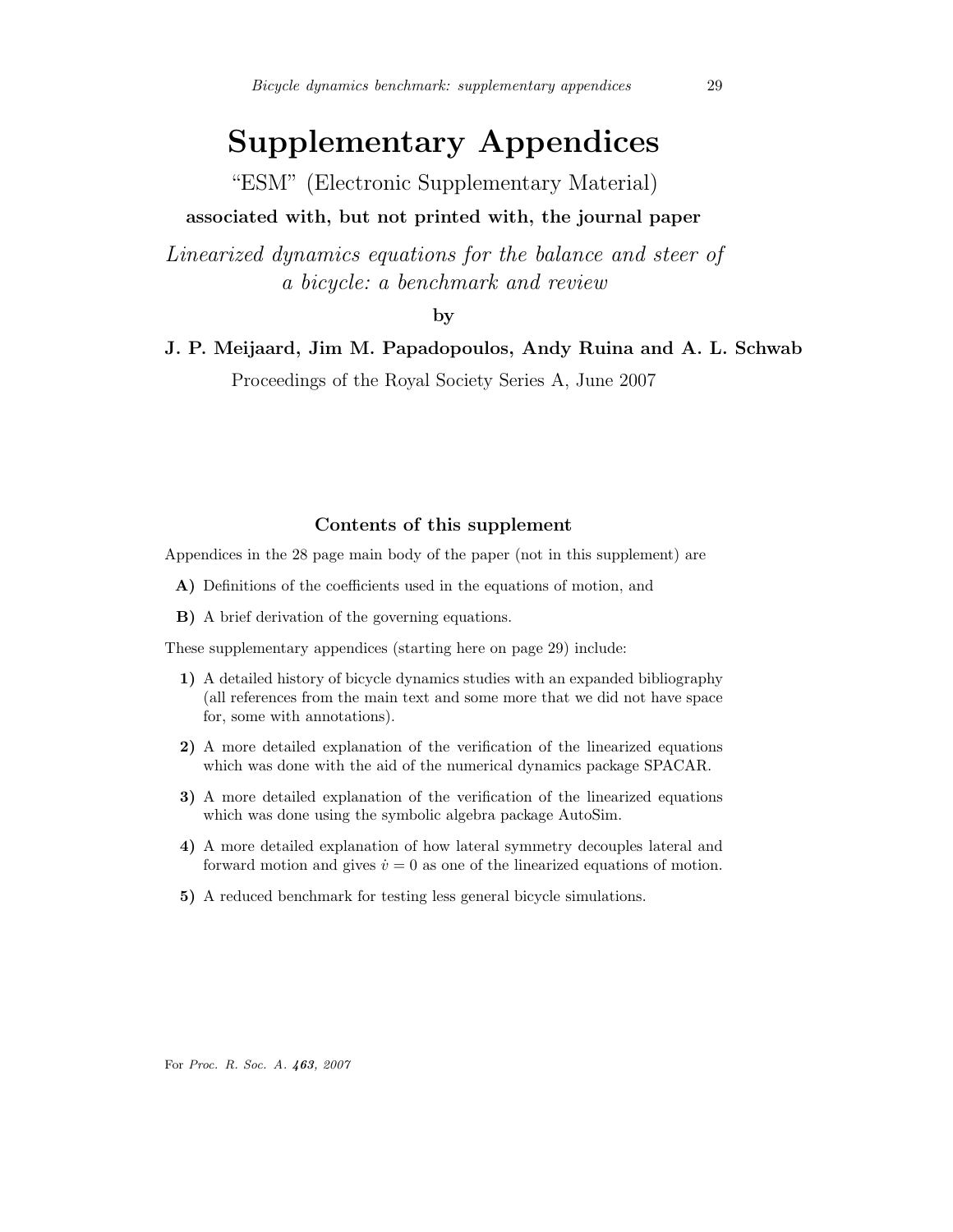# 1. History of bicycle steer and dynamics studies

"Even now, after we've been building them for 100 years, it's very difficult to understand just why a bicycle works - it's even difficult to formulate it as a mathematical problem." — Freeman Dyson interviewed by Stewart Brand in Wired News, February 1998.

This appendix builds on Hand (1988) and is the source of the brief literature review in the main body of the paper. We divide the literature on bicycle dynamics into three categories:

- a) Qualitative explanations of stability and self-stability that do not use the differential equations of motion.
- b) Dynamical analyses that use any of a number of simplifications precluding the study of hands-free self-stability.
- c) Equations of motion describing a model that has, in principle, enough complexity to predict hands-free self-stability.

The historical discussion below is in chronological order within each of the three categories above.

# (a) Qualitative discussions of stability

Basic features of balance by means of controlled steering are accessible without detailed equations, and are reasonably described in many papers. In contrast, the self-stability of a bicycle involves complex dynamic phenomena that seem to us to be beyond precise description without appeal to correct governing equations. Thus the qualitative discussions of self-stability below are necessarily less definitive.

- 1866 Lallement's velocipede-improvement U.S. Patent, which is on the addition of front-wheel pedals (as opposed to pushing the feet on the ground), includes a concise explanation of balancing by steering: "If the carriage is inclined to lean to the right, turn the wheel [to the right], which throws the carriage over to the left...". Within five years, the U. S. patent literature begins to show pictures of bicycles further improved with trail and an inclined steering axis. Whether or not these improvements conveyed genuine self-stability is not known.
- 1869 William Rankine, engineer and thermodynamics theorist, presents semiquantitative observations on lean and steer of a velocipede. This seems to be the first description of 'countersteering' — briefly turning to the left to generate the rightward lean necessary for a steady rightward turn. The Wright brothers were later obsessed with this counter-steering aspect of bicycle control (see quote in, e.g., Åström *et al.* (2005)). Rankine discusses steer only by means of rider control and seems to have been unaware of the possibility of self-stability.
- 1896 Archibald Sharp, an engineering lecturer at what was to become Imperial College, publishes his book covering nearly all technical aspects of bicycle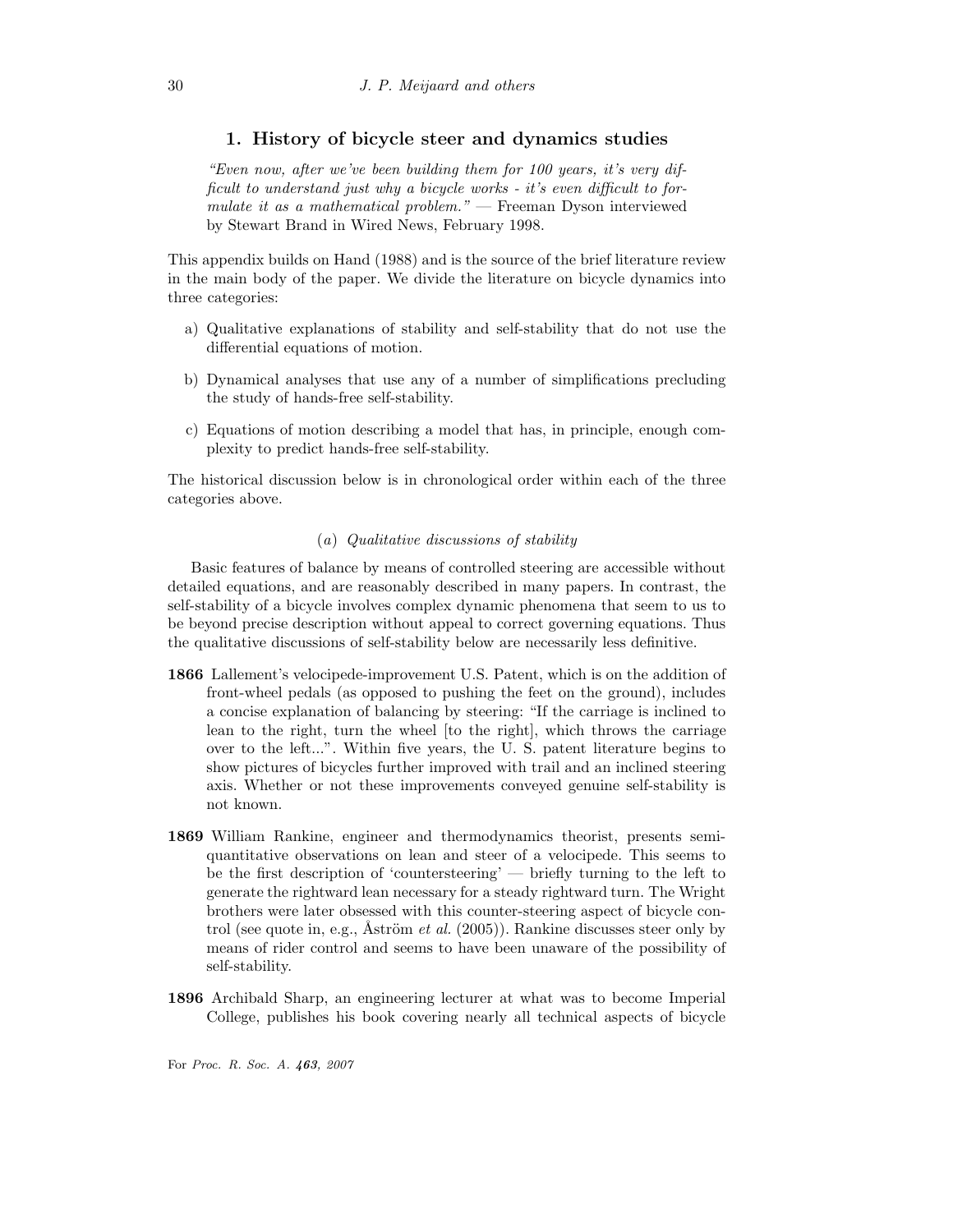theory and practice, including sections on stability for which he earned an honorable mention in the 1898 Prix Fourneyron (see Bourlet below). Sharp also later authored the classic 11th edition Britannica (1910) entry on bicycles. In calculating the handlebar torque required to maintain a steady turn, Sharp's equation (6) is wrong, first by the typographical error of a sign change in the second parentheses, and second by neglecting the centrifugal force on the mass centre of the front assembly. Sharp also neglects precessional torque on the front wheel. However, Sharp explicitly recognizes the mechanical trail and implicitly recognizes the quantity we call  $S_A$ .

Sharp developed his equation to investigate no-hands riding. Sharp concludes, correctly in part (see Jones 1970 below), that the no-hands rider exercises control of steering through upper-body lean causing frame lean, leading to gyroscopic precession of the front wheel. A rider can thus control this precession and make corrective turns much like he or she would with direct handlebar torques. Archibald Sharp seemed unaware of the possibility of bicycle selfstability.

1896 Appell, in his dynamics textbook, summarizes Bourlet's analysis (see category (b) below) of balancing and steering a velocipede. Surprisingly, this master of the differential equations governing non-holonomic dynamics includes none in his discussion of bicycles.

The later 1890s are a period when numerous mathematical analyses are initiated, as described below. Appell mentions a few analyses both in later editions of his textbook (1899–1952), and in a monograph (1899) on the non-holonomic mechanics of rolling bodies.

- 1920 Grammel provides some discussion of gyroscopic moments in bicycling, but provides no equations of motion.
- 1929 Wallace's long technical paper on motorcycle design contains thoughtful qualitative discussions on his predictions about the handling characteristics of various motorcycle designs (pp. 177–184). He examines steer torque, including the contribution of toroidal tires and gyroscopic torques. Wallace's analysis of non-linear geometric effects (pp. 185–212) erroneously assumes no pitch of the rear frame due to steering.
- 1946 Maunsell quantitatively estimates the relative sizes of many of the potential effects that can cause an uncontrolled bicycle to turn into a fall. Although the paper does not use complex modelling, it clearly lays out and partially answers many questions about bicycle stability. Maunsell is candid about the difficulty of using full dynamics equations "I have not yet had time to follow out in full the long and involved calculations of [Carvallo's] paper... I hope to do so in the future." (Carvallo is discussed in section (c) below).
- 1970 David E. H. Jones's Physics Today article (re-printed in 2006) is perhaps the single best-known paper on bicycle stability. With simple experiments Jones showed that, for the bicycles he tried, both front-wheel spin momentum and positive mechanical trail were needed for self-stability. Jones also observed that a rider can easily balance almost any bicycle that was not self-stable by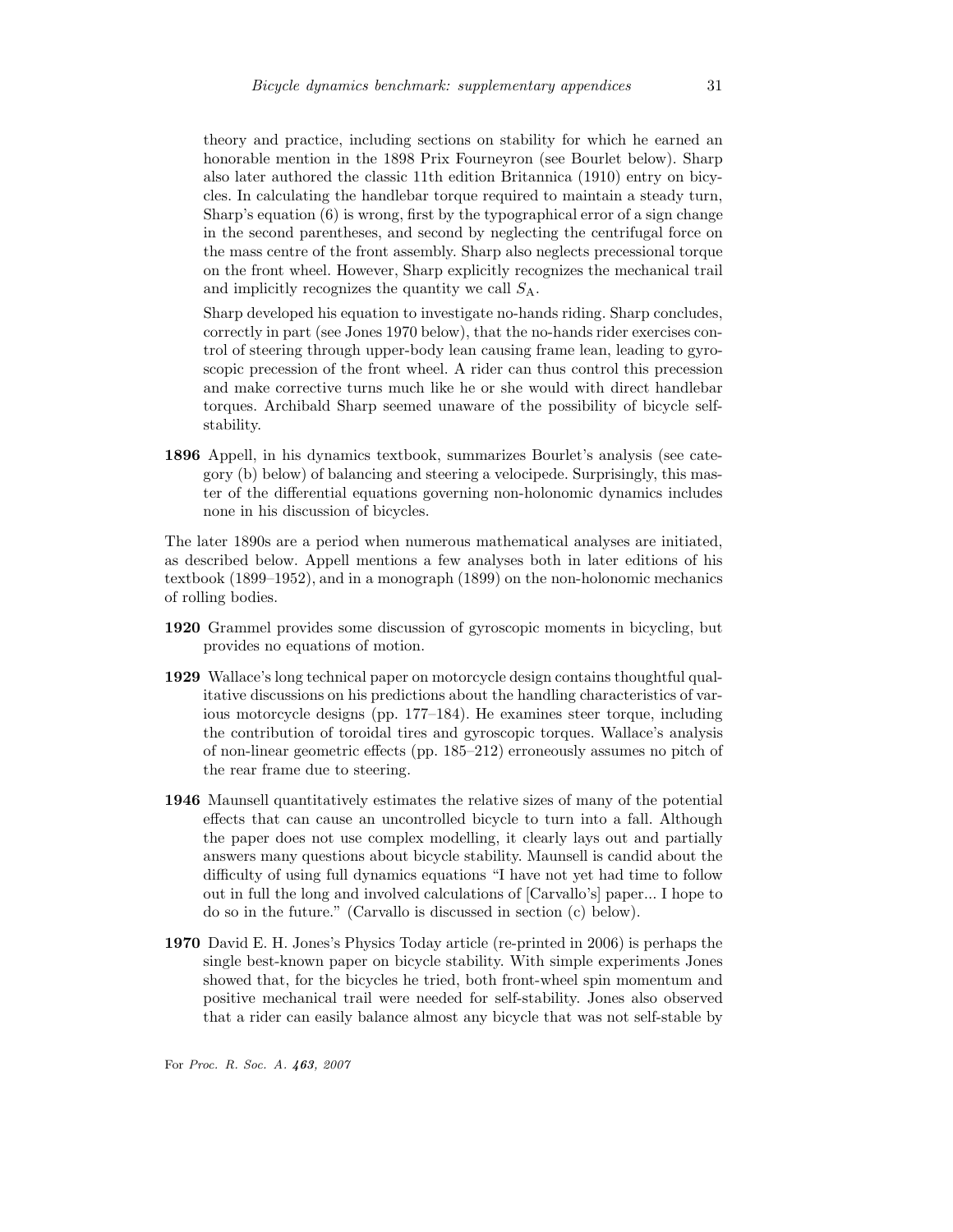turning the handlebars appropriately. But when riding no-hands, Jones had difficulty stabilizing a bicycle whose front-wheel gyroscopic terms were cancelled by an added, counter-spinning wheel. And Jones was unable to master no-hands balance of a bicycle with negative trail. Jones's experimental observations indicate useful trends, but do not seem to represent precise parameterspace boundaries of what is or can be stable or controlled. On the theoretical side Jones wanted to counter the widely-quoted simple gyroscopic explanations of no-hands bicycle control presented for example in Sharp (1896) above and un-controlled no-hands bicycle stability presented, for example, in Klein & Sommerfeld (1910). His experiments with a variety of bicycles pointed to mechanical trail as another important factor in bicycle stability. Jones did no dynamical modelling, and focused only on trail's effect on steer torque as a function of lean. His thought was that the "static" torque would define the steering tendency for a leaned bicycle, and thereby explain self-stability. In effect Jones explored only the gravitational-potential part of one entry in the stiffness matrix, while ignoring the velocity-dependent centrifugal and gyroscopic terms and the effects of front assembly mass placed ahead of the steering axis. A variety of subsequent investigators have elaborated on Jones's non-dynamic potential-energy treatment.

- 1942–98 Various other qualitative discussions, none making use of already published governing dynamics equations, were authored by Arthur T. Jones (1942), Den Hartog (1948), Higbie (1974), Kirshner (1980), Le Hénaff (1987), and Cox (1998). Most of these papers, somewhat like David E.H. Jones (1970), describe one or another term in the dynamics equations (e.g., centripetal forces or gyroscopic terms) but overstate, we think, their singular role in bicycle stability.
- 1984 Foale's book comprehensively explores factors affecting motorcycle handling.
- 1988 Olsen & Papadopoulos' qualitative article discusses aspects of dynamic modelling based on the uncontrolled bicycle equations in Papadopoulos (1987).
- 1993 Patterson developed a series of dynamically based design rules for improving rider control authority.
- 1999 Cossalter presented an entire book with qualitative explanations of his decades of quantitative modelling work on motorcycle handling.
- 2004 Wilson's *Bicycling Science* includes a chapter by Papadopoulos which qualitatively discusses bicycle stability.

#### (b) Simplified analyses that use dynamics

Simplified dynamic models have appeared from the mid 1890s to the present day. These papers use one or more of the following three types of specializations:

- i) Simplified geometry and/or mass distribution. In these models some collection of the following assumptions are made:
	- inertia axes of rear frame are vertical/horizontal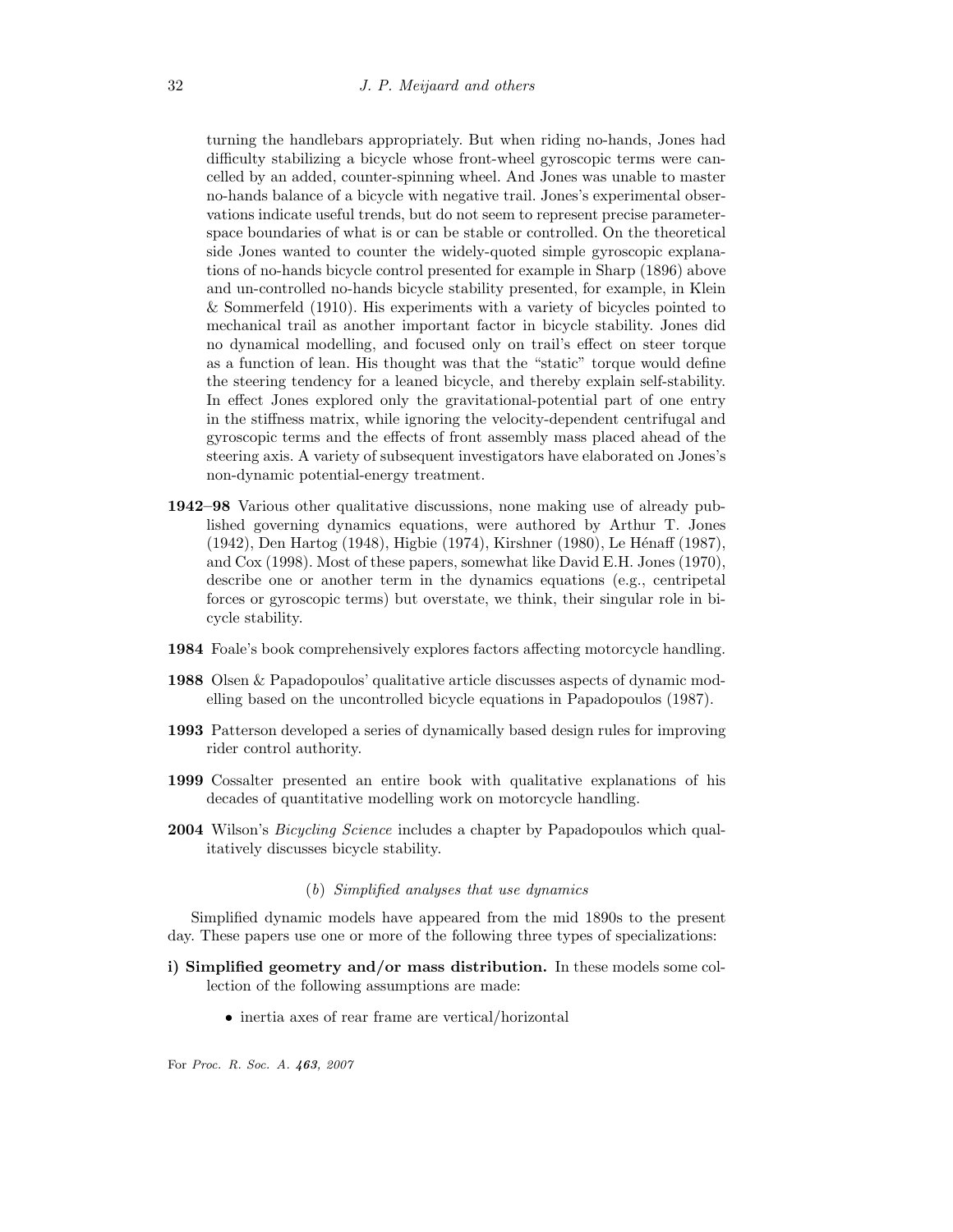- inertia axes of front frame are vertical/horizontal or aligned with steer axis
- no spin angular momentum of wheels
- point masses for the frames and/or wheels
- massless wheels
- massless front assembly
- vertical steer axis
- zero trail
- vanishing wheel radii

Such simplified models are generally incapable of self-stability, as one can deduce by analytical stability analysis of the more general model presented here, reduced to these special cases.

### ii) No steer dynamics because steer is fully controlled by the rider.

In these models balance is effected entirely as a result of rider-controlled steering angle, and the steer angle  $\delta$  has no uncontrolled dynamics. For these models there is no need to derive the relatively less intuitive equation for steer dynamics. Appropriately controlled steer angle is indeed the only way to stabilize many simplified bicycles. Because velocipedes (primitive bicycles with vertical steer axis, no trail, and front-assembly essentially centred on the steer axis) were not self-stable, it is natural that all of the early mathematical analyses incorporated a controlled-steering assumption.

Note that controlled-steer-angle treatments cannot illuminate a bicycle's self stability because, in the small-angle regime, a bicycle with locked steering has no self stability. Many modern studies of controlled stability also reasonably use one or more of the mechanical simplifications as described in (i) above.

iii) Mathematically simplified models. To make the mathematics more tractable, or to illuminate controlling factors, some authors eliminate terms from the equations in an ad hoc fashion. A possible consequence of such mathematical, as opposed to mechanical, simplifications is that the resulting equations may not describe any particular physical model, so that mechanics based theorems (such as energy conservation) or intuitions may not apply.

A common geometric issue. Many of these simplified-dynamics analyses include some non-linear terms (e.g.,  $\sin \phi$  instead of  $\phi$ ). However, all purportedly non-linear simplified-bicycle treatments of which we are aware, starting with Bourlet (1894), do not actually write non-linear equations that correctly describe any mechanically simplified model of a bicycle. That is, the equations are not a special or limiting case of the equations of Whipple and his followers. In these treatments wheel base, trail, frame pitch, path curvature and other such quantities are treated as being independent of the lean angle, even for non-zero steer angle. That all these quantities do actually vary with lean angle for an ideal bicycle is demonstrated by considering a small leftward steer angle. As the lean angle goes to −90 degrees, with the bicycle almost lying on its left side, the front contact point moves forward around the front wheel approximately by 90 degrees, while the rear contact point moves backward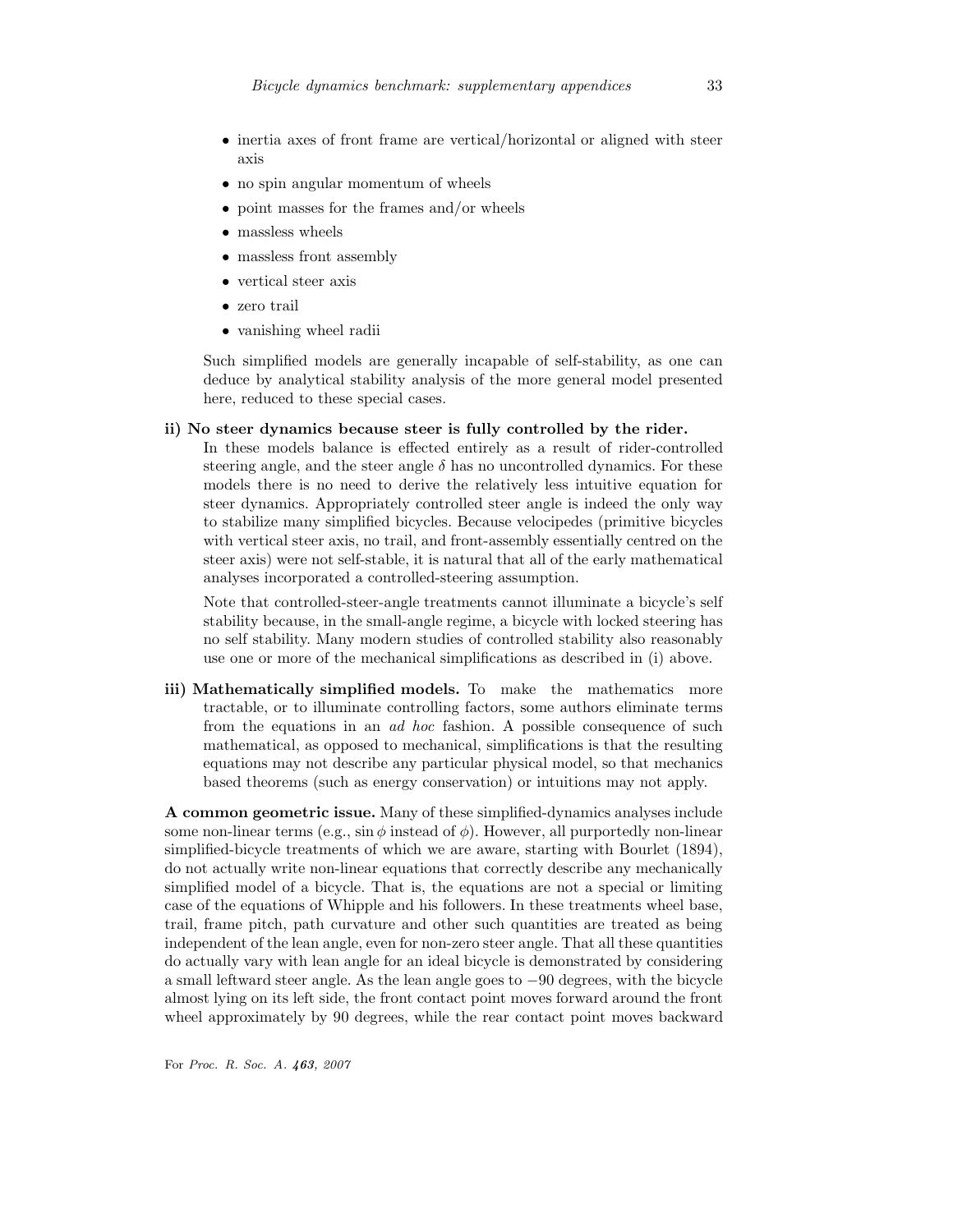around the rear wheel the same amount. This alters the wheel base length, the angle between ground traces of the two wheels, and the trail. Depending on the frame geometry, this lean also places the front contact well outside the rear frame's symmetry plane, and introduces substantial pitch of the rear frame about the rear axle, relative to the ground trace of the rear wheel. Even the simplest bicycle (with vertical steering axis, zero trail, and vanishing front-wheel radius) is subject to at least an alteration of the front-wheel track direction, due to the lean of a steered wheel. In particular for such a bicycle, the angle  $\alpha$  that the front wheel track makes with the line connecting rear and front wheel contacts should obey  $\cos \phi \tan \alpha = \tan \delta$  rather than the commonly used  $\alpha = \delta$  (where  $\delta$  is steer and  $\phi$  is lean).

In some cases the authors may be making conscious approximations that are valid for modest lean angles, in some cases they are making mathematical models that are not intended to literally describe any simplification of a bicycle, and in some cases these seem to be errors. The resulting governing equations are sometimes correct descriptions of an inverted pendulum mounted on a controlled tricycle. Such a tricycle might be considered to be a simple model of a bicycle. But such a tricycle is not any limiting case of the Whipple bicycle.

1894–1899 Mathematician Carlo Bourlet devotes several papers and both editions of his encyclopedic bicycle treatise to the lateral balance of a steer-controlled velocipede (vertical steer axis and no trail). All inertias have vertical principal axes, and spin angular momentum of the wheels is included. The treatment is largely non-linear, but has the front-contact geometry issues described above. When linearized, his (1899b) final lean equation (29bis) lacks the gyroscopic moment from steer rate, but is otherwise correct.

Bourlet considers steering moves that can eliminate a lean, or follow a path. His final and most technical paper on bicycle dynamics (1899b) was awarded the Prix Fourneyron (submitted 1897, awarded 1898). Bourlet claims to have outlined the practical design factors leading to self-stability in another book dedicated to the design of bicycles (which we have not been able to find), but he does not address them analytically.

The Prix Fourneyron prize is offered biannually by the French Académie des Sciences (Gauja, 1917). In 1897, the Fourneyron mechanics challenge was "Give the theory of movement and discuss more particularly the conditions of stability of velocipedic devices" and was later amplified to include "whether in a straight line or a curve, on a flat plane or a slope." Boussinesq and Léauté were on the prize committee, and Appell was interested in the entries. Bourlet, Sharp and Carvallo submitted entries, as did others whose names and works are unfamiliar to us. Bourlet won the 1000-franc first place, Carvallo shared second (another 1000 francs) with Jacob and Sharp received honourable mention. Other than this prize, we know nothing more of Jabob's work. Both Bourlet and Carvallo published their entries, and Appell prominently cited these and other papers in more than one book. Shortly after the prize was awarded, Boussinesq published his own thorough analysis, and Léauté also published a note (which we have not seen). It seems that the dynamical analysis of bicycles is a French innovation. Bourlet (1894) may have started this, then the Prix announcement produced a singular peak of bicycle research activity.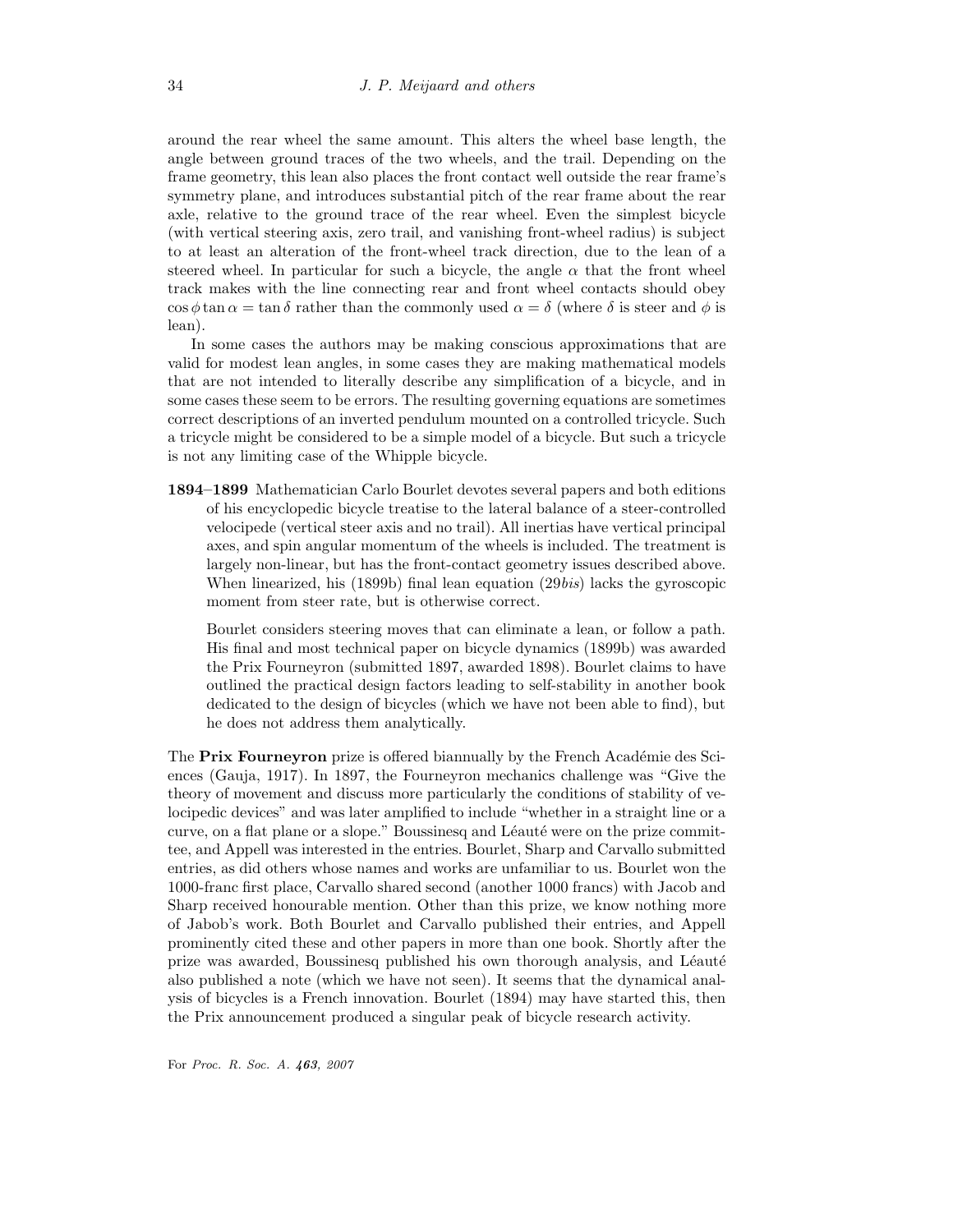- 1899 Physicist Joseph Boussinesq wrote two papers (1899a,b) (and four prior 'notes') on velocipede balance and control. These are similar in approach and content to prior work by Bourlet but slightly anticipating Bourlet's later more sophisticated dynamical modelling. Boussinesq neglects gyroscopic contributions expressed as  $E/R$  for each wheel, which Bourlet remarks correctly is a minor effect for lean dynamics. Boussinesq also notes that the system's centre of mass can usually be displaced sideways slightly by upper-body lean relative to the frame (This is the means by which an inverted double pendulum can be balanced by actuation of the connecting hinge. This effect is just as applicable to a bicycle that is not moving forward and is presumably essentially irrelevant: very few people can balance a non-moving bicycle by this means.). Self-stability was not addressed. The simplest point-mass bicycle model (vertical steer axis, no wheel mass, zero-radius wheels, no trail, no mass in the front assembly or equivalently mass balanced with respect to the steer axis, and controlled steer) seems to be due to Boussinesq.
- 1899 G.R.R. Routh (son of famous dynamicist E.J. Routh) considers steering strategies for lean stability and path following of a slightly more general model of a velocipede than was considered by Bourlet (1899b) and Boussinesq  $(1899a,b).$
- 1910 Bouasse, in his dynamics textbook, reviews some geometric relations from Bourlet (1899b), and presents the model and analysis of Boussinesq (1899a,b).
- 1915 Bower investigates the stability of an uncontrolled velocipede via linearized equations that are missing terms (Hand, 1988). However, Bower's central result, that such a bicycle has no self-stability, happens to be correct. Comparable treatments without fully correct equations are also presented in Pearsall (1922, citing Bower), Lowell & McKell (1982, citing Pearsall), and Fajans (2000, citing Lowell & McKell).
- **1934** Loïcjanskiĭ & Lur'e, in their textbook, study an uncontrolled velocipede. This is cited by Letov (1959), Neĭmark  $&$  Fufaev (1972), and revisited in Lobas (1978). We have not seen this book.
- 1948 Timoshenko & Young's well-known dynamics text presents the Boussinesq (simplest) bicycle analysis of Bouasse (1910).
- 1955 Haag independently derives bicycle equations of motion in his book, but simplifies by inconsistently ignoring various terms involving trail, spin momentum, front assembly mass, cross terms in the potential energy, etc. The resulting incorrect differential equations of a simplified bicycle model lead him to conclude (incorrectly) that bicycle self-stability is never possible.
- 1959 Letov gives correct linearized lean equations for a Boussinesq bicycle, attributing it to Loĭcjanskiĭ  $& Lur'e. Gyroscopic torques on the steering due$ to lean rate are incorporated in the dynamics of the steer controller, with reference to Grammel.
- **1967** Neĭmark & Fufaev, in their classic text (English translation, 1972) on nonholonomic dynamics consider the full Whipple model (see section (c) below).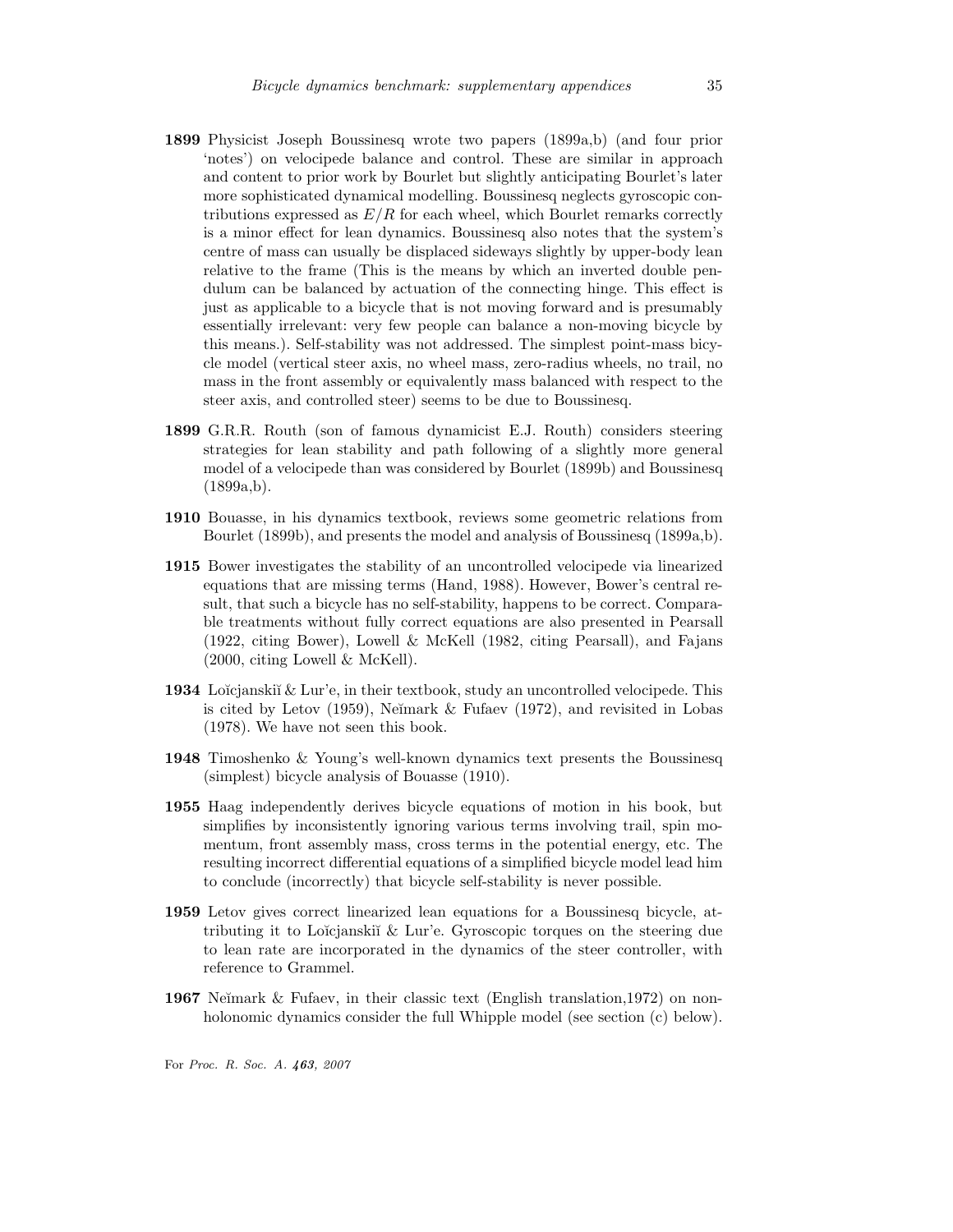They then simplify to a velocipede model (vertical head, no trail, fore-aft balanced front steering). In the velocipede model the only contribution to self-correcting steer is gyroscopic precession due to lean, the basic mechanism for no-hands but controlled stability discussed in, e.g., Sharp (1896). However, Neĭmark & Fufaev also include linear viscous damping in the steering column. Without this damping, the steer angle is proportional to the integral of the lean angle. They mistakenly omit the mass from the second term in equation  $(2.65)$  (English edition p. 354), leaving a dimensionally incorrect quantity  $\nu$  to propagate through to equations (2.67) and (2.68). However, the overall form of their differential equations is correct. Even for this simple model they find self-stability if there is sufficiently large steering friction, a result we trust despite the algebra error noted above.

- 1995 Getz & Marsden consider the possibility of following an arbitrary path without falling over, when not only the steering but also forward speed may be controlled. Their simplified non-linear Boussinesq model incorporates no wheel radius nor wheel inertias. Like some others before them (e.g. Bourlet 1894) this paper makes geometric assumptions that are equivalent to modelling a bicycle as an inverted pendulum mounted on a tricycle (see discussion above on a "a common geometric issue").
- **2005** One small part of the paper by Åström, Klein & Lennartsson treats a simplified bicycle model. The paper also describes decades of experiments on bicycle stability as well as the development of super-stable bicycles for teaching disabled children to ride (see also Richard Klein's web page, listed in the bibliography for this paper). Aström *et al.* is also discussed briefly in section (c) below.

The simplified model in Åström  $et$  al. is aimed at basic explanation of bicycle control and self-stability. We comment here only on the sections relevant to "Self-Stabilization" and not on the paper's focus, which concerns control.

In Aström *et al.* the reductions leading to the simple model come in two stages, mechanical and then mathematical. First Aström *et al.* assume that the wheels have no spin momentum and are thus essentially skates. They also assume that the front assembly has no mass or inertia. However, both non-zero head angle and non-zero trail are allowed and both point-mass and generalinertia rear-frame mass distributions are considered. Aström *et al.* then add further mathematical simplifications by neglecting non-zero trail contributions except in the static (non-derivative) terms. This eliminates the steer acceleration term in equation (14) therein (lean dynamics), and alters the steer rate term. In equation (9) (steer dynamics), where all torques arise only through trail, this eliminates the terms involving steer rate, steer acceleration, and lean acceleration.

Their reduced second order unforced (uncontrolled) steer equation implies that steer angle is proportional to lean angle (note the contrast with the integral feedback implicit in Ne $\gamma$  mark  $\&$  Fufaev above). The resulting system is thus stabilized in the same way a skateboard is self-stable. In a skateboard mechanical coupling in the front "truck" enforces steer when there is lean, see Hubbard (1979) and pages 6 and 17 in Papadopoulos (1987). That bicycle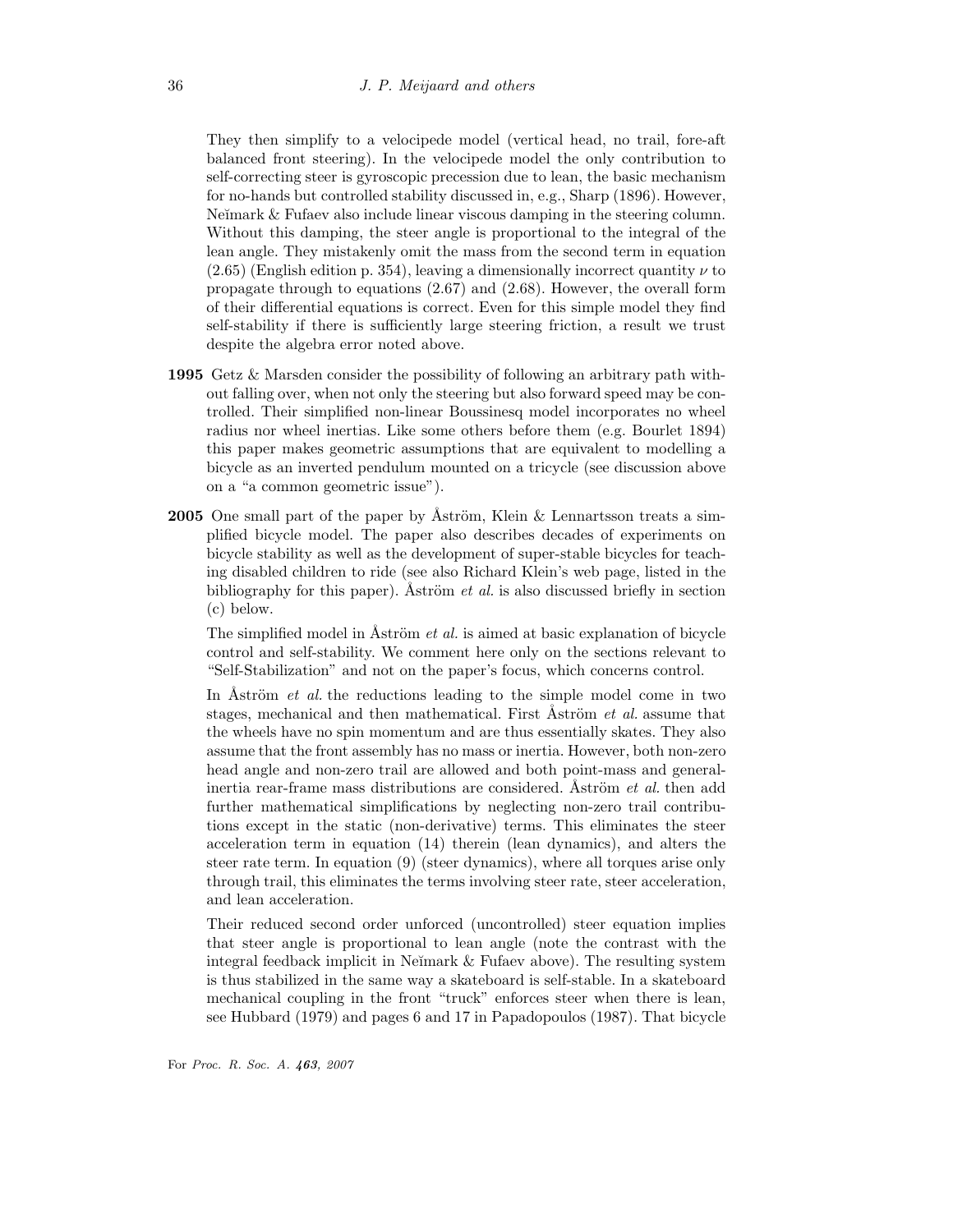lean and steer coupling might approximately reduce to the much simpler skateboard coupling is certainly an attractive idea.

However, the governing stability equation in Aström *et al.*, equation (15) appears to show the emergence of self-stability at high-enough speeds for quite arbitrary bicycle parameters. Examination of the full fourth order equations here (the pair of second order equations) applied to their simplified bicycle (without their additional mathematical simplifications) seems to show that stability is only obtained for special parameters. For example, the point-mass version is never stable. An extended-mass version can be stable, but only with a rather special mass distribution, as discussed in Papadopoulos (1987), on page 6 and figure 3 therein. Even for those parameter values in which their mechanical model can have self-stability it is not clear that having steer proportional to lean is an appropriate description of self-steer dynamics. So we have some doubt about the reduction of  $\tilde{A}$ ström *et al.* of even a simple class of bicycle models to second order skateboard-like equations. Limebeer and Sharp  $(2006)$  also question the conclusion of Aström *et al.* about the central role of trail in stability.

2006 Limebeer & Sharp present a large colourful historical review of various issues associated with bicycle and motorcycle handling, including anecdotes, simple models and complex models. One small part of Limebeer & Sharp includes an analysis of a Boussinesq-like simple bicycle. The non-linear lean equations therein implicitly assume a zero-radius front wheel. Also, in the first lean equation (4) the term  $(\sigma - \dot{\phi}/v)$  was mistyped and should be  $(\sigma - \dot{\psi}/v)$ , which vanishes. Lean equation (5), and its linearization which is used for control analysis, are fully correct.

#### (c) Equations of motion for a Whipple bicycle

Here we discuss literature on linear equations of motion for more general bicycle models with uncontrolled steering. These are models that are similar to the Whipple model used in this paper. Papers in which e.g. toroidal wheels, tire-slip models, frame or rider elastic deformation, rider steering inputs or rider-controlled torso lean were difficult to remove from the analysis are generally not discussed. Non-linear treatments are not discussed systematically. The non-linear literature is further reviewed in Basu-Mandal et al. (2007).

1897–1900 Carvallo shared second prize in the Prix Fourneyron (see discussion of Bourlet in section (b) above), for a 186-page monograph on the dynamics of an uncontrolled monocycle (a single wheel surrounding a rider) and bicycle. Carvallo was already an accomplished applied mathematician and mechanician when he submitted this paper in 1897. As far as we know, this is the first genuine analysis of bicycle self-stability and slightly precedes Whipple. Although Carvallo's bicycle is slightly specialized, relative to Whipple, by neglecting the mass and moments of inertia of the front frame (in comparison to those of the front wheel), his equations for his model are correct. Carvallo identified the four standard eigenmodes, and presented equations for the upper (capsize) and lower (weave) limiting velocities for hands-free stability. Carvallo mentions the use of Grassman's geometric calculus, and stability calculations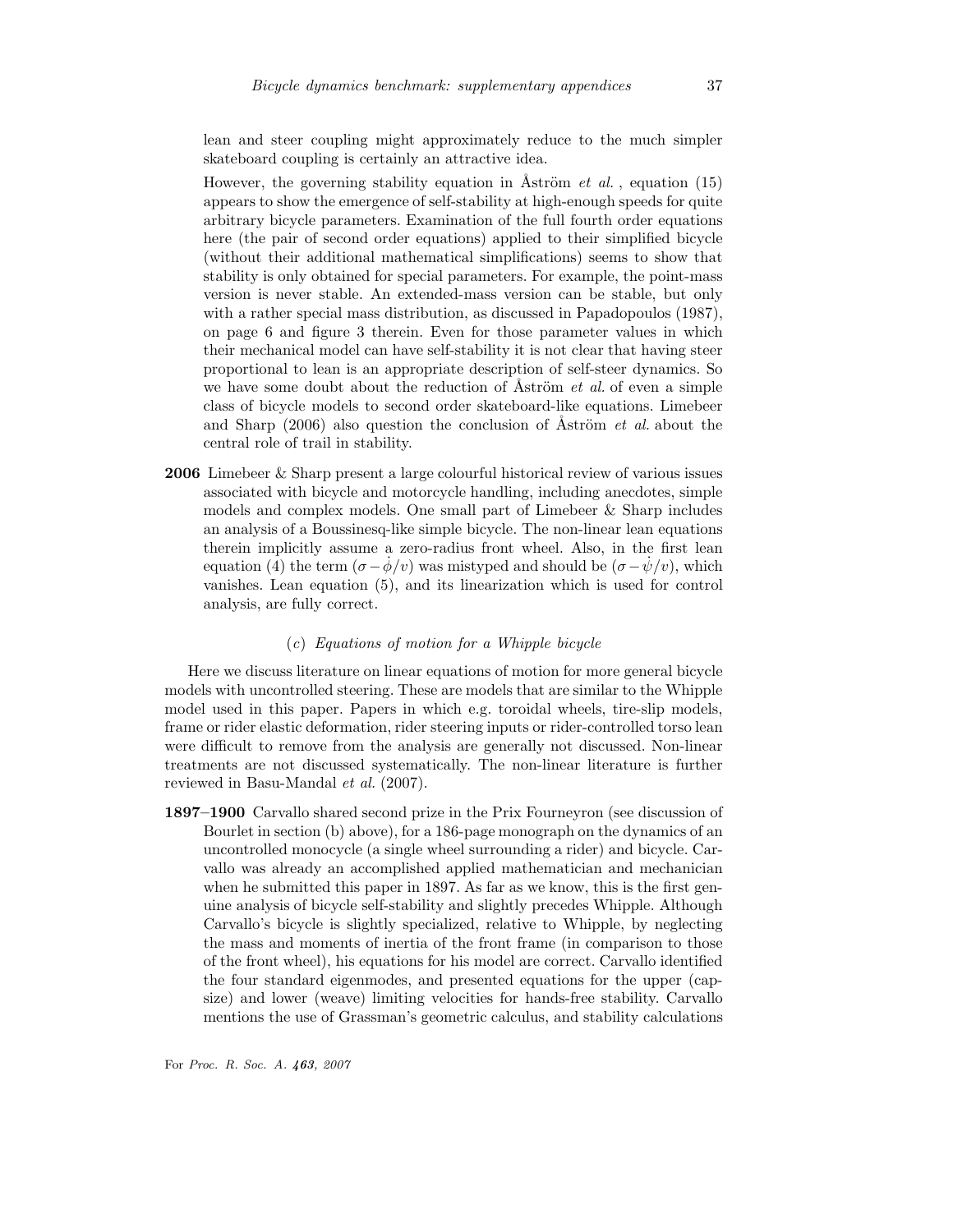similar to Routh-Hurwitz. According to Carvallo, bicycle constructors of his time recommended that the steer axis be designed to pass under the front axle, half way between axle and ground, a feature approximately maintained in present day bicycle designs.

1899 Francis J. W. Whipple, apparently unaware of Carvallo, undertakes the second substantive analysis of the self-stability of a bicycle. Whipple was a Cambridge University undergraduate at the time, and was a Second Wrangler in the Tripos mathematics exam. Whipple later had a long career in mathematical meteorology. See Limebeer  $\&$  Sharp (2006) for a short biography. Whipple's model is equivalent to the model presented here. His paper was awarded Honourable Mention for the prestigious Smith's Prize. Whipple first undertook the difficult task of a fully non-linear analysis, which was flawed by an incorrect expression of the front-wheel ground–contact vertical constraint. However, when linearized this error is irrelevant, and Whipple's linearized equations are correct, except for a few typographical errors. Whipple's results include scaling rules, the dynamic modes (nowadays known as weave and capsize), rider control inputs via torso lean, etc. Whipple also recognized that the exponential decay of lean and steer pertubations is not inconsistent with energy conservation. He cites Bourlet. Because of ambiguity in submission and publication times, Whipple is sometimes credited as the first to write equations of motion for a complex bicycle model, but it seems to us that Carvallo was actually first. Although Whipple had the same editor as Routh, neither cited the other.

Whipple and Carvallo laid solid foundations which have mostly been unused. Despite Carvallo being cited in two books by Appell, and both authors being cited by Klein & Sommerfeld (1910), and mentioned both in the 11th edition *Encyclopedia* Britannica (Gyroscope article), and in Grammel's 1920 gyroscope textbook, their achievements languished for decades. The only path by which Carvallo seemingly influenced posterity is via Noether (see Klein  $\&$  Sommerfeld (1910), next in this list) who seems to follow his equations. Noether's analysis was expanded to the full Whipple model by Döhring (1953, 1955) Döhring (1955) was later translated into English by CALSPAN. Then, in turn, Döhring's equations were slightly misquoted by Singh & Goel (1971). As far as we know, no-one ever used Whipple's equations of motion.

1910 Klein & Sommerfeld's fourth volume on gyroscopes appears with an extensive chapter on bicycles written by Fritz Noether (brother of mathematician Emmy). These governing equations for a slightly simplified bicycle model (like Carvallo's), derived by Newton–Euler techniques used for other gyroscopic systems, are equivalent to those in Carvallo (1899) and are fully correct. While Noether claims to have compared his equations with Whipple as well as Carvallo, he erroneously states that Whipple used a Lagrangian derivation, and acknowledges neither Whipple's more general model nor his typographical errors. Noether's discussion of gyroscopic contributions and on degrees of freedom for holonomic and non-holonomic systems is clear and informative. Noether is keen to point out (incorrectly we think) that gyroscopic effects are necessary for self-stability, and that steering torques from the trailing front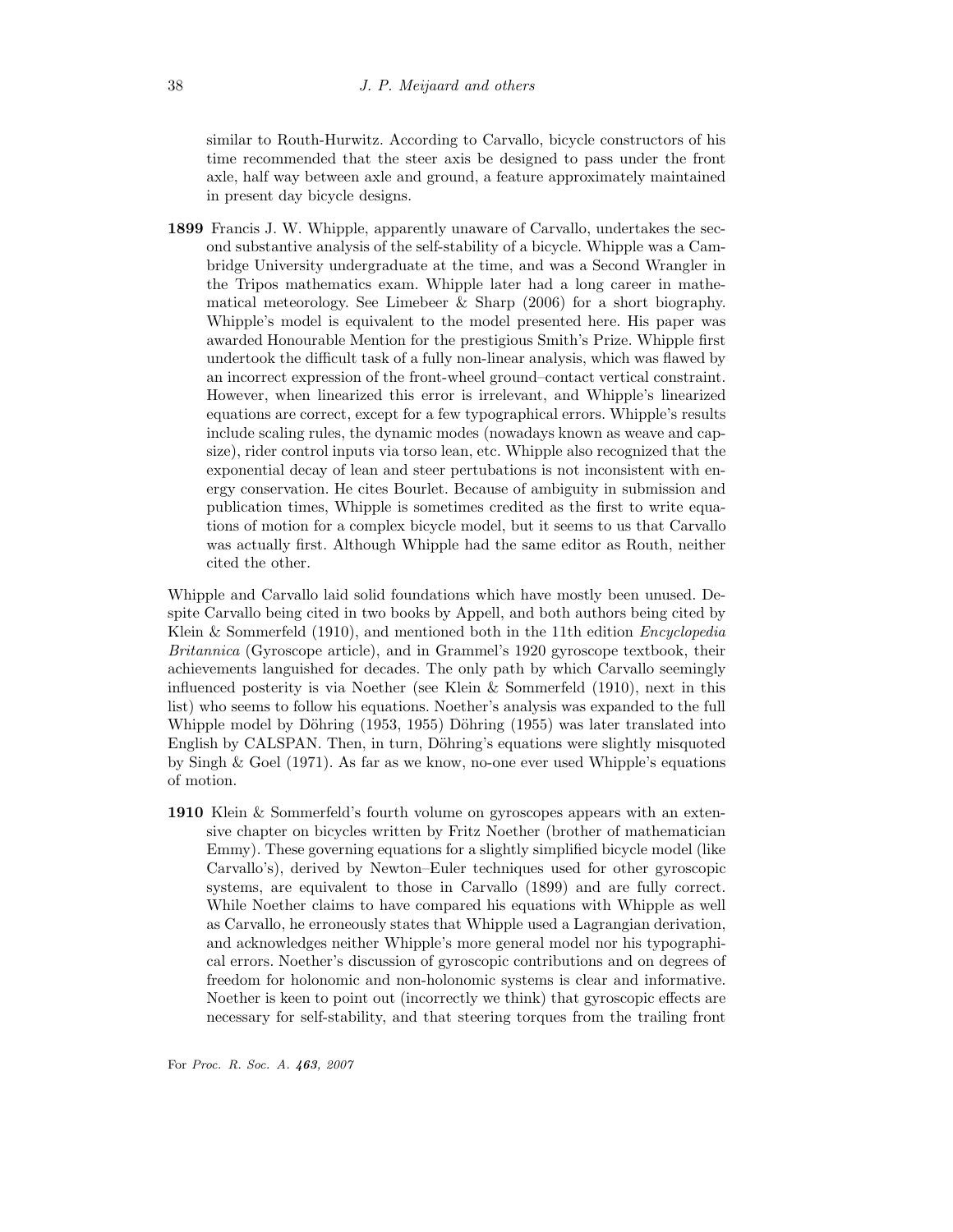ground contact are not sufficient for stability. In effect Noether introduces, explains and dismisses the trail effects that were later a central interest of David E.H. Jones (1970).

- 1948 Kondo in Japan wrote reports on bicycles between 1948 and 1964. In discussion of a paper by Fu, Kondo says he wrote equations of motion for the meeting of JSME in November, 1948, unpublished (we have not seen this). Neither have we checked Kondo's later work that included tire models.
- 1949 Herfkens writes a report deriving equations for the Whipple model for the Dutch Institute for Bicycle Development (in Dutch). The linearized equations of motion are correct, except for some typos. On page 12, Eq. (28),  $cot(\beta)$ should be  $\cot(\alpha)$ . There is a missing term and misplaced brackets on page 13, and on page 14 the subscript of  $b_5$  is missing in Eq. (34). The coefficients on page 15 agree with ours. Note that his steering angle  $\beta$  is our  $\delta \cos(\lambda)$ . Using Routh–Hurwitz stability criteria, he looked at the effect of some key parameters (namely trail and front-wheel inertia, and head angle) on the range of self-stability. He knew of Carvallo and Whipple but found them too analytical. Herfkens' report never seems to have been printed, distributed or cited. We only found it through a listing in the Delft card catalogue.
- 1951 Manning, in a technical report of the Road Research Laboratory in Britain, appears to provide correct non-linear configuration geometry, and a wellorganized derivation of the linearized equations of motion for a full Whipple model. We have not yet checked the equations in detail, but the work shows great care. Manning acknowledges Carvallo's work but states "[it has] not yet been compared with the results in this note". He also writes "even if this work is merely a repetition of Carvallo's, it will be valuable to have the theory in a more accessible form, in a more up-to-date notation, and in English." That is exactly the sentiment of our present paper (but with respect to Whipple). Ironically, Manning's report is stamped "RESTRICTED Not for publication" and seems essentially unknown to the world. It is referenced by Roland (1973b) and the first edition of Bicycling Science by Whitt and Wilson (1974). Manning's paper is for sale by the Road Research Laboratory in Britain.
- 1953–1955 Ekkehard Döhring at the Technology University of Braunschweig, Germany, writes a Ph.D. thesis on the stability of a straight ahead running motorcycle. Döhring generalizes the model of Noether (Klein  $\&$  Sommerfeld, 1910) to make the mass distributions as general as Whipple, whose work he seems not to have used. Döhring misdates Klein and Sommerfeld as 1890, the time when Klein and Sommerfeld started writing their multi-volume book. Döhring's equations agree with ours in detail (Hand, 1988).

Döhring's are the first perfectly correct equations of the Whipple model presented in the open literature (Whipple had small errors, Carvallo and Klein  $&$  Sommerfeld were slightly less general). Döhring also did some eigenvalue stability analysis and did experiments on a motor-scooter and two different motorcycles  $(1954)$  to validate his results. Döhring's 1955 paper was translated into English by CALSPAN but this translation is not published. Later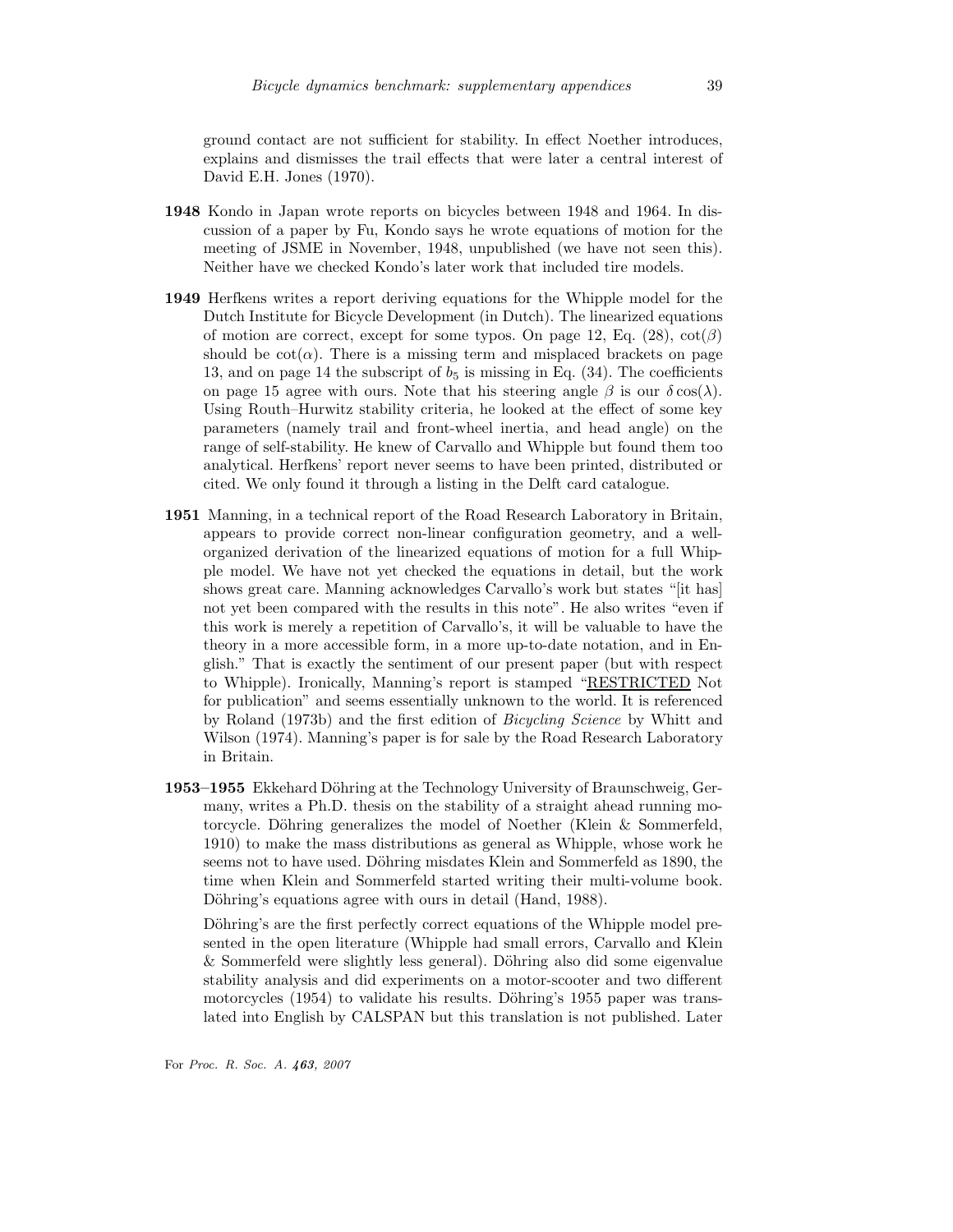citations of Döhring from Braunschweig follow CALSPAN and refer to him as Doehring, Brunswick.

Döhring's  $(1955)$  geometric equations  $(20)$  and  $(21)$  are not correct, but he did not use these for his final (correct) equations of motion.

Döhring mentions a "turn of the century" bicycle author named Galetti about whom we have no other information.

- 1963–1964 University of Wisconsin dissertations by Collins (1963) and Singh (1964) both involve multi-page equations employing chained parameter definitions. Collins relied on Wallace's (1929) problematic non-linear geometry, but this should not affect the correctness of his linearization. Although we did not compare Collins's equations in every detail, we noted a missing term and Psiaki (1979) found computational disagreement. Singh's subsequent conference and journal publications were based on Döhring's (1955) correct equations, rather than his own (see Singh and Goel (1971) below).
- 1966 Ge in Taiwan has a paper with a promising title. And Ge's other publications indicate expertise in rigid-body mechanics. But we have not seen the paper nor succeeded in contacting the person.
- **1967** Ne $\text{Y}$  Meximark & Fufaev, in their authoritative book on non-holonomic dynamics, present an exceptionally clear and thorough derivation of the equations of motion for a Whipple bicycle (we read only the 1972 English translation). Unfortunately, their treatment has several typographical errors, and also has a flaw in the potential energy: equation (2.30) which ignores downward pitch of the frame due to steering. This flaw was later corrected by Dikarev, Dikareva & Fufaev (1981) and independently by Hand (1988).

In 1970 there was a sudden increase in single-track vehicle research, perhaps because of the advent of digital computers and compact instrumentation, increased popularity of large motorcycles (and attendant accidents), and a surge in bicycle popularity. Most authors incorporated tire models which simplifies the equation formulation by avoiding having to implement kinematic constraints. But tire models add empirical parameters and complicate the resulting equations and their interpretation.

1970–1978 CALSPAN. One concentration of single-track research was at CALSPAN (then the Cornell Aeronautical Laboratory), funded by the U.S. government, Schwinn Bicycles and Harley-Davidson Motor Company. CALSPAN generated about 20 bicycle reports and papers. The CALSPAN program included hand calculations (involving linearized equations and algebraic performance indices for a somewhat simplified model), non-linear computer models (including high-order rider control inputs), and a comprehensive experimental program (including tire measurements and comparisons to experiments).

CALSPAN reports include: Rice & Roland (1970), Roland & Massing (1971), Roland & Lynch (1972), Rice & Roland (1972), Lynch & Roland (1972), Milliken (1972), Roland & Rice (1973), Roland & Kunkel (1973), Roland (1973a), Kunkel & Roland (1973), Roland (1973b), Anonymous (1973), Roland (1974), Rice (1974a), Davis & Cassidy (1974), Rice (1974b), Roland & Davis (1974),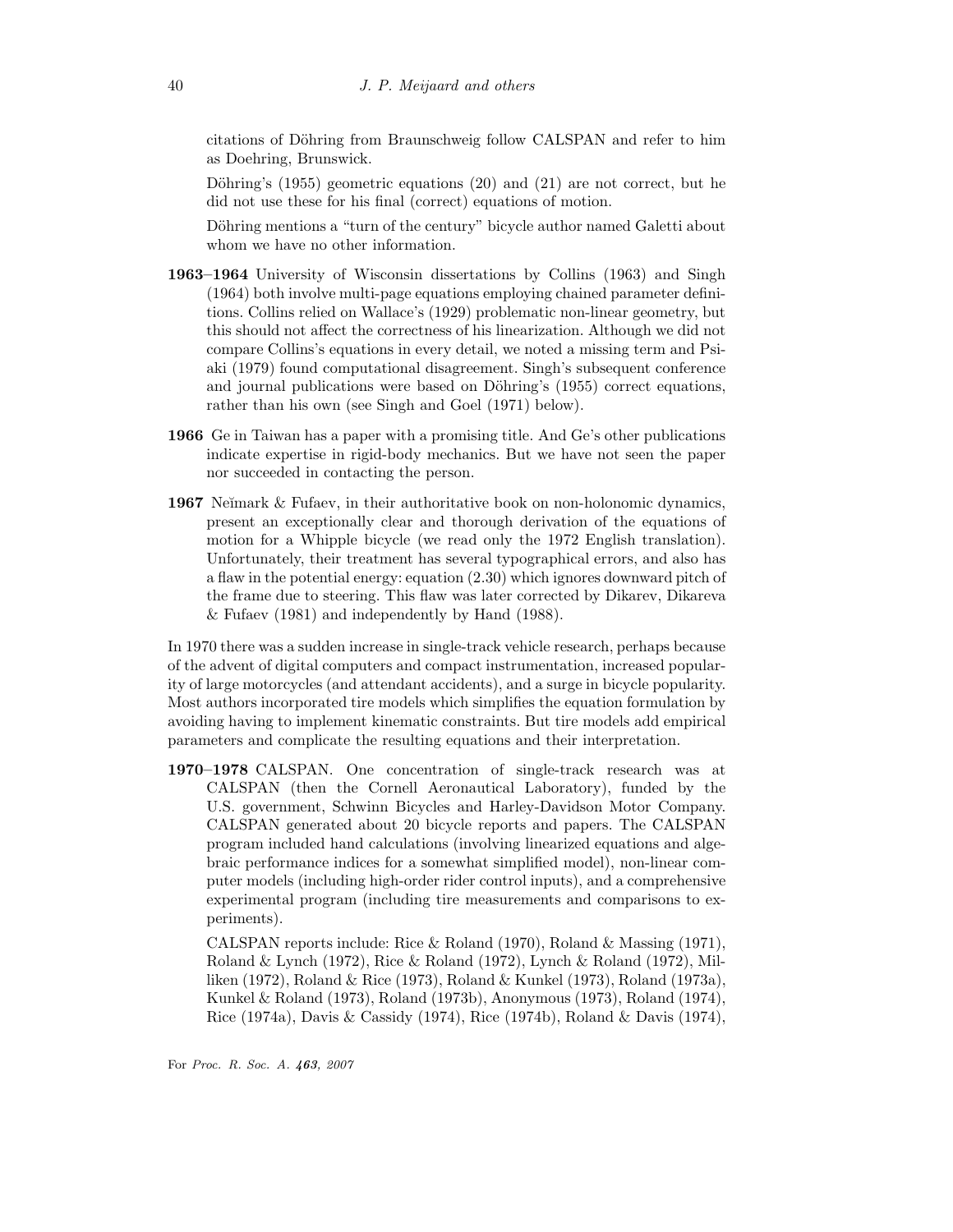Rice (1974c), Davis (1975) Kunkel & Rice (1975), Anonymous (1975a), Rice et al. (1975), Anonymous (1975b), Kunkel (1975), Kunkel (1976), Rice (1976), Rice & Kunkel (1976), Rice (1978). Six of these reports are singled out below in their chronological places.

- 1970 Rice & Roland, in a CALSPAN report sponsored by the National Commission on Product Safety, included an appendix on non-linear equations (except linearized for small steer angles), where compliant, side-slipping tires avoid the need to apply lateral or vertical contact constraints. Rider lean relative to the frame is included. Thus the governing system includes all six velocities of a rigid body, plus the two extra degrees of freedom (steer and rider lean). The tabulated  $8 \times 8$  first order system is forbiddingly complex, and terms such as wheel vertical force require a host of subsidiary equations to be defined. This report seems to contain the first use of the term 'mechanical trail' to describe the moment arm of the lateral front-contact forces about the steer axis.
- 1971 Roland & Massing, commissioned by the Schwinn bicycle company, write a CALSPAN report on the modelling and experimental validation of an uncontrolled bicycle. The mix of modelling, measuring, and testing is unusually thorough. After correcting an expression for tire slip, then linearizing and imposing constraints their equations agree with the equations here.
- 1971 Robin Sharp (unrelated to Archibald above) considers a model with tire slip, and front-assembly inertia tensor aligned with the steering axis. His partly non-linear model treats rear-frame pitch as zero, with a constant force acting upward on the front wheel. When he linearizes and takes the limit of infinite lateral tire stiffness, he introduces minor algebraic and typographical errors (see Hand 1988). Sharp does not base his equations on any prior work. This, Sharp's first of many bicycle and motorcycle dynamics papers, is the only paper we have mentioned so far that has had a lasting influence. This paper includes his original naming of the two major eigenmodes as 'weave' and 'capsize'. Most users of Sharp's equations include models for tire deformation.
- 1971 Singh & Goel say they use Döhring's  $(1955)$  equations (which are correct) and not Singh's (1964) equations (which are suspect). The equations of motion Singh  $\&$  Goel present correspond well with Döhring's, except for two typographical errors in the first equation: in the first line,  $V\ddot{\psi}$  should read  $V\dot{\psi}$  and in the second line,  $I_{13(I)}$  should read  $I_{13(II)}$ . Also they make use of the incorrect geometric relations  $(20)$  and  $(21)$  of Döhring  $(1955)$  (which are not used by Döhring himself). We were unable to reproduce Singh  $&$  Goel's reported eigenvalues.
- 1972 Roland & Lynch, commissioned by the Schwinn bicycle company, write a CALSPAN report on a rider control model for path tracking, bicycle tire testing, experimental tests to determine the effect of design parameters on the stability and manoeuvrability of the bicycle, and the development of computer graphics for display purposes. For the bicycle model the equations from Roland & Massing (1971) are used.
- 1972 In his Ph.D. thesis Weir explicitly compares his correct equations with the previous slightly incorrect and slightly specialized results of Sharp (1971).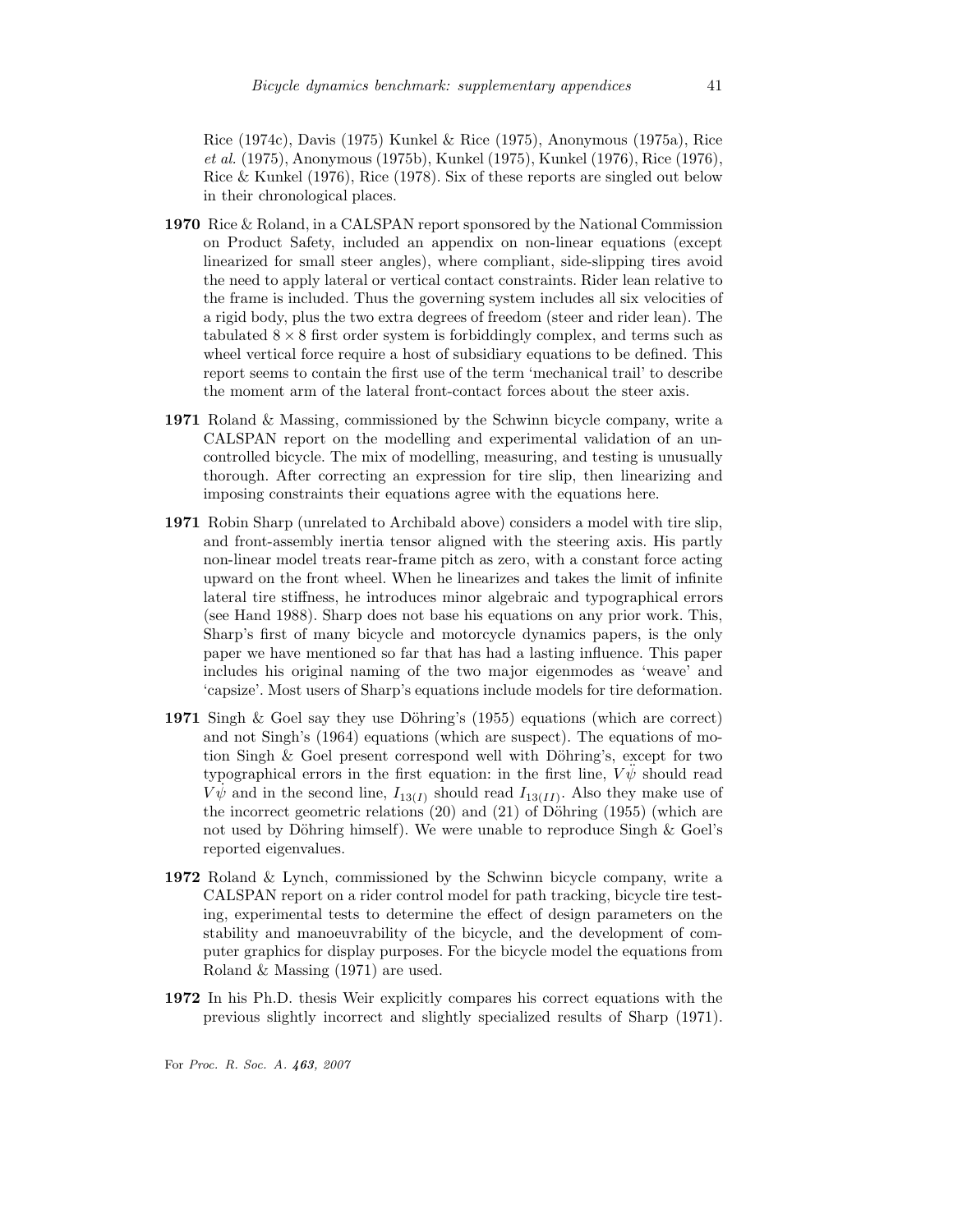Weir appears to be the first to perform such a check. Weir's thesis is widely cited.

- 1973 Eaton presents governing equations without derivation. He explains that he reconciled his own derivation with Sharp (1971) and Weir (1972), although using his own notation and somewhat embellishing the tire models.
- 1973 Roland (1973b) reports in the open literature, rare for CALSPAN, basically the same equations as in Roland & Massing  $(1971)$ . Apparently few if any typos were corrected and some further typos seem to have been introduced.
- 1974 Rice (1974c) at CALSPAN uses simplified linearized analysis to develop steady-state and transient performance indices. He investigates the stiffness matrix (with rider lean included, statically equivalent to a lean moment), which requires only point-mass bicycle parameters. Much of the complication depends on tire parameters. As in Carvallo (1899) and Whipple (1899), formulae are given for capsize speed and for the low speed at which turning leaves the rear frame perfectly upright (when the displacement of the front contact and front centre of mass perfectly balance the lean moment of centrifugal force).
- 1975 Van Zytveld's Engineer's thesis on a robot bicycle controller develops equations that agree with ours, except for some incorrect terms involving 'rider lean' which drop out for the rigid rider assumption used in our Whipple model. According to van Zytveld, his advisor John Breakwell had developed independently equations of motion, without a rider-robot, that matched van Zytveld when simplified to remove rider lean (see also Breakwell 1982).
- 1976 Singh & Goel elaborate the Whipple model to allow deviations from left-right symmetry and incorporate more sophisticated tire models, leading to a very high order system of governing equations. The derivation appears to follow Sharp (1971) but we have not checked the results in detail.
- 1976 Rice writes a CALSPAN report on simplified dynamic stability analysis. He assumes all inertia tensors to have a vertical principal axis. This report explicitly identifies the frequently-occurring combination of terms which we call  $S_A$ .
- 1978 Weir & Zellner present Weir's equations but introduce a sign error in the mistaken belief they are making a correction, and commit several typographical errors (Hand 1988). Weir's thesis (1972), not Weir & Zellner, should be used for correct equations.
- 1978 Lobas (in translation misspelled as Gobas) extends the treatment by Ne $\gamma$ mark & Fufaev (1972) to add forward acceleration. When we set acceleration to zero, it appears that the static lean contribution to Lobas's steer equation is in error.
- 1979 Psiaki writes a dense Princeton undergraduate honors thesis on bicycle dynamics. Starting from a fully non-linear analysis based on Lagrange equations with non-holonomic constraints, he developed linearized equations for both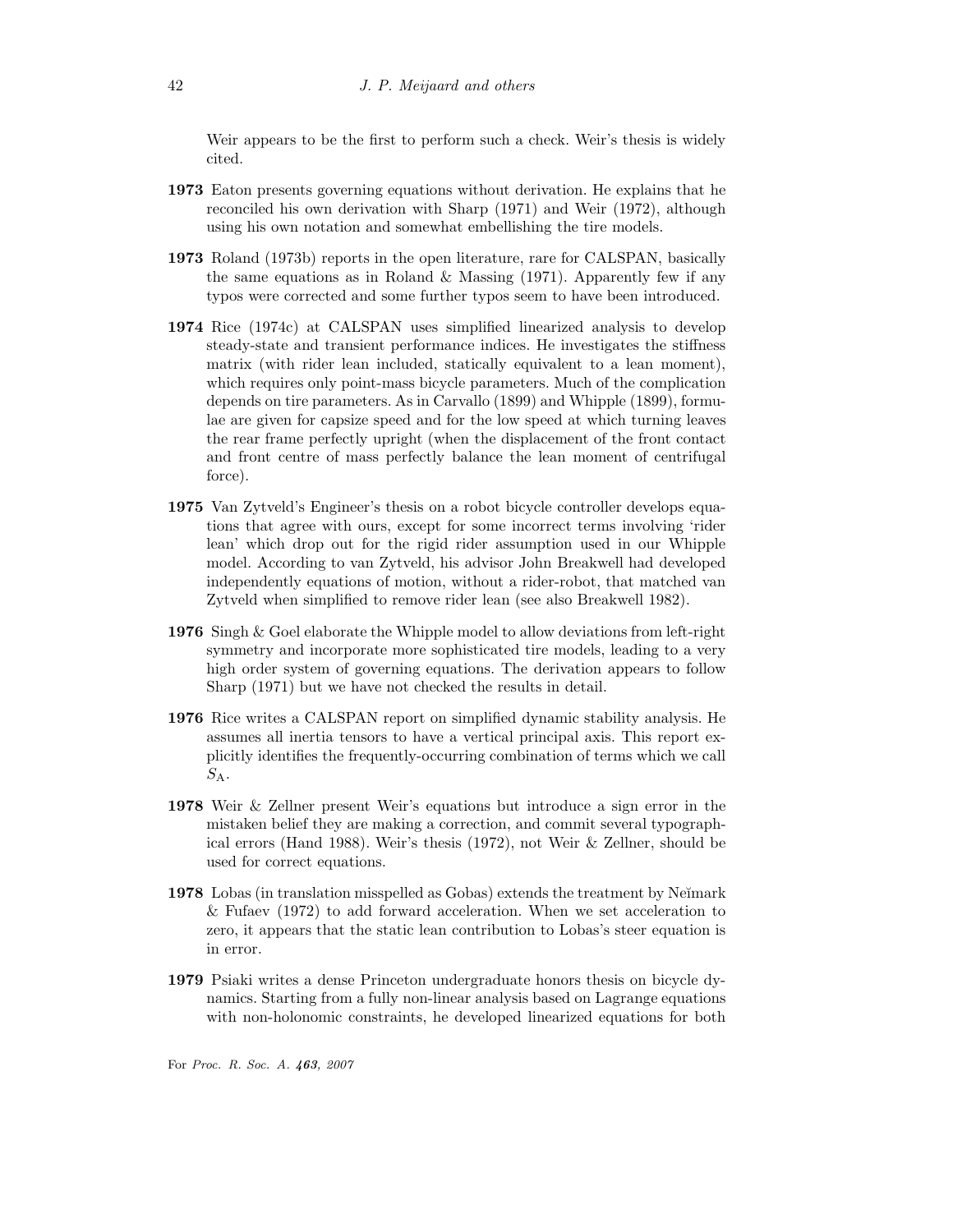an upright body and for a rigid bent body in hands-free turns. The equations of motion were complex and we have not checked them in detail, but his numerical results match ours to plotting accuracy suggesting, to us, correctness.

- 1981 Dikarev, Dikareva & Fufaev in equation (1.2) therein correct the errors in Ne $\check{\mathbf{m}}$  ark  $\&$  Fufaev (1972). They write subtly about their "refinement" that "Note that in [Neimark and Fufaev] the expression for  $\phi$  was obtained only to within first-order small terms... ". This should make their final equations correct, but we have not checked them in detail. This same error was corrected later independently by Hand (1988).
- 1985 Sharp presents a very comprehensive review of extended motorcycle dynamics equations, with an emphasis on capturing weave motions that seem to depend on tire and frame compliance. He has some errors in his description of the pre-1970 literature. Sharp (1985) identifies Sharp (1971) as 'confirmed', with which, but for minor errors, Hand (1988) agrees.
- 1987 Papadopoulos focused on achieving a compact notation and simple derivation of the equations of motion, using Hand's (1988) results as a check. The equations in the present paper are based on this Papadopoulos report.
- 1988 Hand's Cornell M.Sc. thesis compares a variety of publications and settles on a compact, transparent notation. Hand's thesis was advised by Papadopoulos and nominally by Ruina. Hand shows that several approaches, e.g.  $(D\ddot{\text{ohring}})$ 1955, Ne˘ımark & Fufaev 1972, Sharp 1971, and Weir 1972) all led to the same governing equations once errors were corrected. Hand, unaware of the work of Dikarev, Dikareva & Fufaev (1981), independently and similarly corrected Neĭmark & Fufaev (1972). Psiaki (2006, personal communication) also checked Hand's derivation which is similar to Neĭmark & Fufaev. Psiaki found terms missing from Hand's Lagrangian that fortunately have no effect on the equations of motion.
- 1988 Mears verified Weir's (1972) thesis and noted Weir's later (1978) errors. Mears also checked against Hand (1988).

The 1980s essentially mark an end to the development of sound equations for the Whipple bicycle model. Equations from Sharp, Weir or Eaton are widely cited as valid, even though explicit comparisons are rare. Subsequent research on motorcycle and bicycle dynamics tends to focus on elaborations necessary for modelling tire and frame deformations or on non-linear modelling.

1990 Franke, Suhr & Rieß derive non-linear equations of a bicycle, with neglect of some dynamic terms. This paper was the topic of an optimistic lead editorial in Nature by John Maddox (1990). We did not check the derivation. The authors did not find agreement between integration of their differential equations for small angles and the integration of the Papadopoulos (1987) equations (1990 — private communication). However, recently Lutz Aderhold (2005 — private communication) applied our benchmark bicycle parameters to an updated form of the Franke, Suhr & Rieß non-linear model and obtained agreement of eigenvalues in an approximately upright configuration, within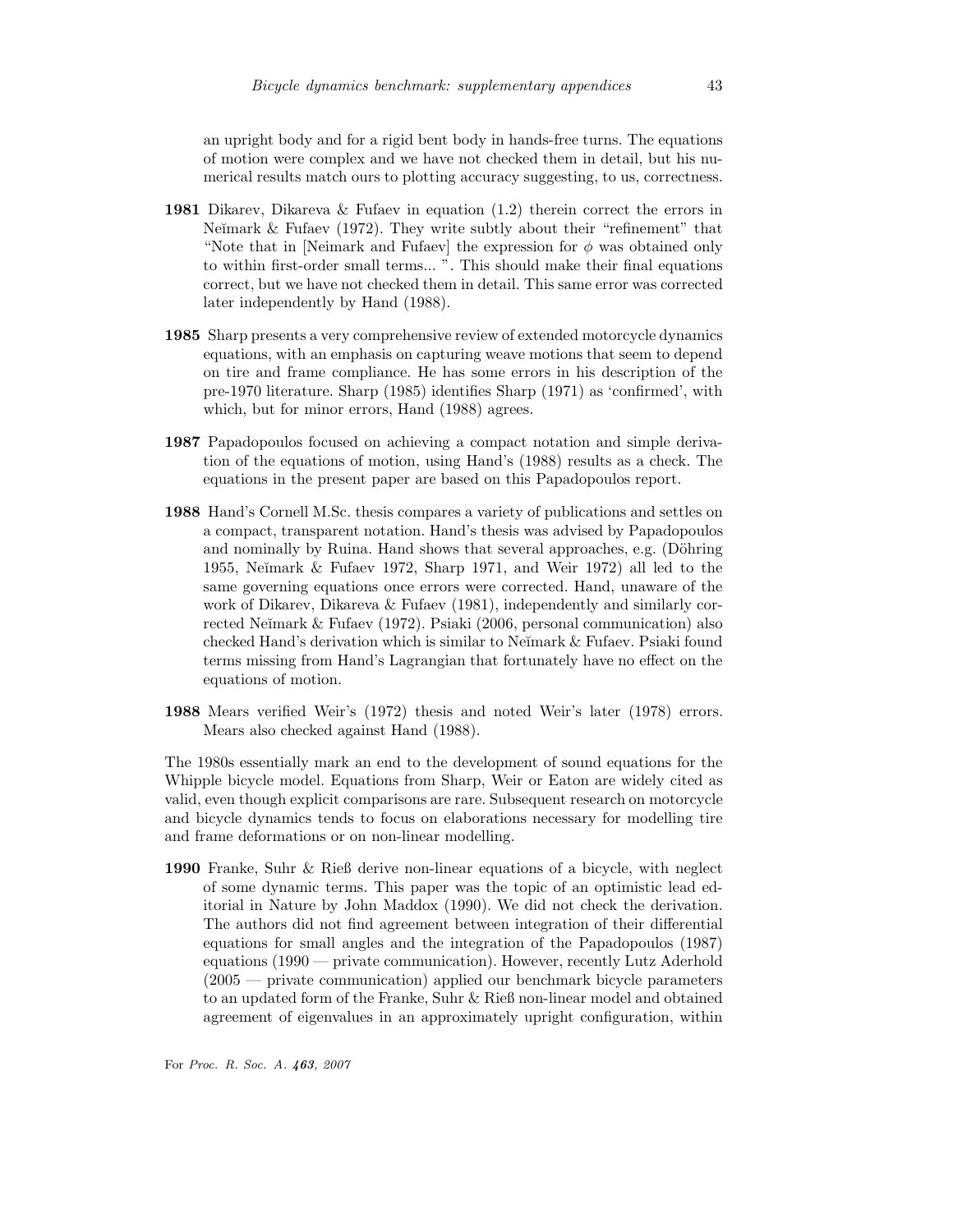plotting accuracy. Thus we expect that the well-conceived Franke et al. model is largely correct, but perhaps for details corrected by Aderhold.

- 1999 Lennartsson's PhD thesis has linear and non-linear numerical analysis of the Whipple bicycle model. In a 2006 personal communication Lennartsson said his 1999 numerical work agrees with the equations presented in this paper.
- 2004 Meijaard in preparing for this publication makes an independent derivation of the linearized equations of motion that agrees with the equations here.
- 2004 Schwab, Meijaard & Papadopoulos write a draft of the present paper and present it at a conference. The present paper uses a slightly different notation, and uses more carefully selected benchmark parameters. The present paper subsumes Schwab et al. (2004).
- **2005** Åström, Klein  $\&$  Lennartsson present a wide-ranging paper, part of which is discussed in section (b) above. Another discussion in the paper builds on Schwab *et al.* (2004) and Papadopoulos (1987) and presents some parameter studies based on them. Åström *et al.* also presents Lennartsson's  $(1999)$ simulations from a general purpose rigid-body dynamics code. In addition to some non-linear dynamics observations, they show agreement with the benchmark equations in Schwab *et al.*  $(2004)$ , although not with enough precision to assure correctness. Recently Lennartsson (2006 — private communication) made a high-precision comparison for the current benchmark parameters, and found agreement out to 12 decimal places.
- 2006 Meijaard & Schwab extend the Whipple bicycle model with torus wheels and the effects of braking and accelerations caused by moments at the hubs of the rear and front wheel, by a road gradient, and by aerodynamic drag.
- 2006 Kooijman, Schwab & Meijaard (2007) measure dynamic responses on an instrumented bicycle and validate the Whipple model by comparing between the experimentally measured eigenvalues and the eigenvalues predicted by the formulas here. They find good agreement in the speed range for 2 to 6 m/s.
- 2006 Limebeer & Sharp, in part of a large historical review paper, present the equations of Schwab *et al.*  $(2004)$  (the equations that the present publication archives) and also use the AutoSim model of Schwab et al. (2004) .

Although many reports, theses, and papers have models at least almost as general as Whipple's model, and many of these are largely correct, as yet there is no consensus that any peer-reviewed paper in English has correct equations. Carvallo (1899) and later Klein & Sommerfeld (1910) presented correct equations for a somewhat simplified bicycle. Whipple (1899) treated the general bicycle, but has a few typographical errors. By our (possibly incomplete) evaluation, the first error-free publication of full explicit equations for the general Whipple bicycle, and the only journal publication with full correct explicit equations, is that by Döhring (1955) in German. Sharp (1971) has a restricted front-assembly inertia, and introduces an error when specialized to tire-free rolling constraints. Singh & Goel (1971) introduce errors when presenting Döhring's correct equations. Weir  $&$  Zellner (1978) introduce an error when publishing Weir's correct thesis equations. Dikarev et al. (1981)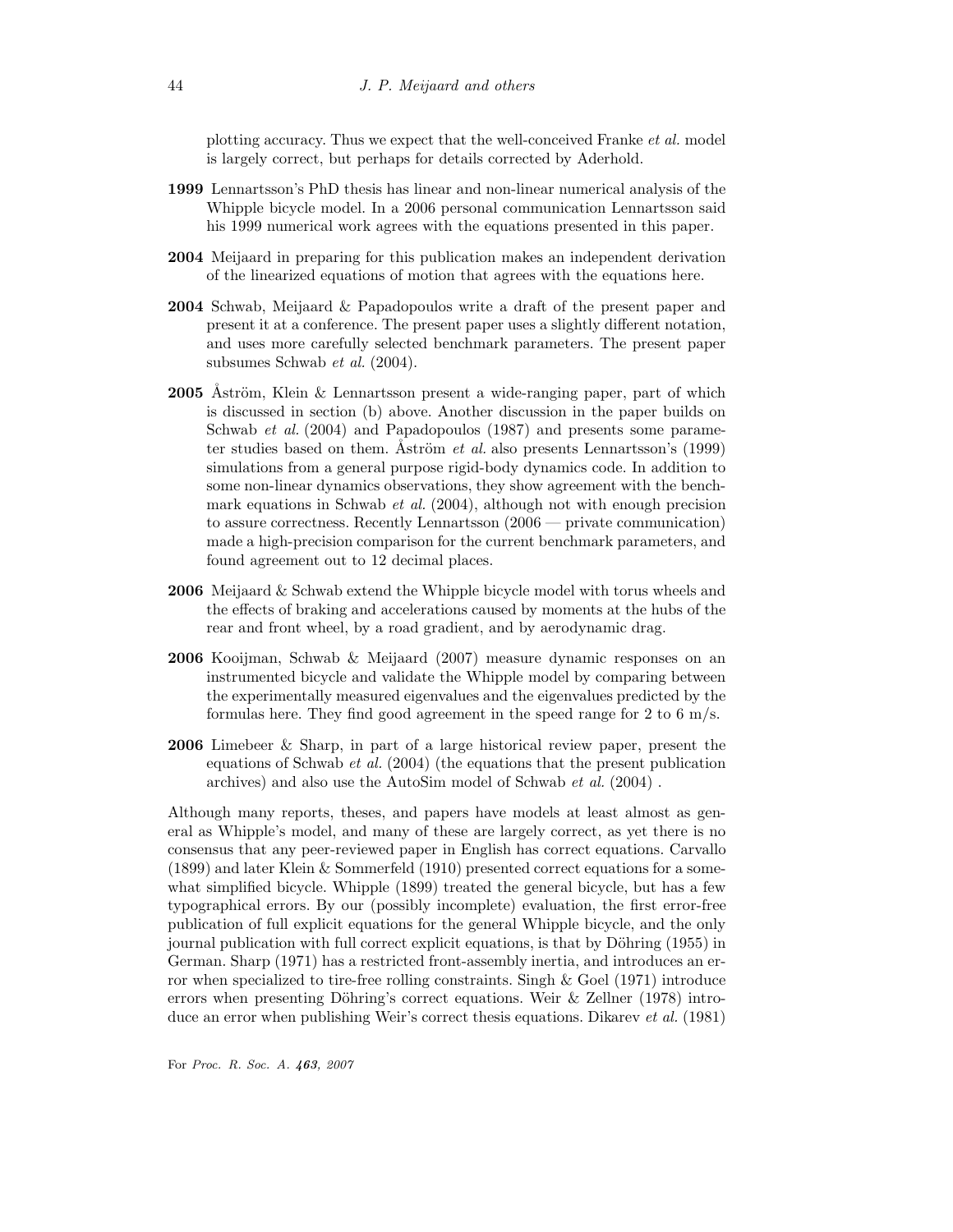give correct equations implicitly. On the other hand, the theses by Weir (1972), Eaton (1973), van Zytveld (1975, when 'rider lean" is neglected'), Hand (1988) and Mears (1988) have correct explicit equations. Previous "gray" literature reports by the present authors also have correct explicit equations.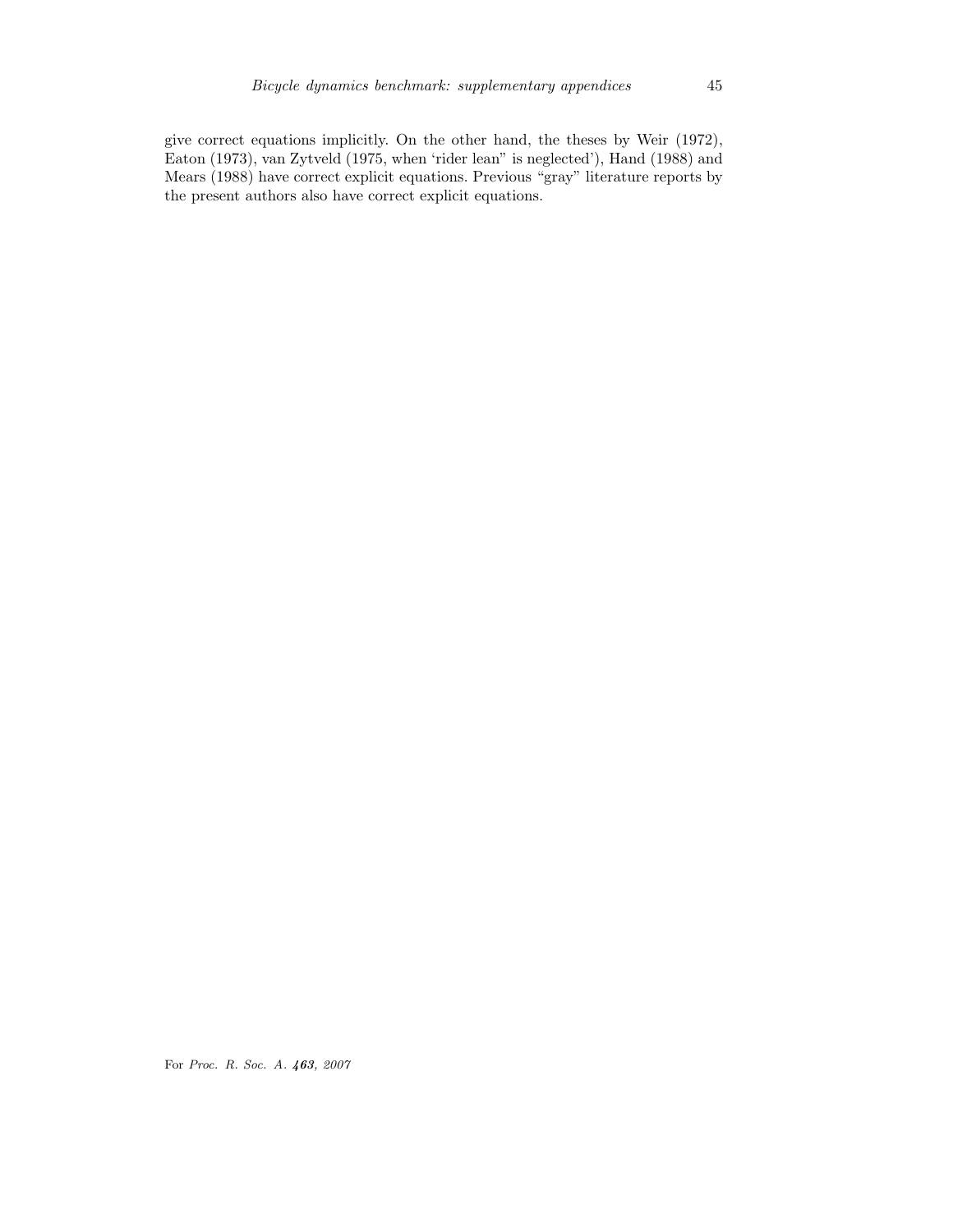# Supplementary (expanded) bibliography

This bibliography is a superset of the bibliography in the main paper. It includes all of the main paper's references and many more. Length limitations prevented a longer reference list in the main paper, but we wanted researchers to have access to a single comprehensive bibliography, this one. Reprints of some of the harder-to-find references are available at Andy Ruina's bicycle www site.

# References

- Anonymous 1973 Suggested tasks for continuing research in bicycle dynamics. Internal report, September, Calspan, Buffalo, NY.
- Anonymous 1975a Discussion of continued bicycle simulation studies, Task 1. Technical Note, June 6, Calspan, Buffalo, NY.
- Anonymous 1975b Bicycle dynamics, suggestions for continuing research. Unnumbered report, July, Calspan, Buffalo, NY.
- Appell, P. E. 1896 Traité de mécanique rationnelle, vol. II, pp. 297-302. Paris: Gauthier-Villars. (Pages 280–285 of the posthumous 6th edition (1953) are nearly identical, though including well-known 19th century references that seem to have been added in the second edition: http://math-doc.ujf-grenoble.fr/LiNuM/TM/Gallica/S029090.html.)
- Appell, P. E. 1899 Les mouvements de roulement en dynamique, p. 36. Paris: Gauthier-Villars. (http://gallica.bnf.fr/ark:/12148/bpt6k82007h/f1.item, http://gallica.bnf.fr/ark:/12148/bpt6k82007h/f36.item.)
- Åström, K. J., Klein, R. E. & Lennartsson, A. 2005 Bicycle dynamics and control, adapted bicycles for education and research. IEEE Control Systems Mag. 25(4), 26– 47. (See also Richard Klein's web page on his extensive bicycle stability experiments http:www.losethetrainingwheels.org.)
- Basu-Mandal, P., Chatterjee A. & Papadopoulos, J. M. 2007 Hands-free circular motions of a benchmark bicycle. Proc. R. Soc. A. 463. (doi:10.1098/rspa.2007.1849).
- Besseling, J. F. 1964 The complete analogy between the matrix equations and the continuous field equations of structural analysis. In International symposium on analogue and digital techniques applied to aeronautics: proceedings, pp. 223–242. Bruxelles: Presses Académiques Européennes.
- Bouasse, H. 1910 Cours de mécanique rationnelle et expérimentale, part 2, pp. 620-625. Paris: Ch. Delagrave.
- Bourlet, C. 1894 Traité des bicycles et bicyclettes suivi d'une application à la construction des vélodromes. Paris: Gauthier-Villars.
- Bourlet, C. 1898 Nouveau traité des bicycles et bicyclettes, Tome I: équilibre et direction. Paris: Gauthier-Villars.
- Bourlet, C. 1899a La Bicyclette, sa construction et sa forme. Paris: Gauthier-Villars.
- Bourlet, C. 1899b Étude théorique sur la bicyclette. *Bull. Soc. Math. France* 27, 47–67, 76–96. (Submitted in 1897 for the Prix Fourneyron, awarded first place in 1898.)
- Boussinesq, J. 1899a Aperçu sur la théorie de la bicyclette. *J. Math. Pures Appl.* (5) 5, 117–135. (A summary appeared as: Relation qui existe, dans la bicyclette roulant sur un sol horizontal, entre le mouvement de progression et le mouvement d'inclinaison, C. R. Acad. Sci. Paris  $127$  (28 November 1898), 843–848, and: Aperçu sur la théorie de la bicyclette: équilibre du cavalier, C. R. Acad. Sci. Paris 127 (5 December 1898), 895–899.)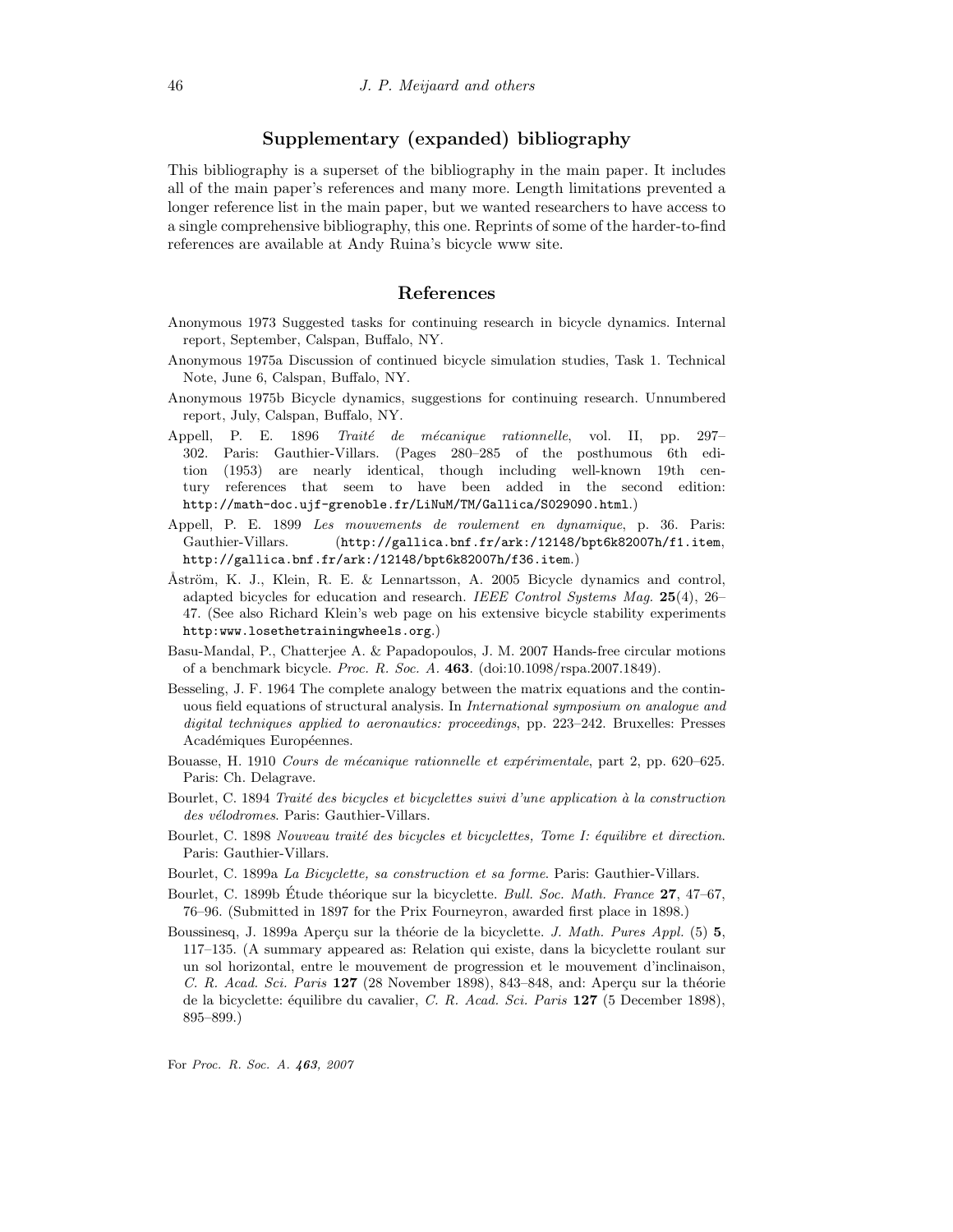- Boussinesq, J. 1899b Complément à une étude récente concernant la théorie de la bicyclette: influence, sur l'équilibre, des mouvements latéraux spontanés du cavalier. J. Math. Pures Appl. (5) 5, 217–232. (A summary appeared as: De l'effet produit, sur le mouvement d'inclinaison d'une bicyclette en marche, par les déplacements latéraux que s'imprime le cavalier, C. R. Acad. Sci. Paris 128 (27 March 1899), 766–771, and: Calcul, dans une hypothèse simple, du déplacement latéral que doit s'imprimer le cavalier, sur une bicyclette en marche, pour porter le centre de gravité du système à une petite distance horizontale voulue de la base de la bicyclette, C. R. Acad. Sci. Paris 128 (4 April 1899), 859–862.)
- Bower, G. S. 1915 Steering and stability of single-track vehicles. The Automobile Engineer 5, 280–283.
- Breakwell, J. V. 1982 Riding a bicycle without hands: the stability of a bicycle. Lecture series at Sonoma State University called "What Physicists Do", 12 April.
- Carvallo, E. 1899 Théorie du mouvement du monocycle et de la bicyclette. Paris: Gauthier-Villars. (Submitted in 1897 for the Prix Fourneyron, awarded shared second place in 1898; also published in *J. École Polytech.*,  $(2)$  **5** (1900), 119–188, **6** (1901), 1–118.)
- Collins, R. N. 1963 A mathematical analysis of the stability of two wheeled vehicles. Ph.D. thesis, Dept of Mechanical Engineering, University of Wisconsin, Madison.
- Cossalter, V. 2002 Motorcycle dynamics. (translation of 1999 Italian edition). Race Dynamics, Greendale WI, ISBN: 0972051406
- Cox, A. J. 1998 Angular momentum and motorcycle counter-steering: a discussion and demonstration. Amer. J. Phys. 66, 1018–1020.
- Davis, J. A. 1975 Bicycle tire testing effects of inflation pressure and low coefficient surfaces. Report ZN-5431-V-3, Task Order No. 5 (Schwinn), May, Calspan, Buffalo, NY.
- Davis, J. A. & Cassidy, R. J. 1974 The effect of frame properties on bicycling efficiency. Report ZN-5431-V-2, Task Order No. 6 (Schwinn), Calspan, Buffalo, NY.
- Den Hartog, J. P. 1948 Mechanics, art. 61. New York and London: McGraw-Hill.
- Dikarev, E. D., Dikareva, S. B. & Fufaev N. A. 1981 Effect of inclination of steering axis and of stagger of the front wheel on stability of motion of a bicycle. Izv. Akad. Nauk SSSR Mekh. Tverd. Tela 16, 69–73. (Transl. Mech. Solids 16, 60–63.)
- Döhring, E. 1953 Über die Stabilität und die Lenkkräfte von Einspurfahrzeugen. Ph.D. thesis, University of Technology, Braunschweig.
- Döhring, E. 1954 Die Stabilität von Einspurfahrzeugen. Automobil Technische Zeitschrift, 56(3), 68–72.
- Döhring, E. 1955 Die Stabilität von Einspurfahrzeugen. Forschung Ing.-Wes. A  $21(2)$ , 50–62. (Transl. by J. Lotsof, Stability of single-track vehicles, March 1957)
- Eaton, D. J. 1973 Man-machine dynamics in the stabilization of single-track vehicles. Ph.D. thesis, University of Michigan, Ann Arbor.
- Fajans, J. 2000 Steering in bicycles and motorcycles. Amer. J. Phys. 68(7) 654–659.
- Foale, T. 2006 Motorcycle handling and chassis design: the art and science, 2nd ed. Published by Tony Foale, ISBN: 8493328634.
- Franke, G., Suhr, W. & Rieß, F. 1990 An advanced model of bicycle dynamics. Eur. J. Phys. **11**, 116-121.
- Gauja, P. 1917 Les fondations de l'Académie des sciences (1881–1915), Hendaye. See pages 233–235, and note that the 1898 bicycle prize is misprinted in this book as 1889. Further information about the prize came from personal communications from Claudine Pouret at the French Academy of Sciences (Sept 2006) who gave us a scan of the original handwritten document summarizing the challenge and the titles or descriptions of all 11 entrants, from "archives prix Fourneyron 1897 et 1898".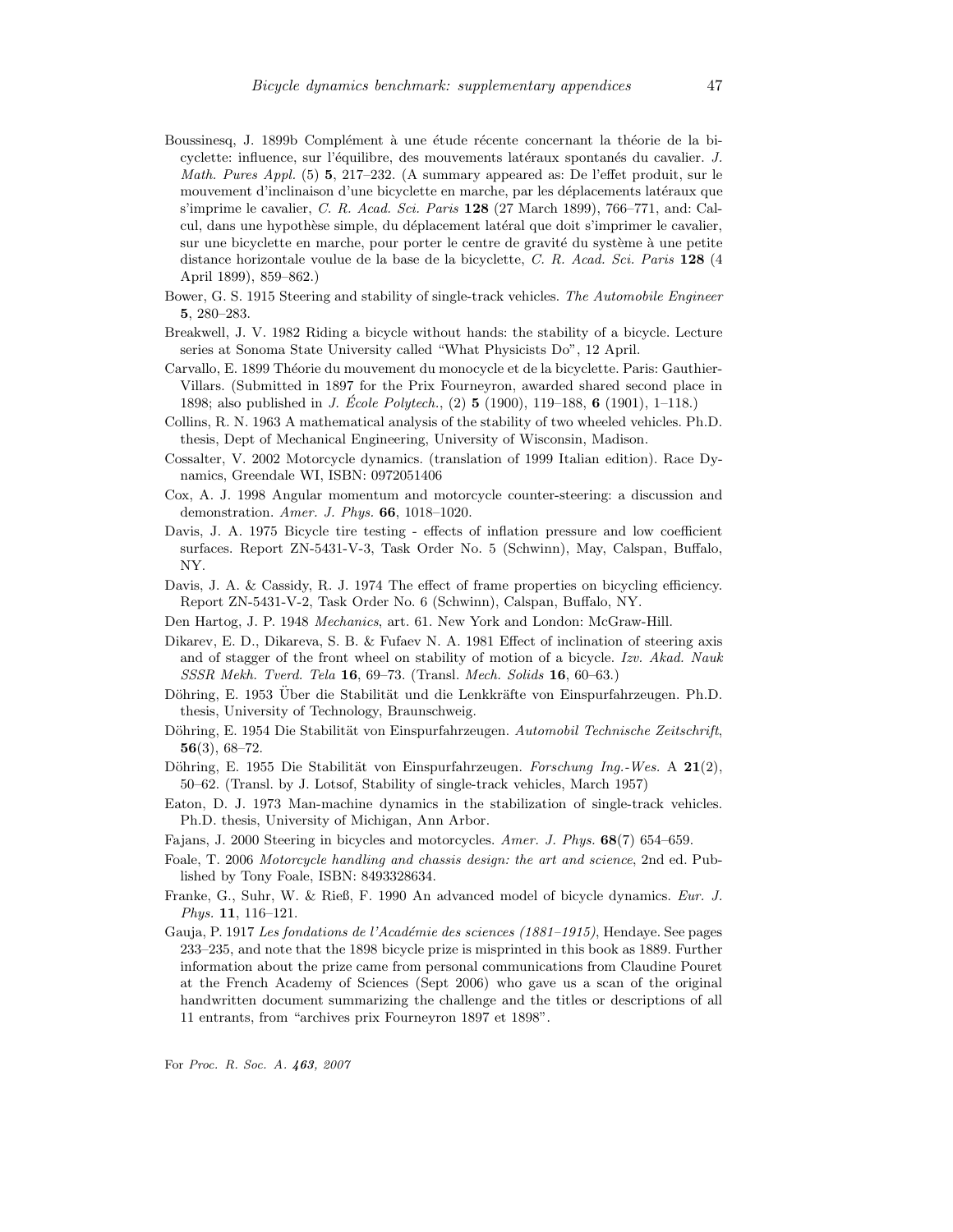- Ge, Z.-M. 1966 Kinematical and dynamic studies of a bicycle. Publishing House of Shanghai Chiao Tung University. http://wwwdata.me.nctu.edu.tw/dynamic/chaos.htm (click on director)
- Getz, N. H. & Marsden, J. E. 1995 Control for an autonomous bicycle. In IEEE Conference on Robotics and Automation, 21–27 May 1995, Nagoya, Japan, 6 pp.
- Grammel, R. 1920 Der Kreisel, ch. 15, pp. 183–186. Braunschweig: Friedr. Vieweg & Sohn.
- Grammel, R. 1950 Der Kreisel, Vol 2, ch. 3, pp. 53–57. Berlin: Springer Verlag.
- Guo, Y. 1984 The equations of bicycling motion. Journal of Beijing Institute of Light Industry  $2(1)$ , 97–104. (In Chinese.)
- Haag, J. 1955 Les mouvements vibratoire, vol. 2. Paris: Presses Universitaires de France. (Transl. Oscillatory motions, vol. 2 (1962). Belmont, CA: Wadsworth).
- Hand, R. S. 1988 Comparisons and stability analysis of linearized equations of motion for a basic bicycle model. M.Sc. thesis, Cornell University, Ithaca, NY.
- Herfkens, B. D. 1949 De stabiliteit van het rijwiel ("The stability of the bicycle"), Report S-98-247-50-10-'49, Instituut voor rijwielontwikkeling ("Institute for bicycle development"), 's-Gravenhage. (Translation available on Ruina's www site.)
- Herlihy, D. V. 2004 Bicycle: the history, New Haven, CT: Yale University Press.
- Higbie, J. 1974 The motorcycle as a gyroscope. Amer. J. Phys. 42, 701–702.
- Hubbard, M. 1979 Lateral dynamics and stability of the skateboard. Trans. ASME J. Appl. Mech. **46**, 931–936.
- Jones, A. T. 1942 Physics and bicycles. Amer. J. Phys. 10, 332–333.
- Jones, D. E. H. 1970 The stability of the bicycle. *Phys. Today* 23(3), 34–40. (Re-published *ibid.*  $59(9)$  (September 2006), 51–56.)
- Jonker, J. B. 1988 A finite element dynamic analysis of flexible spatial mechanisms and manipulators. Ph.D. thesis, Delft University of Technology, Delft.
- Jonker, J. B. & Meijaard, J. P. 1990 SPACAR—Computer program for dynamic analysis of flexible spatial mechanisms and manipulators. In Multibody systems handbook (ed. W. Schiehlen), pp. 123–143. Berlin: Springer-Verlag.
- Kane, T. R. 1968 Dynamics. New York: Holt, Rinehart and Winston.
- Kane, T. R. 1975 Fundamental kinematic relationships for single-track vehicles. Int. J. Mech. Sci. 17, 499–504.
- Kane, T. R. 1977 Steady turning of single track vehicles. Paper 770057, Society of Automotive Engineers, Warrendale, PA. (Presented at the International Automotive Engineering Congress and Exposition, Detroit.)
- Kirshner, D. 1980 Some nonexplanations of bicycle stability. Amer. J. Phys. 48, 36–38.
- Klein, F. & Sommerfeld, A. 1910 *Über die Theorie des Kreisels*, ch. IX, §8, Stabilität des Fahrrads, by F. Noether, pp. 863–884. Leipzig: Teubner.
- Koenen, C. 1983 The dynamic behaviour of a motorcycle when running straight ahead and when cornering. Ph.D. thesis, Delft University of Technology, Delft.
- Kondo, M. 1955 Experimental study on the stability and control of single-track vehicles. Proc. Japan Soc. Mech. Eng. 58, 827–833.
- Kondo, M. 1962 Dynamics of single-track vehicles. Foundation Bicycle Tech. Research.
- Kondo, M., Nagaoka, A. & Yoshimura, F. 1963 Theoretical study on the running stability of the two-wheelers. Trans.  $S.A.E. Japan 17(1), 8-18.$
- Kooijman, J. D. G. 2006 Experimental validation of a model for the motion of an uncontrolled bicycle. M.Sc. thesis, Delft University of Technology, Delft.
- Kooijman, J. D. G., Schwab, A. L. & Meijaard, J. P. 2007 Experimental validation of a model of an uncontrolled bicycle. Multibody Syst. Dyn., in print.
- Kunkel, D. T. 1975 Simulation study of motorcycle response to pavement grooving. Report ZN-5740=V-1, for Texas A&M University, Calspan, Buffalo, NY.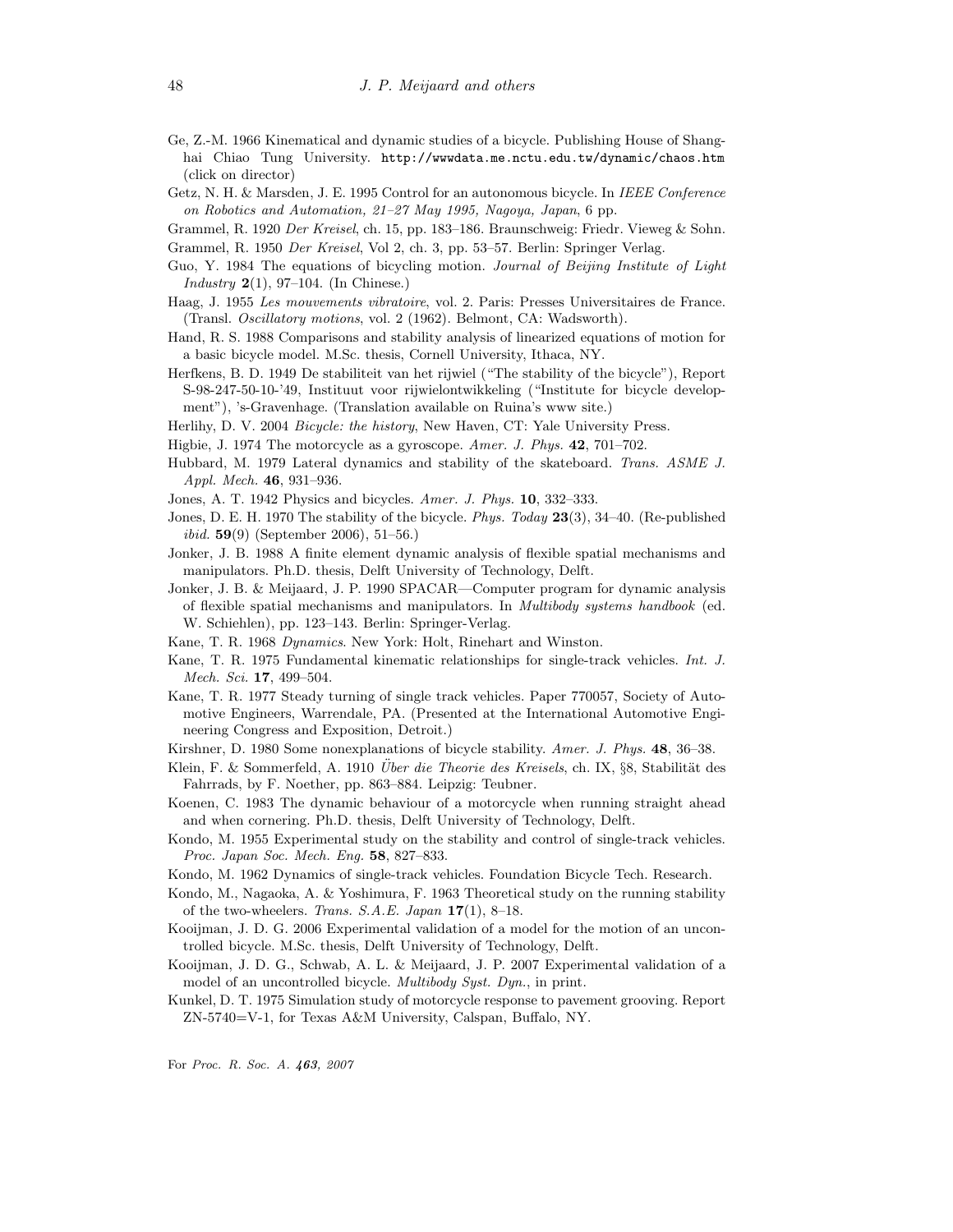- Kunkel, D. T. 1976 Bicycle dynamics simulated bicycle/rider system performance in a turning maneuver. Report ZN-5921-V-1, Task Order No. 7, (prepared for Schwinn Bicycle Co.) July, Calspan, Buffalo, NY.
- Kunkel, D. T. & Rice, R. S. 1975 Low speed wobble study of the Harley–Davidson Electra Glide FLH-1200 motorcycle. Report ZN-5473-V-1, July, Calspan, Buffalo, NY.
- Kunkel, D. T. & Roland, R. D. 1973 A comparative evaluation of the Schwinn Continental and Continental-based Sprint bicycles. Report ZN-5361-K, August, Calspan, Buffalo, NY.
- Lallement, P. 1866 Improvement in velocipedes. U.S. Patent 59915.
- Le Hénaff, Y. 1987 Dynamical stability of the bicycle. Eur. J. Phys. 8, 207-210.
- Lennartsson, A. 1999 Efficient multibody dynamics. Ph.D. thesis, Royal Institute of Technology, Stockholm.
- Letov, A. M. 1959 Stability of an automatically controlled bicycle moving on a horizontal plane. Prikl. Math. Mekh. 23 650–655. (Transl. Appl. Math. Mech. 23 934–942.)
- Limebeer, D. J. N. & Sharp, R. S. 2006 Bicycles, motorcycles, and models. IEEE Control Systems Mag. 26(5), 34–61.
- Lobas, L. G. 1978 Controlled and programmed motion of a bicycle on a plane. Izv. Akad. Nauk SSSR Mekh. Tverd. Tela  $13(6)$  22–28. (Transl. Mech. Solids  $13(6)$ , 18–24; author's name misspelled into "Gobas".)
- Loĭcjanskiĭ (or Loitsyanskii), L. G. & Lur'e (or Lurie), A. I. 1934 Course of theoretical mechanics, vol. 3, ONTI, Moscow, 1934; vol. 2, 5th edn., GITTL, Moscow, 1955. (In Russian.)
- Lowell, J. & McKell, H. D. 1982 The stability of bicycles. Amer. J. Phys. 50, 1106–1112.
- Lynch, J. P. & Roland, R. D. 1972 Computer animation of a bicycle simulation. Fall Joint Computer Conference. (Clipping from journal or magazine.)
- Maddox, J. 1990 Bicycling about to be explained? Nature 346 (2 Aug.), 407.
- Manning, J. R. 1951 The dynamical stability of bicycles. Report RN/1605/JRM, Department of Scientific and Industrial Research, Road Research Laboratory, Crowthorne, Berks., UK.
- Maunsell, F. G. 1946 Why does a bicycle keep upright? *Math. Gaz.*  $30(291)$ , 195–199.
- Mears, B. C. 1988 Open loop aspects of two wheeled vehicle stability characteristics. Ph.D. thesis, University of Illinois at Urbana–Champaign.
- Meijaard, J. P. 1991 Direct determination of periodic solutions of the dynamical equations of flexible mechanisms and manipulators. Int. J. Numer. Methods Engng  $32$ , 1691–1710.
- Meijaard, J. P. 2004 Derivation of the linearized equations for an uncontrolled bicycle. Internal report, University of Nottingham, UK.
- Meijaard, J. P. & Schwab, A. L. 2006 Linearized equations for an extended bicycle model. In III European Conference on Computational Mechanics of Solids, Structures and Coupled Problems in Engineering, Lisbon, Portugal, 5–9 June 2006 (C.A. Mota Soares et al. eds), 18 pp.
- Milliken, D. L. 1972 A supplement to an evaluation of the safety performance of tricycles and minibikes. Calspan, Buffalo, NY.
- Neĭmark, Ju. I. & Fufaev, N. A. 1972 Dynamics of nonholonomic systems. Providence, RI: Americam Mathematical Society. (Transl. from the Russian edition, Nauka, Moscow, 1967.)
- Olsen, J. & Papadopoulos, J. M. 1988 Bicycle dynamics the meaning behind the math. Bike Tech (Dec.), 13–15. (Unpublished supplementary material is available at http://ruina.tam.cornell.edu/research/.)
- Papadopoulos, J. M. 1987 Bicycle steering dynamics and self-stability: a summary report on work in progress. Technical report, Cornell Bicycle Research Project, Cornell University, Ithaca, NY. (Available at Ruina's www site.)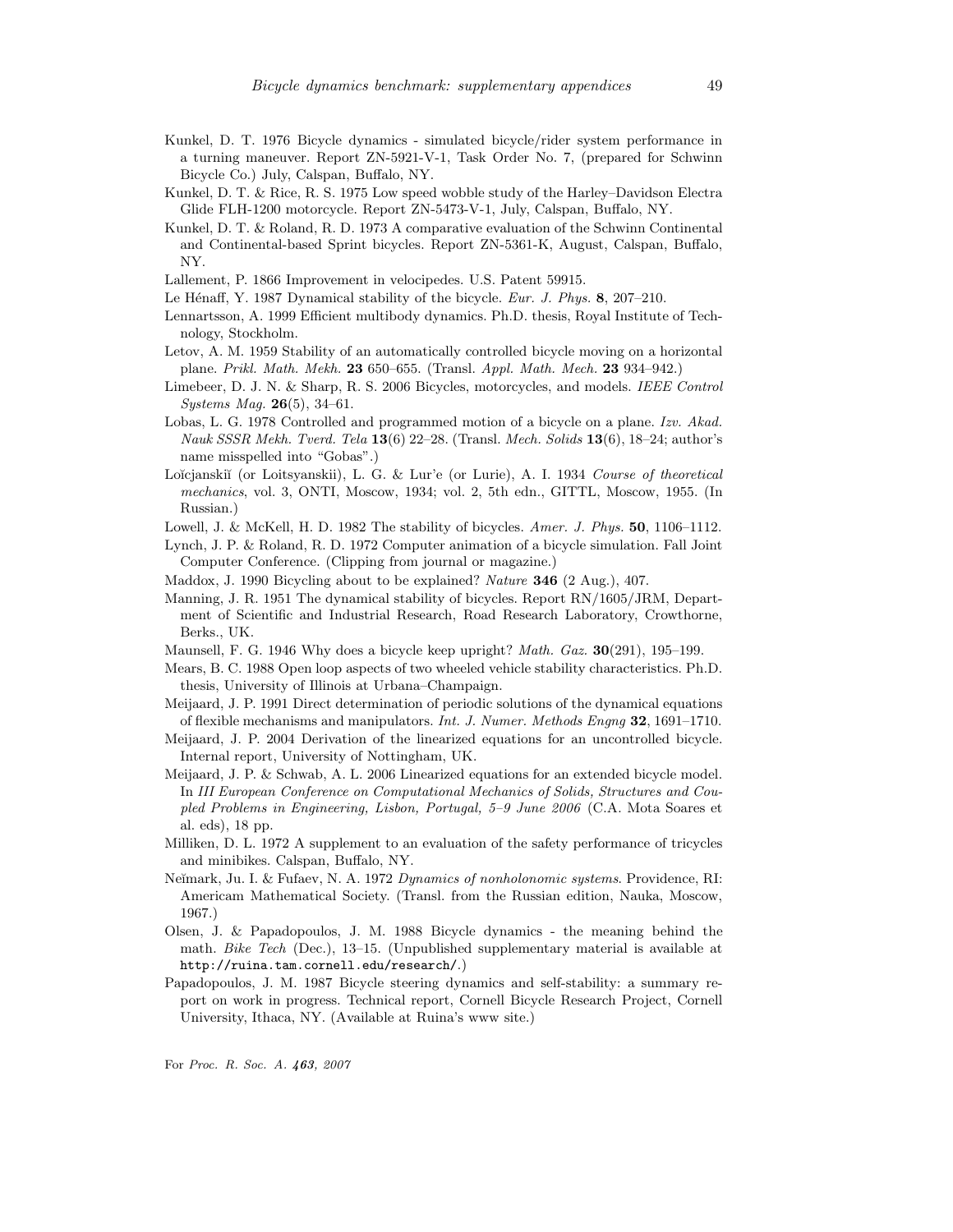- Patterson, B. 1993 The Chronicles of the Lords of the Chainring. Santa Maria, CA: Patterson.
- Pearsall, R. H. 1922 The stability of a bicycle. *Proc. Instn Automobile Engrs* 17(I), 395– 404.
- Psiaki, M. L. 1979 Bicycle stability: a mathematical and numerical analysis. B.A. thesis, Physics Dept, Princeton University, NJ.
- Rankine, W. J. M. 1869 On the dynamical principles of the motion of velocipedes. The Engineer 28, 79, 129, 153, 175, 29 (1870), 2.
- Rice, R. S. 1974a, A note on design criteria for bicycle stability in terms of front end geometry. Internal memorandum, Calspan, Buffalo, NY.
- Rice, R. S. 1974b Comparison of bicycle designs using stability index values. Letter to Schwinn Bicycle Co., March 19, Callspan, Buffalo, NY.
- Rice, R. S. 1974c Bicycle dynamics, simplified steady state response characteristics and stability indices. Report ZN-5431-V-1, Task Order No. 2 (prepared for Schwinn Bicycle Co.), June, Calspan, Buffalo, NY.
- Rice, R. S. 1976 Bicycle dynamics simplified dynamic stability analysis. Report ZN-5921-V-2, Task Order No. 8 (prepared for Schwinn Bicycle Co.), September, Calspan, Buffalo, NY.
- Rice, R. S. 1978 Rider skill influences on motorcycle maneuvering. In Motorcycle dynamics and rider control, 1978 congress and exposition, Detroit, MI, February 27–March 3, 1978 (SP 428), SAE paper 780312, pp. 79–90. Warrendale, PA: Society of Automotive Engineers.
- Rice, R. S., Davis, J. A. & Kunkel, D. T. 1975 Accident avoidance capabilities of motorcycles. Report ZN-5571-V-1 and V-2, July, Calspan, Buffalo, NY.
- Rice, R. S. & Kunkel, D. T. 1976 Accident avoidance capabilities of motorcycles lane change maneuver simulation and full-scale tests. Report ZN-5899-V-1, DOT, NHTSA sponsorship, Calspan, Buffalo, NY.
- Rice, R. S. & Roland, R. D. 1970 An evaluation of the performance and handling qualities of bicycles. Report VJ-2888-K (prepared for National Commission on Product Safety), April, Calspan, Buffalo, NY.
- Rice, R. S. & Roland, R. D. 1972 An evaluation of the safety performance of tricycles and minibikes. Report ZN-5144-K-1 (Prepared for the Department of Health, Education, and Welfare), November, Calspan, Buffalo, NY.
- Roland, R. D. 1973a Simulation study of motorcycle stability at high speed. In Proc. Second International Congress on Automotive Safety, July 16-18, San Francisco, SAE paper 73020. Warrendale, PA: Society of Automotive Engineers.
- Roland, R. D. 1973b Computer simulation of bicycle dynamics. In Mechanics and Sport (AMD-4, ed. J. L. Bleustein), pp. 35–83. New York: American Society of Mechanical Engineers.
- Roland, R. D. 1974 Performance tests of Harley–Davidson Electra Glide FLH-1200 motorcycle tires. Report ZN-5438-V-1 (for Harley–Davidson), Calspan, Buffalo, NY.
- Roland, R. D. & Davis, J. A. 1974 Progress report research in bicycle dynamics. Internal report, May 9, Calspan, Buffalo, NY.
- Roland, R. D. & Lynch, J. P. 1972 Bicycle dynamics tire characteristics and rider modeling. Report YA-3063-K-2, March (prepared for the Schwinn Co.), Calspan, Buffalo, NY.
- Roland, R. D. & Massing, D. E. 1971 A digital computer simulation of bicycle dynamics. Report YA-3063-K-1, June (prepared for the Schwinn Co.), Calspan, Buffalo, NY.
- Roland, R. D. & Kunkel, D. T. 1973 Motorcycle dynamics, the effects of design on high speed weave. Report ZN-5259-K-1 (prepared for Harley–Davidson Motor Company), May, Calspan, Buffalo, NY.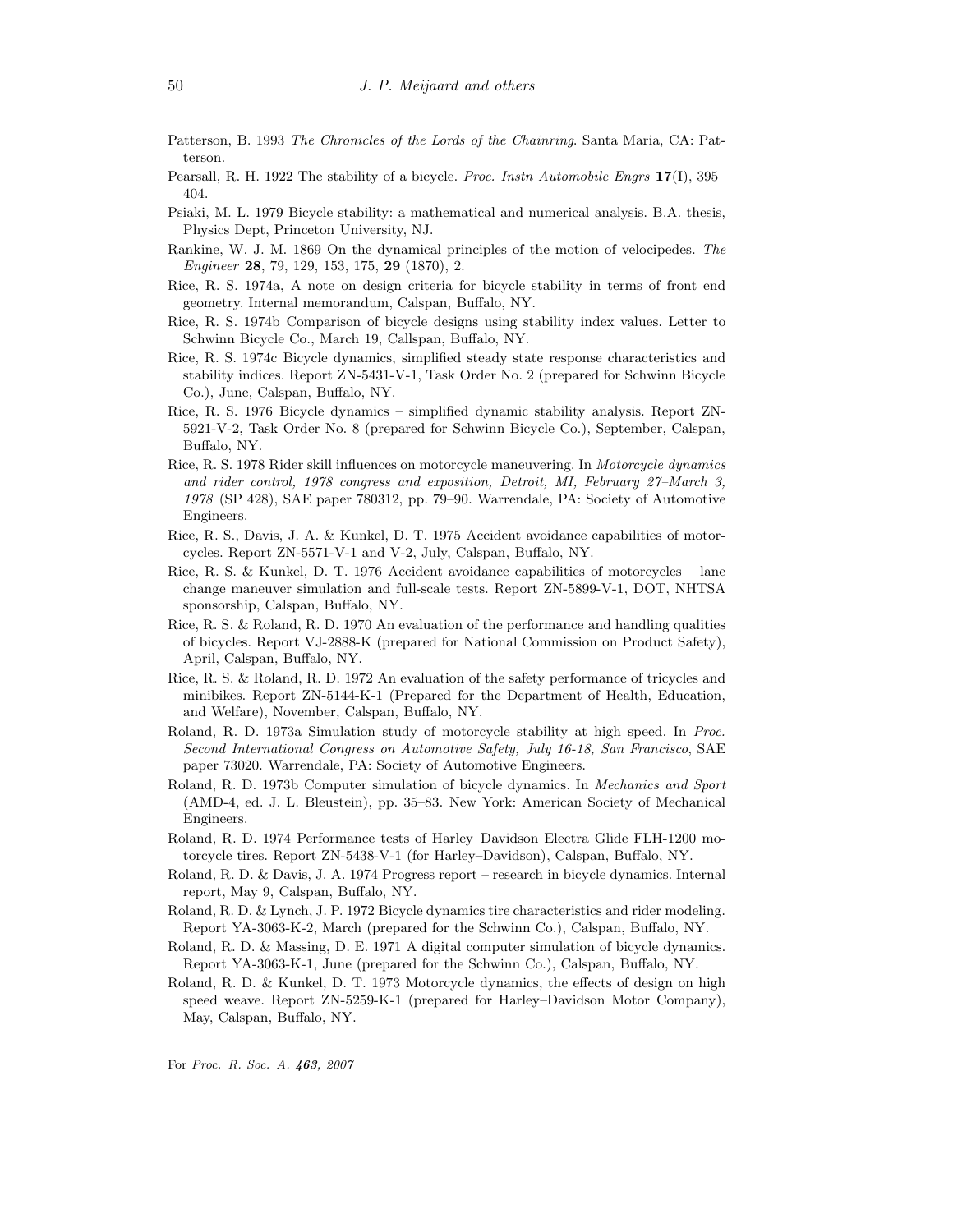- Roland, R. D. & Rice, R. S. 1973 Bicycle dynamics, rider guidance modeling and disturbance response. Report ZS-5157-K-1, April, Calspan, Buffalo, NY.
- Routh, G. R. R. 1899 On the motion of a bicycle. The Messenger of Mathematics 28, 151–169.
- Ruina, A. 1998 Non-holonomic stability aspects of piecewise holonomic systems. Rep. Math. Phys.  $42(1/2)$ , 91-100.
- SAE (Society of Automotive Engineers) 2001 Vehicle dynamics terminology SAE J670e. In 2001 SAE handbook. Warrendale, PA: SAE International.
- Sayers, M. W. 1991a Symbolic computer language for multibody systems. J. Guidance Control Dynam. 14, 1153–1163.
- Sayers, M. W. 1991b Symbolic vector/dyadic multibody formalism for tree-topology systems. J. Guidance Control Dynam. 14, 1240–1250.
- Schwab, A. L. 2002 Dynamics of flexible multibody systems. Ph.D. thesis, Delft University of Technology, Delft.
- Schwab, A. L. & Meijaard, J. P. 1999 Dynamics of flexible multibody systems having rolling contact: application of the wheel element to the dynamics of road vehicles. Vehicle Syst. Dyn. Suppl. 33, 338–349.
- Schwab, A. L. & Meijaard, J. P. 2003 Dynamics of flexible multibody systems with nonholonomic constraints: a finite element approach. *Multibody Syst. Dyn.* **10**, 107–123.
- Schwab, A. L., Meijaard, J. P. & Papadopoulos, J. M. 2005 Benchmark results on the linearized equations of motion of an uncontrolled bicycle. KSME J. Mech. Sci. Technology  $19(1), 292 - 304.$
- Schwab, A. L., Meijaard, J. P. & Kooijman, J. D. G. 2006 Experimental validation of a model of an uncontrolled bicycle. In III European Conference on Computational Mechanics of Solids, Structures and Coupled Problems in Engineering, Lisbon, Portugal,  $5-9$  June  $2006$  (C.A. Mota Soares et al. eds), 16 pp.
- Seffen, K. A. 1999 Bicycle-rider dynamics: equations of motion and controllability. Joint technical report, UMIST/ME/AM/15.07.99/CUED, Cambridge University Engineering Department CUED/C-EDC/TR 79.
- Seffen, K. A., Parks, G. T. & Clarkson, P. J. 2001 Observations on the controllability of motion of two-wheelers. Proc. Instn Mech. Engrs Pt I Systems and Control Engng  $215(12), 143\hbox{--}156.$
- Sharp, A. 1896 Bicycles and tricycles: an elementary treatise on their design and construction. London: Longmans, Green & Co.
- Sharp, R. S. 1971 The stability and control of motorcycles. J. Mech. Engng Sci. 13, 316– 329.
- Sharp, R. S. 1985 The lateral dynamics of motorcycles and bicycles. Vehicle Syst. Dyn. 14, 265–283.
- Singh, D. V. 1964 Advanced concepts of the stability of two-wheeled vehicles application of mathematical analysis to actual vehicles. Ph.D. Thesis, Dept of Mechanical Engineering, University of Wisconsin, Madison.
- Singh, D. V. & Goel, V. K. 1971 Stability of Rajdoot scooter. SAE Paper 710273, Society of Automotive Engineers, Warrendale, PA.
- Singh, D. V. & Goel, V. K. 1976 Stability of single track vehicles. In Proceedings of IUTAM symposium, the dynamics of vehicles on roads and on tracks, Delft, the Netherlands, August 18–22, 1975 (ed. H.B. Pacejka), pp. 187–196. Amsterdam: Swets & Zeitlinger.
- Steele Jr, G. L. 1990 Common Lisp, the language, 2nd edn. Digital Press, USA.
- Strogatz, S. H. 1994 Nonlinear dynamics and chaos: with applications to physics, biology, chemistry, and engineering. Perseus Books, Cambridge, MA.
- Timoshenko, S. & Young, D. H. 1948 Advanced dynamics. New York: McGraw-Hill.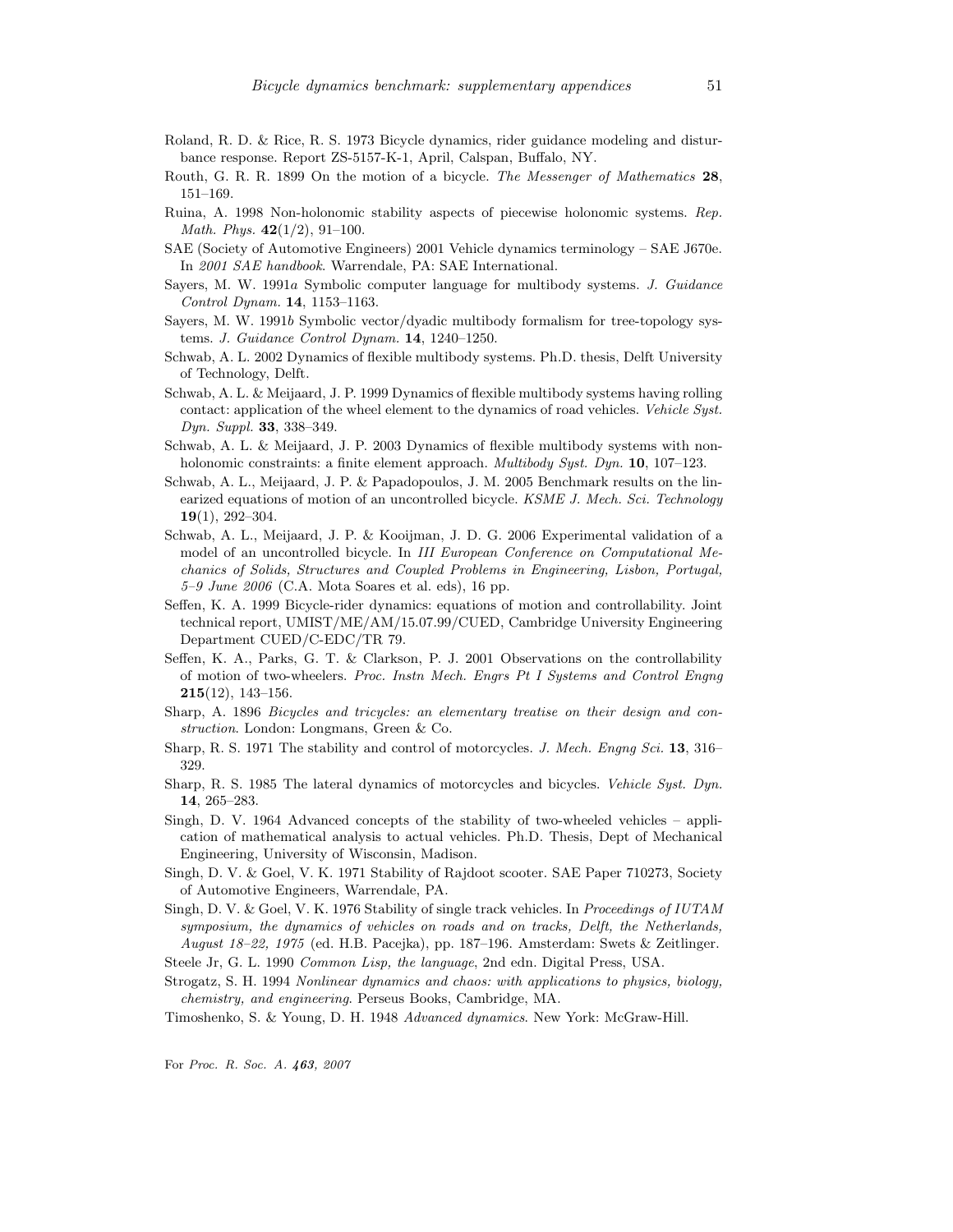- Van der Werff, K. 1977 Kinematic and dynamic analysis of mechanisms, a finite element approach. Ph.D. thesis, Delft University of Technology, Delft.
- Van Zytveld, P. J. 1975 A method for the automatic stabilization of an unmanned bicycle. Engineer's thesis, Dept of Aeronautics and Astronautics, Stanford University, CA. (See equivalently a report with the same title and date, with a cover from the Stanford University Center for Systems Research, Guidance and Control Laboratory.)
- Wallace, J. 1929 The super-sports motor cycle (with an appendix on steering layout). Proc. Instn Automobile Engrs 24, 161–231.
- Weir, D. H. 1972 Motorcycle handling dynamics and rider control and the effect of design configuration on response and performance. Ph.D. thesis, University of California at Los Angeles, CA.
- Weir, D. H. & Zellner, J. W. 1978 Lateral-directional motorcycle dynamics and rider control. In Motorcycle dynamics and rider control, 1978 congress and exposition, Detroit, MI, February 27–March 3, 1978 (SP 428), SAE paper 780304, pp. 7–31. Warrendale, PA: Society of Automotive Engineers.
- Whipple, F. J. W. 1899 The stability of the motion of a bicycle. Quart. J. Pure Appl. Math. 30, 312–348.
- Whitt, F. R. & Wilson, D. G. 1974 Bicycling science, 1st edn, Cambridge, MA: MIT Press.
- Wilson, D. G. 2004 Bicycling science, 3rd edn, with contributions by Jim Papadopoulos. Cambridge, MA: MIT Press.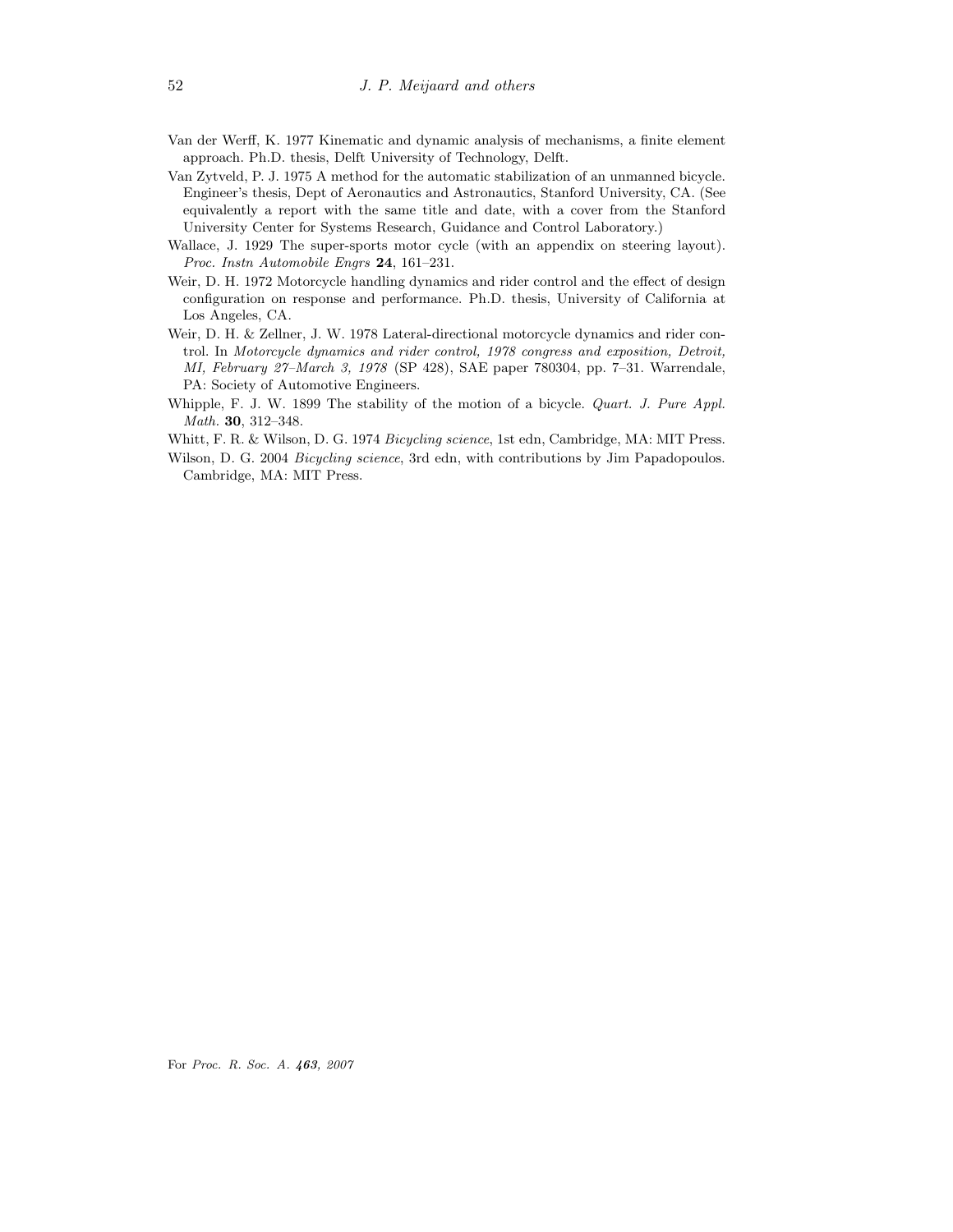# 2. SPACAR model

The SPACAR model for the benchmark bicycle is sketched in figure 5 and the input file for the SPACAR program describing this model is presented in  $\S 2a$ .

Because the SPACAR program is based on finite element methods (FEM), the input file shows an FEM structure. The SPACAR input file is roughly divided into four parts: element declaration and connectivity, nodal data, boundary conditions, and some additional data like masses, inertias, applied forces and simulation settings.

In the first section of input in  $\S 2a$  the elements are declared: they are given a type, a unique element number followed by a list of node numbers and an initial rotation axis. These element statements implicitly define the associated nodes. The nodes are either translational or rotational. A hinge element allows large relative rotation between two rotational nodes. A wheel element allows rolling contact at the contact point node. A pinbody element generates a node within a rigid body by which another finite element can be connected. Within this finite element approach a rigid body can be defined in two ways: either as a deformable element with all deformation modes set to zero or as a body with one three-degree-of-freedom translational node and one three-degree-of-freedom rotational node.

In the second section of the input file the nodes, which are placed at the centres of mass of the rigid bodies, are given their reference-configuration coordinates. Translational nodes have three coordinates  $(x, y, z)$  in a global reference frame whereas rotational nodes are parameterized by four Euler parameters. These parameters are set to  $(1, 0, 0, 0)$ , the unit transformation, in the reference configuration.

The approach in establishing a bicycle model is to consider it in a reference configuration: upright, orientated along the x-axis, and with the rear contact at the origin. This configuration is used to define nodal positions and rigid body orientations. Relative to this reference configuration it is easy to set an initial lean or steer angle and set the rates as initial conditions. However, to do a simulation from an arbitrary configuration, the system must be driven there by specifying a path from the initial configuration to the desired initial state.

Any consistent set of units may be used. Here SI units are used.

In the third section the boundary conditions are set. The implicit definition is that all nodes are free and all elements are rigid. A node's position or orientation in space can be fixed by the fix command; otherwise it is free to move in space. An element can be allowed to 'deform'; e.g. a hinge element is allowed to rotate, by the rlse command. A non-zero prescribed 'deformation' mode is specified by inpute, e.g. the forward motion of the bicycle in this example. For generating linearized equations of motion the line command identifies a degree of freedom to be used. The enhc command ties a non-holonomic constraint to a configuration space coordinate so as to identify those configuration coordinates for which the time derivative is not a velocity degree of freedom.

In the last section mass and inertia are added to the nodes, one value for translational nodes and six values for rotational nodes (the terms in the upper triangle portion of the inertia matrix in the initial configuration). Finally applied (constant) forces are added and some initial conditions and simulation settings are made.

When the program is run, for each output time step, all system variables (coordinates, deformations, speeds, accelerations, nodal forces, element forces, etc.) are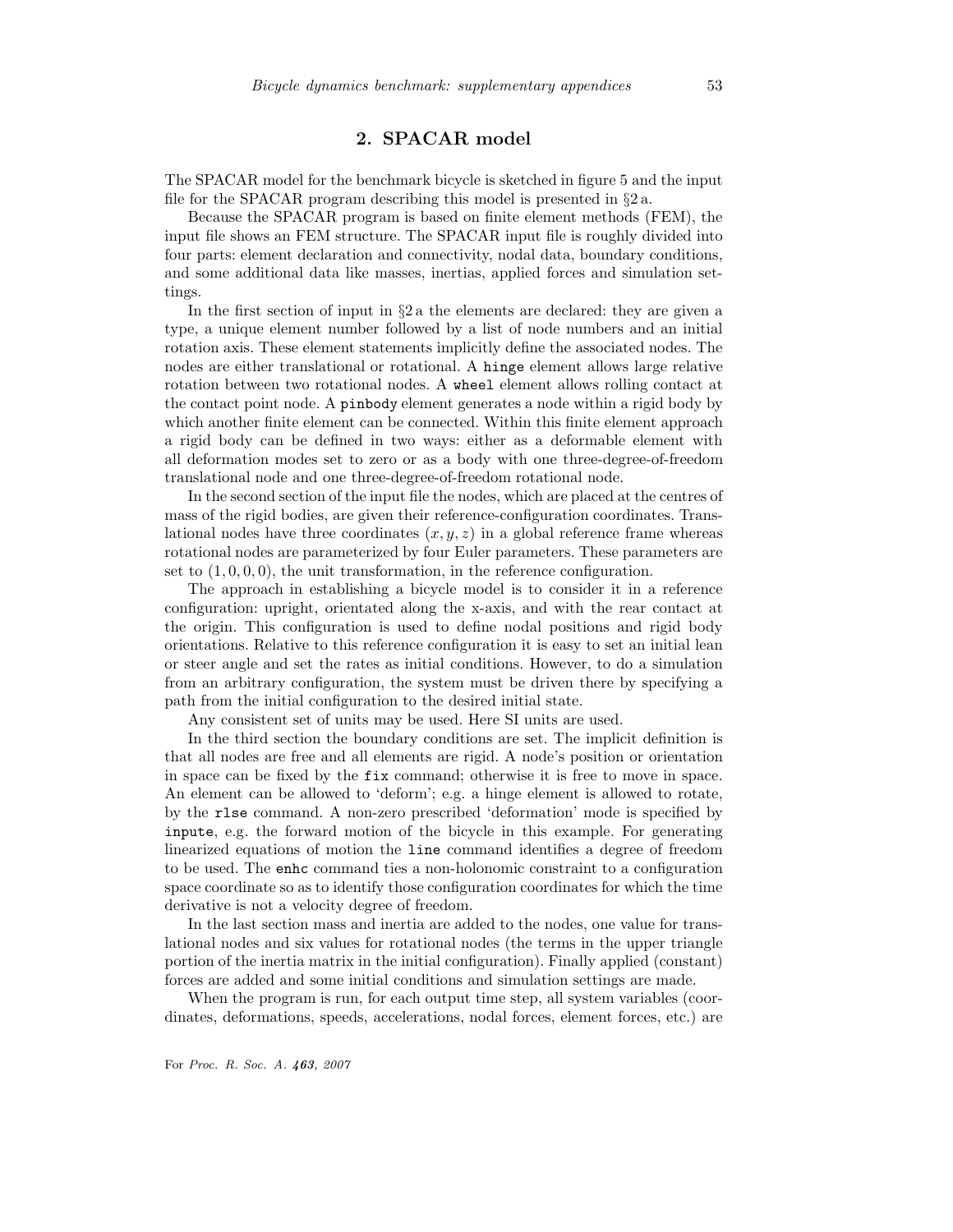written to standard files which can later be read by other software for plotting or analysis. At every time step the numeric values of the coefficients of the SPACAR semi-analytic linearization are also written to standard files.



Figure 5. Sketch of the bicycle model for SPACAR input together with node numbers (straight arrows for translations  $1 \cdots 8$ , curved arrows for rotations  $9 \cdots 15$ ) and element numbers encircled.

# (a) SPACAR Input file

The sketch of this model is shown in figure 5.

```
% SPACAR input file for bicycle benchmark I
% SECTION 1, ELEMENT DECLARATION AND CONNECTIVITY:
% type number nodes rotation axis vector
hinge 1 9 10 0 0 1 % yaw angle rear frame between node 9(ground) and 10
hinge 2 10 11 1 0 0 % lean angle rear frame between node 10 and 11
hinge 3 11 13 0 1 0 % pitch angle rear frame between node 11 and 13(frame)
hinge 4 13 12 0 1 0 % rear wheel rotation between 13(frame) and 12(wheel)
wheel 5 3 12 2 0 1 0 % rear wheel, cm nodes 3, 12, contact pnt 2
pinbody 6 4 13 3 % node 3(rear hub) in rigid body nodes 4, 13(frame)
pinbody 7 4 13 5 % node 5(head) in rigid body nodes 4, 13(frame)
hinge 8 13 14 0.32491969623291 0 1.0 % steering angle between 13 and 14
pinbody 9 5 14 6 % node 6(cm fork) in rigid body 5, 14(front frame)
pinbody 10 5 14 7 % node 7(front hub) in rigid body 5, 14(front frame)
hinge 11 14 15 0 1 0 % front wheel rotation between 14 and 15(wheel)
wheel 12 7 15 8 0 1 0 % front wheel, cm nodes 7, 15, contact pnt 8
pinbody 13 1 9 2 % node 2(rear contact pnt) in rigid body nodes 1, 9
% SECTION 2, NODAL DATA:
% node initial coordinates, all rotational nodes are initialized:(1,0,0,0)
```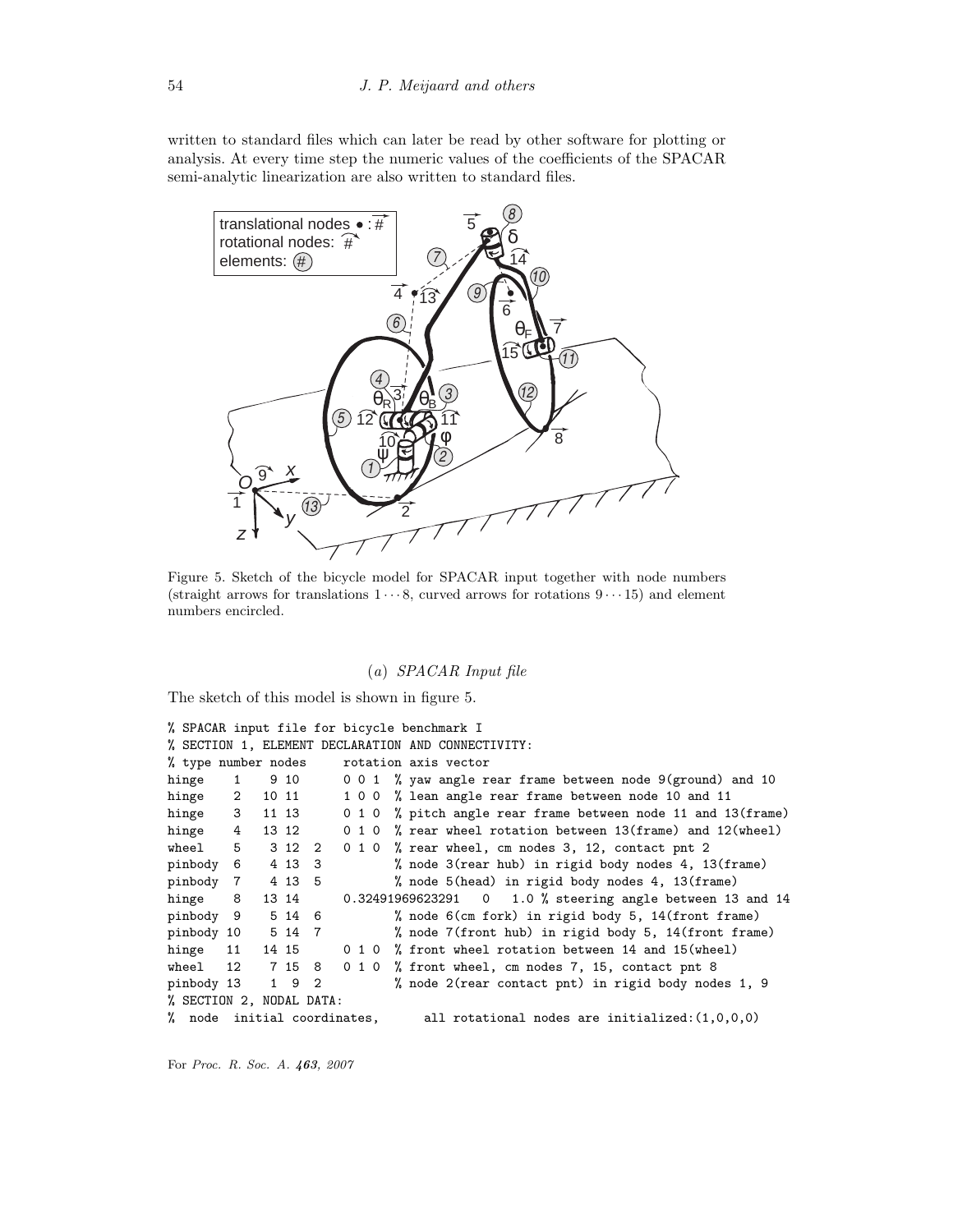```
x 1 0 0 0 % fixed origin
x 2 0 0 0 % rear contact point
x 3 0 0 -0.3 % rear hub
x 4 0.3 0 -0.9 % cm rear frame + rigid rider
x 5 0.80757227339038 0 -0.9 % steering head
x = 6 0.9 0 -0.7 % cm front fork + handle bars
x 7 1.02 0 -0.35 % front hub
x 8 1.02 0 0 % front contact point
% SECTION 3, BOUNDARY CONDITIONS:
% type number components
fix 1 1 2 3 % fix all(1,2,3) translations node 1(ground)
fix 9 1 2 3 4 % fix all(1,2,3,4) rotations node 9(ground)<br>rlse 1 1 % release rotation(1) hinge 1: yaw
rlse 1 1 % release rotation(1) hinge 1: yaw
rlse 3 1 % release rotation(1) hinge 3: pitch<br>rlse 11 1 % release rotation(1) hinge 11: from
                    % release rotation(1) hinge 11: front wheel rotation
rlse 13 1 2 3 % release all relative displacements(1,2,3) in pinbody 13
inpute 4 1 % rotation(1) hinge 4 is prescribed motion for forward speed
line 2 1 % generate linearized eqns for rotation(1) hinge 2: lean
line 8 1 % generate linearized eqns for rotation(1) hinge 8: steering
% tie a a non-holonomic constraint to a configuration space coordinate
%type lmnt mode lmnt mode (lmnt means element number)
enhc 5 4 13 1 % wheel 5 4=long slip tied to pinbody 13 1=x-disp node 2
enhc 5 5 13 2 % wheel 5 5=lat slip tied to pinbody 13 2=y-disp node 2
enhc 12 4 1 1 % wheel 12 4=long slip tied to hinge 1 1=yaw rear frame
enhc 12 5 11 1 % wheel 12 5=lat slip tied to hinge 11 1=front wheel rot
% SECTION 4, ADDITIONAL DATA: MASS, INERTIA, APPLIED FORCES, AND SIMULATION SETTINGS
% node mass:(m) or mass moment of inertia:(Ixx,Ixy,Ixz,Iyy,Iyz,Izz)
mass 3 2.0 % mass rear wheel
mass 12  0.0603  0  0  0.12  0  0.0603  % inertia rear wheel
mass 4 85.0 \% mass rear frame + rider
mass 13 9.2 0 2.4 11.0 0 2.8 % inertia rear frame + rider
mass 6 4.0 \% mass front frame + handle bars
mass 14 0.05892 0 -0.00756 0.06 0 0.00708 % inertia front frame + handle bars
mass 7 3.0 <br>mass 15 0.1405 0 0 0 0.28 0 0.1405 % inertia front wheel
                         0.28 0 0.1405 % inertia front wheel
% node applied force vector (gravity used g = 9.81)
force 3 0 0 19.62 % gravity force rear wheel
force 4 0 0 833.85 % gravity force rear frame + rider
force 6 0 0 39.24 % gravity force front frame + handle bars
force 7 0 0 29.43 % gravity force front wheel
% initial conditions
ed 4 1 -3.333333333 % angular velocity in hinge 4(forward speed) set to -3.333333333
% simulation settings
epskin 1e-6 % set max constraint error for Newton-Raphson iteration
epsint 1e-5 % set max numerical integration error on coordinates
epsind 1e-5 % set max numerical integration error on speeds
timestep 100 2.0 % set number of output timesteps and simulation time<br>hmax 0.01 % set max step size numerical integration
                    % set max step size numerical integration
end % end of run
eof % end of file
```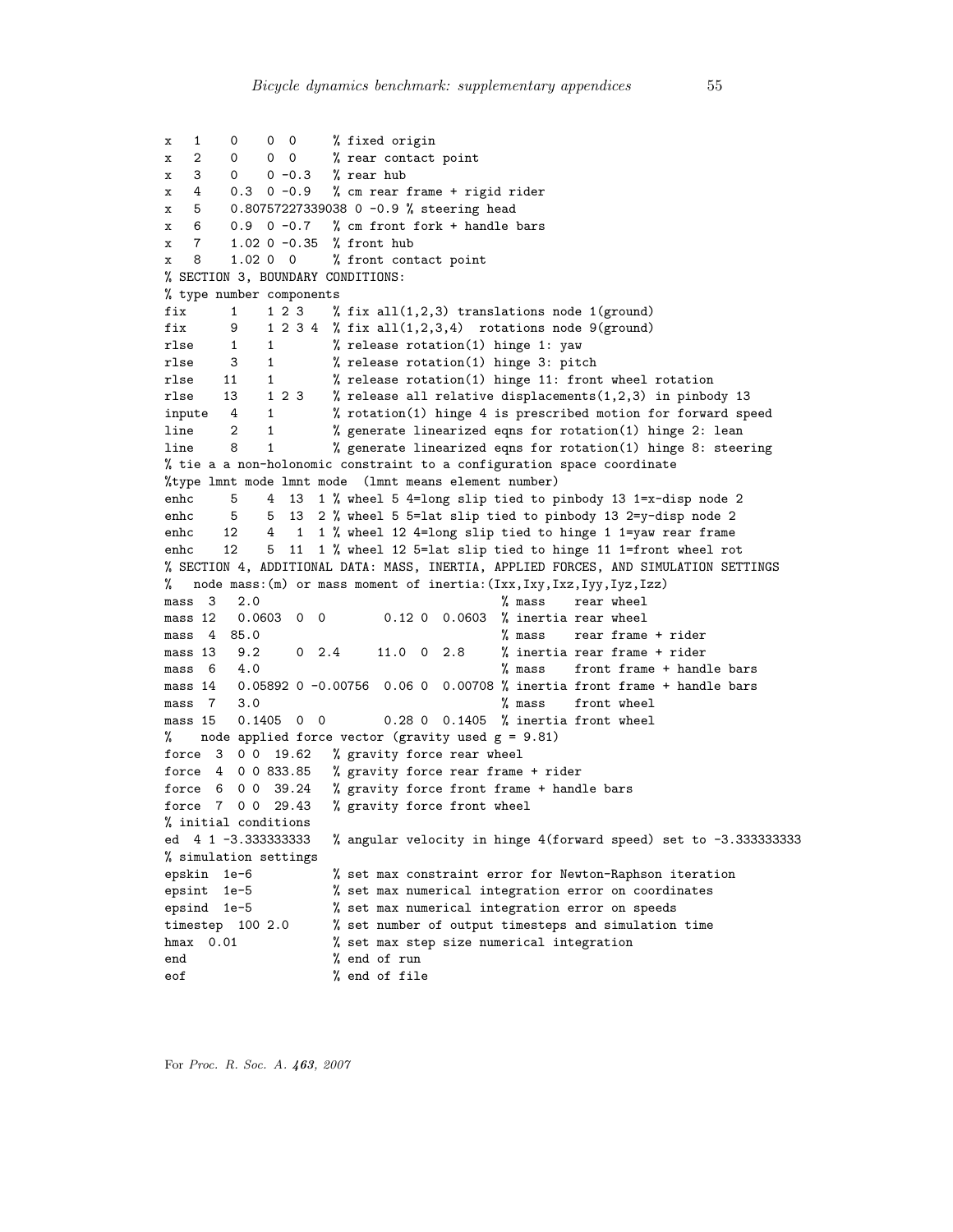# 3. AutoSim model

The AutoSim 2.80 input file used for the bicycle model is listed below. The generalized coordinates and velocities are the same as those in the SPACAR model. Two massless intermediate reference frames have been introduced: a yawing frame describing the horizontal translation and yawing of the rear frame and a rolling frame describing the lean of the rear frame with respect to the yawing frame. These additional frames allow a better control over the choice of the generalized coordinates by the program. The holonomic constraint at the rear wheel is automatically satisfied. The holonomic constraint at the front wheel and the four non-holonomic constraints are explicitly defined in the input file. For more details on the syntax used see the AutoSim documentation.

# (a) AutoSim Input file

```
;;;; This is the file fietsap2.lsp, with the benchmark1 model.
;; Set up preliminaries:
(reset)
(si)
(add-gravity :direction [nz] :gees g)
(set-names g "Acceleration of gravity" )
(set-defaults g 9.81) ; this value is used in the benchmark.
;; The name of the model is set to the string "fiets".
(setsym *multibody-system-name* "fiets")
;; Introduce a massless moving reference frame. This frame has x and y
;; translational degrees of freedoms and a yaw rotational degree of freedom.
( add-body yawframe :name "moving yawing reference frame"
 :parent n :translate (x y) :body-rotation-axes z
 :parent-rotation-axis z :reference-axis x :mass 0
 :inertia-matrix 0 )
;; Introduce another massless moving reference frame. This frame has a rolling
;; (rotational about a longitudinal axis) degree of freedom.
( add-body rollframe :name "moving rolling reference frame" :parent yawframe
 :body-rotation-axes (x) :parent-rotation-axis x :reference-axis y :mass 0
 :inertia-matrix 0 )
;; Add the rear frame of the bicycle. The rear frame has a pitching (rotation
;; about the local lateral y-axis of the frame) degree of freedom.
( add-body rear :name "rear frame" :parent rollframe
 :joint-coordinates (0 0 "-Rrw") :body-rotation-axes y
 :parent-rotation-axis y :reference-axis z :cm-coordinates (bb 0 "Rrw-hh")
 :mass Mr :inertia-matrix ((Irxx 0 Irxz) (0 Iryy 0) (Irxz 0 Irzz)) )
( set-names
 Rrw "Rear wheel radius"
 bb "Longitudinal distance to the c.o.m. of the rear frame"
 hh "Height of the centre of mass of the rear frame"
 Mr "Mass of the rear frame"
 Irxx "Longitudinal moment of inertia of the rear frame"
 Irxz "Minus product of inertia of the rear frame"
 Iryy "Transversal moment of inertia of the rear frame"
 Irzz "Vertical moment of inertia of the rear frame" )
( set-defaults Rrw 0.30 bb 0.3 hh 0.9
 Mr 85.0 Irxx 9.2 Irxz 2.4 Iryy 11.0 Irzz 2.8 )
```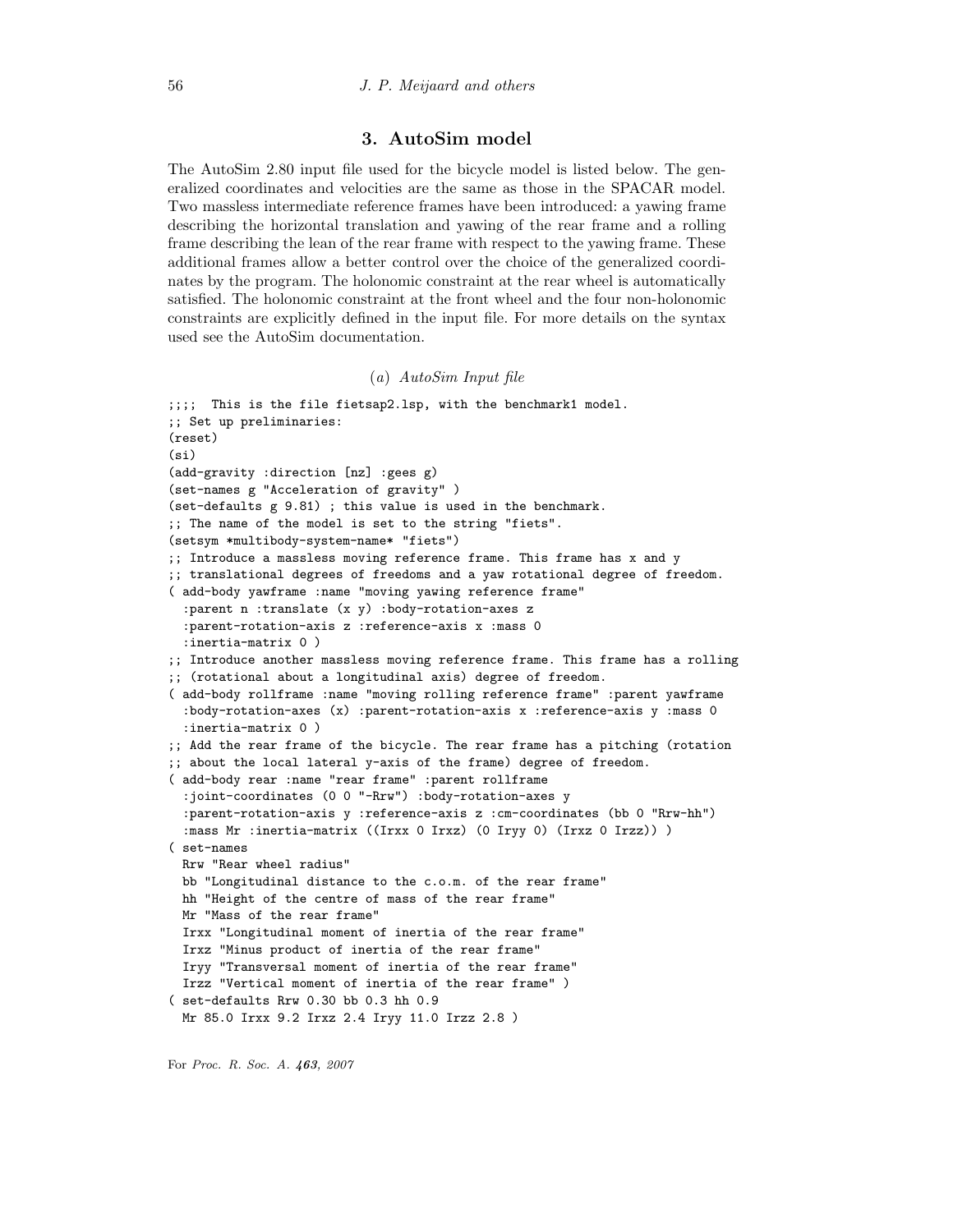```
;; Add the rear wheel of the vehicle. This body rotates
;; about the y axis of its physical parent, the rear frame.
( add-body rw :name "rear wheel" :parent rear :body-rotation-axes y
 :parent-rotation-axis y :reference-axis z :joint-coordinates (0 0 0)
 :mass Mrw :inertia-matrix (irwx irwy irwx) )
( set-names
 Mrw "mass of the rear wheel"
 irwx "rear wheel in-plane moment of inertia"
 irwy "rear wheel axial moment of inertia" )
(set-defaults Mrw 2.0 irwx 0.0603 irwy 0.12)
;; Now we proceed with the front frame.
;; Define the steering and reference axes of the front frame.
;; Add in the front frame: define some points.
( add-point head :name "steering head point B" :body n
 :coordinates (xcohead 0 zcohead) )
( add-point frontcmpoint :name "c.o.m. of the front frame" :body n
 :coordinates (xfcm 0 zfcm) )
( set-names
 epsilon "steering head angle"
 xcohead "x coordinate of the steering head point B"
 zcohead "z coordinate of the steering head point B"
 xfcm "x coordinate of the c.o.m. of the front frame"
 zfcm "z coordinate of the c.o.m. of the front frame" )
( set-defaults epsilon 0.314159265358979316
 xcohead 1.10 zcohead 0.0 xfcm 0.90 zfcm -0.70 )
( add-body front :name "front frame" :parent rear :body-rotation-axes z
  :parent-rotation-axis "sin(epsilon)*[rearx]+cos(epsilon)*[rearz]"
 :reference-axis "cos(epsilon)*[rearx]-sin(epsilon)*[rearz]"
 :joint-coordinates head :cm-coordinates frontcmpoint :mass Mf
 :inertia-matrix ((Ifxx 0 Ifxz) (0 Ifyy 0) (Ifxz 0 Ifzz))
 :inertia-matrix-coordinate-system n )
( set-names
 Mf "Mass of the front frame assembly"
 Ifxx "Longitudinal moment of inertia of the front frame"
 Ifxz "Minus product of inertia of the front frame"
 Ifyy "Transversal moment of inertia of the front frame"
 Ifzz "Vertical moment of inertia of the front frame" )
( set-defaults Mf 4.0
 Ifxx 0.05892 Ifxz -0.00756 Ifyy 0.06 Ifzz 0.00708 )
;; Add in the front wheel:
( add-point fw_centre :name "Front wheel centre point" :body n
  :coordinates (ll 0 "-Rfw") )
( add-body fw :name "front wheel" :parent front :body-rotation-axes y
 :parent-rotation-axis y :reference-axis "[nz]"
 :joint-coordinates fw_centre :mass Mfw :inertia-matrix (ifwx ifwy ifwx) )
( set-names
 ll "Wheel base"
 Rfw "Radius of the front wheel"
 Mfw "Mass of the front wheel"
 ifwx "In-plane moment of inertia of the front wheel"
 ifwy "Axial moment of inertia of the front wheel" )
(set-defaults ll 1.02 Rfw 0.35 Mfw 3.0 ifwx 0.1405 ifwy 0.28)
```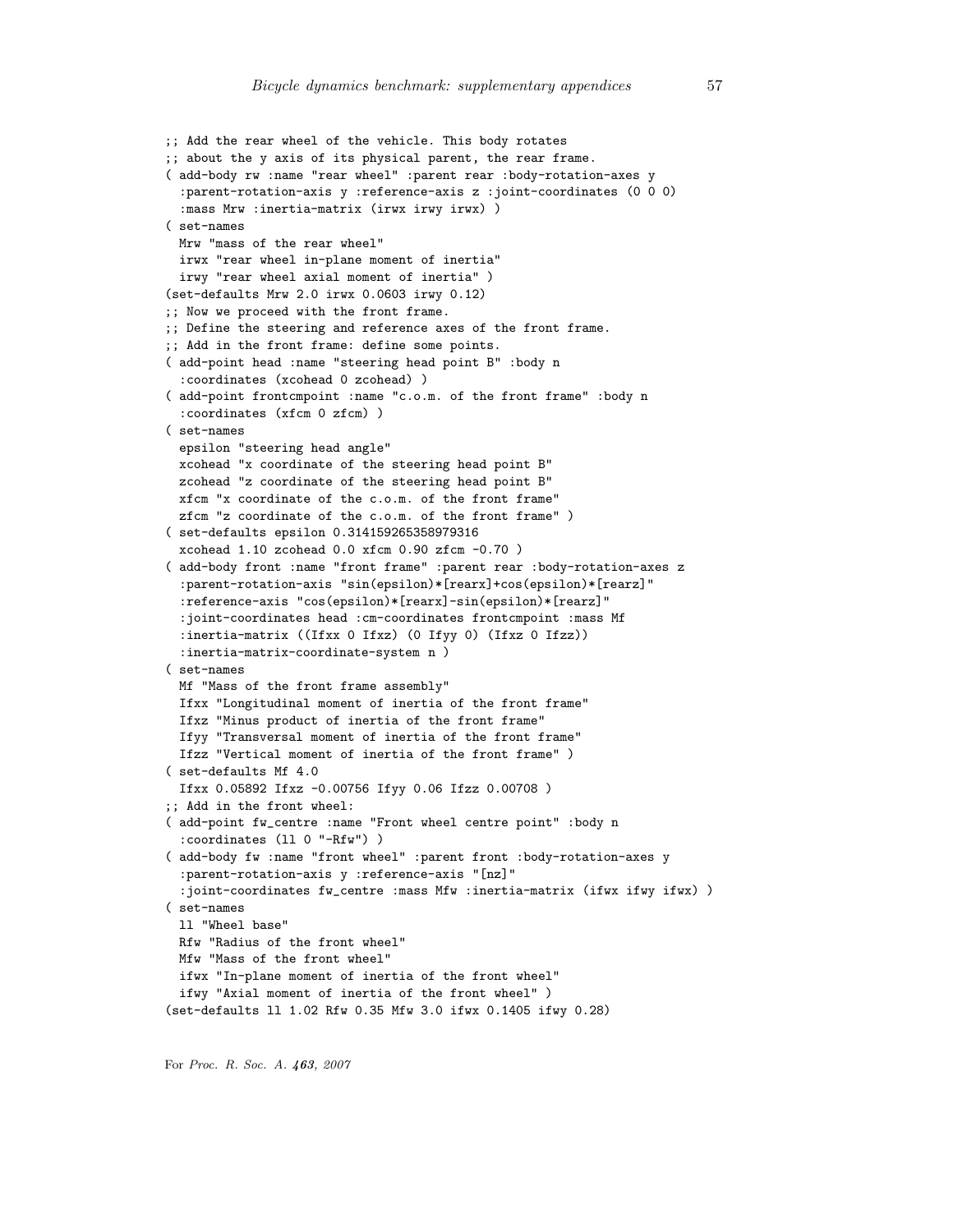```
;; The system is complete, except for the contact constraints at the wheels.
;; The holonomic constraint at the rear wheel is automatically satisfied.
;; The rear wheel slip is zero.
( add-speed-constraint "dot(vel(yawframe0),[yawframex])+Rrw*(ru(rear)+ru(rw))"
 :u "tu(yawframe,1)" )
(add-speed-constraint "dot(vel(yawframe0),[yawframey])" :u "tu(yawframe,2)")
;; For the front wheel we have a holonomic constraint for the contact and two
;; non-holonomic slip constraints. The slip velocities are defined now.
(setsym singammafw "dot([fwy],[nz])")
(setsym cosgammafw "sqrt(1-@singammafw**2)")
(setsym fw_rad "([nz] - [fwy]*@singammafw)/@cosgammafw")
(setsym slipfw_long "dot(vel(fw0)+Rfw*cross(rot(fw),@fw_rad),[nx])")
;; No longitudinal slip on front wheel;
;; eliminate rotational velocity about the axis
(add-speed-constraint "@slipfw_long" :u "ru(fw)")
;; normal constraint; eliminate the pitch angle
(setsym slipfw_n "dot(vel(fw0)+Rfw*cross(rot(fw),@fw_rad),[nz])")
(add-speed-constraint "@slipfw_n" :u "ru(rear)")
(add-position-constraint "dot(pos(fw0),[nz])+Rfw*@cosgammafw" :q "rq(rear)")
;; No lateral slip on front wheel; eliminate yaw rate of the yawing frame
(setsym slipfw_lat "dot(vel(fw0)+Rfw*cross(rot(fw),@fw_rad),[ny])")
(add-speed-constraint "@slipfw_lat" :u "ru(yawframe)")
(dynamics)
(linear)
```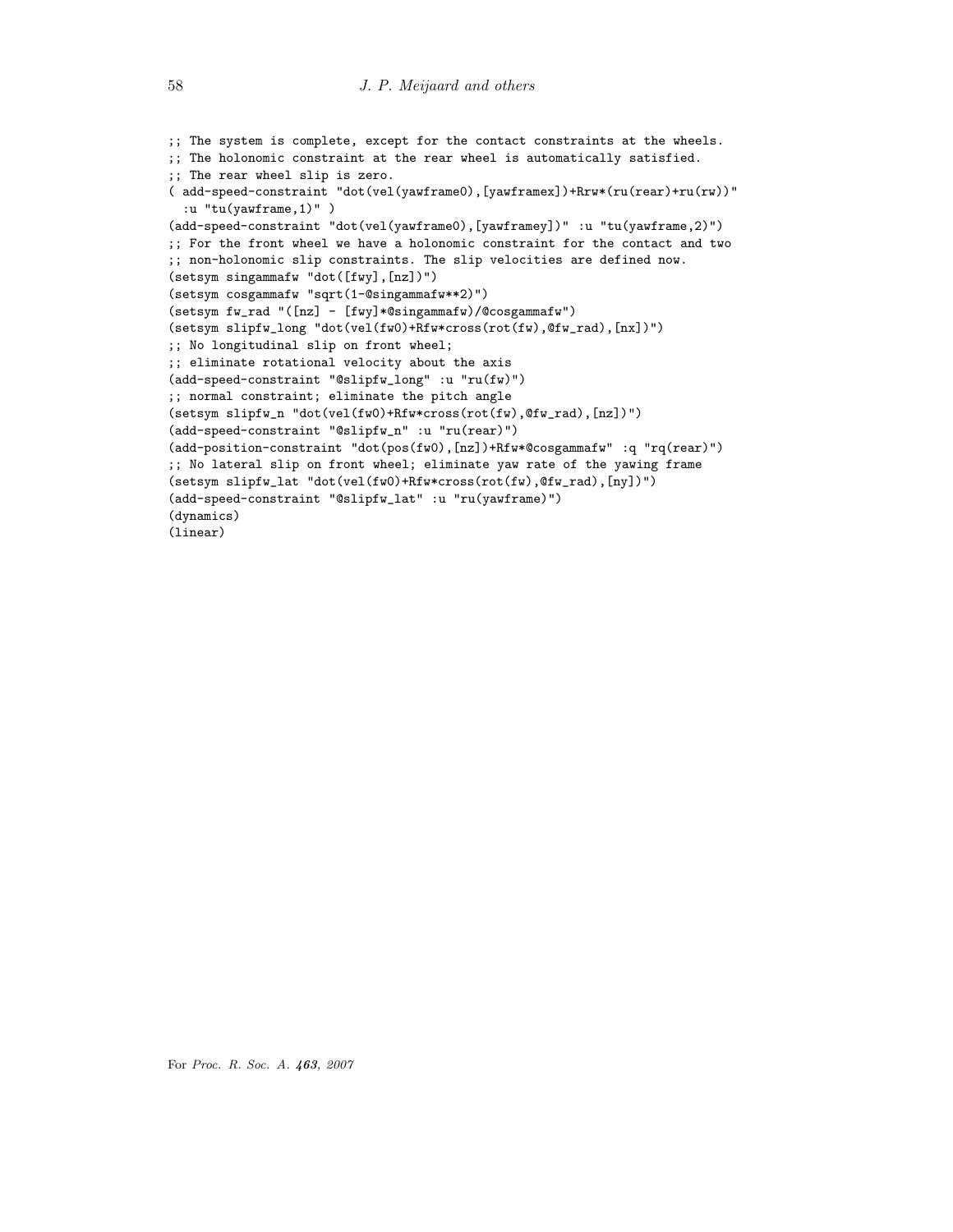# 4. Decoupling of lateral and forward dynamics:  $\dot{v}=0$

Here we present in more detail why symmetry decouples lean and steer from forward motion in the linearized equations. As explained in  $\S 4 c$ , some configuration variables (ignorable coordinates) do not show up in the equations of motion and so are not of central interest. These include position  $(x_P, y_P)$  on the plane, the yaw  $\psi$ , and the net wheel rotations  $\theta_R$  and  $\theta_F$ . Of interest is the evolution of the right lean  $\phi$ , the right steer  $\delta$ , and backwards rear wheel rotation rate  $\theta_R$ . For conceptual and notational convenience define forward speed as  $v = -r_R \dot{\theta}_R$  and use v instead of  $\dot{\theta}_R$ in the discussion below. First we establish the forward motion governing equation when there is no applied thrust.

Without writing explicit non-linear equations, we know they have this in-plane exact reference solution:

$$
v(t) = v^*, \quad \phi(t) = 0 \quad \text{and} \quad \delta(t) = 0 \tag{B1}
$$

where  $v^*$  is an arbitrary constant.

The linearized equations are for small perturbations about this reference solution. For notational simplicity we take the lean and steer perturbations as merely  $\phi$ and  $\delta$  recognizing that we are discussing only infinitesimal values of these variables. For the forward motion take the perturbation to be  $\hat{v}$ .

For the argument below we depend only on the linearity of the equations, and not their detailed form. Take an arbitrary set of initial conditions to be  $(\hat{v}_0, \phi_0, \delta_0)$ . At some definite time later, say  $t_d = 1$  s for definiteness, the values of the speed lean and steer at  $t_d$  must be given by

$$
\begin{bmatrix}\n\hat{v}_d \\
\phi_d \\
\delta_d\n\end{bmatrix} = \mathbf{A} \begin{bmatrix}\n\hat{v}_0 \\
\phi_0 \\
\delta_0\n\end{bmatrix}
$$
\n(B2)

for any possible combination of  $\hat{v}_0, \phi_0$ , and  $\delta_0$ . The matrix

$$
\mathbf{A} = \left[ \begin{array}{ccc} A_{vv} & A_{v\phi} & A_{v\delta} \\ A_{\phi v} & A_{\phi\phi} & A_{\phi\delta} \\ A_{\delta v} & A_{\delta\phi} & A_{\delta\delta} \end{array} \right]
$$

depends on which definite time  $t_d$  is chosen. Because the bicycle rolls on a flat horizontal isotropic plane and there is no time-dependent forcing, the coefficient matrix  $\bf{A}$  is dependent on the time interval  $t_d$  but independent of the starting time.

Now consider an initial condition 1 where only the lean is disturbed:

$$
\left[\begin{array}{c} \hat{v}_0^1 \\ \phi_0^1 \\ \delta_0^1 \end{array}\right] = \left[\begin{array}{c} 0 \\ 1 \\ 0 \end{array}\right]
$$

where we think of 1 as a small perturbation. This results in a perturbation a time  $t_d$  later of

$$
\begin{bmatrix}\n\hat{v}_d^1 \\
\phi_d^1 \\
\delta_d^1\n\end{bmatrix} = \begin{bmatrix}\nA_{v\phi} \\
A_{\phi\phi} \\
A_{\delta\phi}\n\end{bmatrix}
$$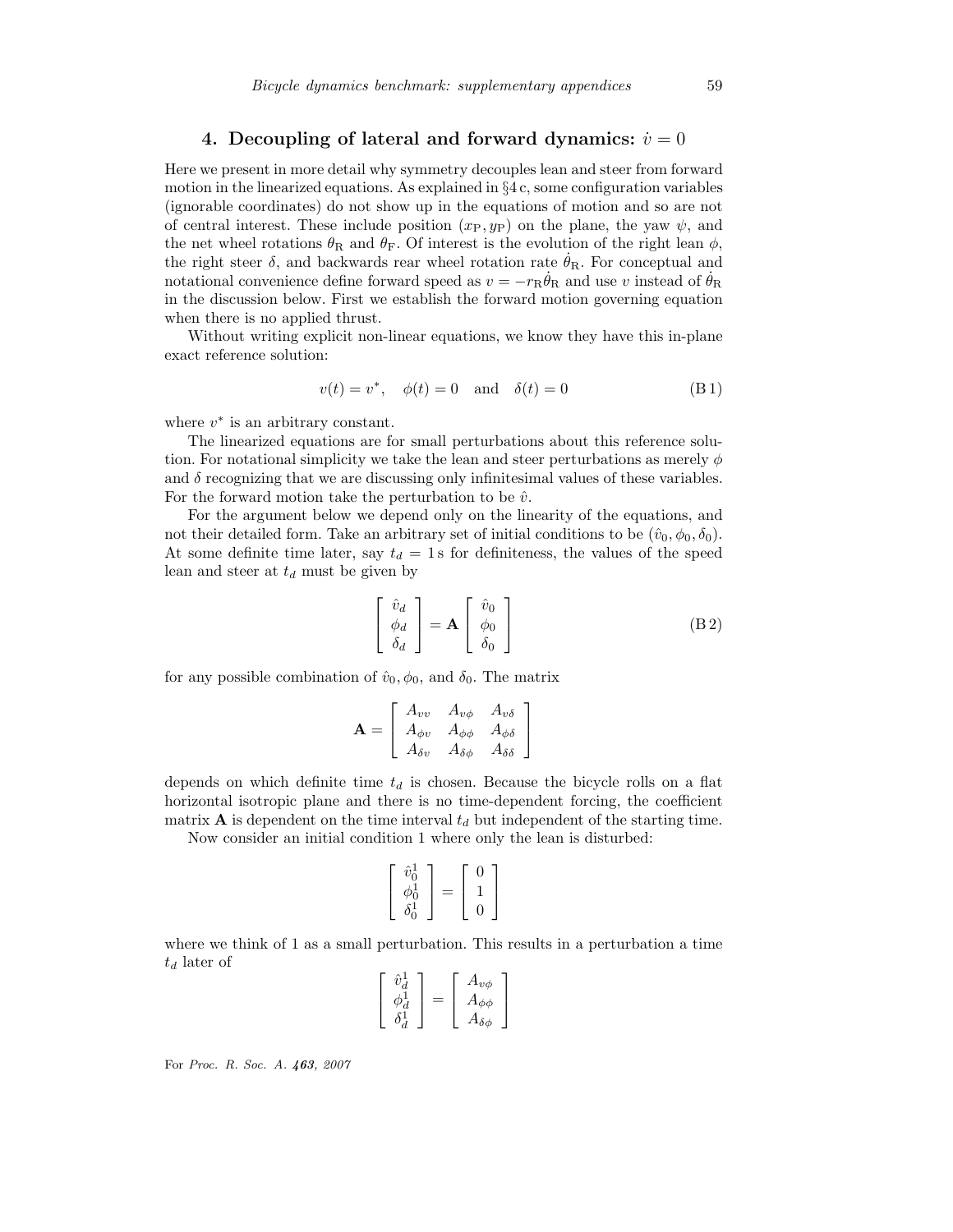where the right side is the middle column of  $A$ . Now consider the opposite perturbation 2 with

$$
\begin{bmatrix}\n\hat{v}_0^2 \\
\phi_0^2 \\
\delta_0^2\n\end{bmatrix} = \begin{bmatrix}\n0 \\
-1 \\
0\n\end{bmatrix}
$$

which results in a perturbation a time  $t_d$  later of

$$
\begin{bmatrix}\n\hat{v}_d^2 \\
\phi_d^2 \\
\delta_d^2\n\end{bmatrix} = \begin{bmatrix}\n-A_{v\phi} \\
-A_{\phi\phi} \\
-A_{\delta\phi}\n\end{bmatrix}
$$

where the right side is the negative of the middle column of  $\bf{A}$ ; for a linear system negating the input negates the output.

Now we invoke lateral symmetry. If knocking a bicycle to the left causes it to speed up, knocking it to the right must cause it to speed up equally. So

$$
v_d^2 = v_d^1 \quad \Rightarrow \quad A_{v\phi} = -A_{v\phi} \quad \Rightarrow \quad A_{v\phi} = 0.
$$

Now we can similarly apply a rightwards perturbation to just the steer. On the one hand linearity requires a negative steer to have the negative effect on forward speed. On the other hand, lateral symmetry requires that a rightwards steer perturbation have an equal effect as a leftwards perturbation. Thus, by the same reasoning as for lean we get  $A_{\nu\delta} = 0$ .

Next, consider perturbations to just the forward speed  $\hat{v}$ . By symmetry these can cause neither left or right lean or steer. So  $A_{\phi v} = A_{\delta v} = 0$ . Thus symmetry reduces the matrix A to having zeros off the diagonal in both the first row and the first column.

Finally, we know the steady upright solution is an exact non-linear solution for any  $v^*$ . Assuming that the full non-linear equations have unique solutions for any given initial conditions, a perturbation in  $v^*$  merely leads to a new constant speed solution at the perturbed  $v^*$ . Thus,  $\hat{v}_d = \hat{v}_0$  and  $A_{vv} = 1$ .

Altogether this means that the linearized equations giving the perturbed values of the state at time  $t_d$  in terms of the initial perturbation are necessarily of the form of equation (B 2) with

$$
\mathbf{A} = \left[ \begin{array}{ccc} 1 & 0 & 0 \\ 0 & A_{\phi\phi} & A_{\phi\delta} \\ 0 & A_{\delta\phi} & A_{\delta\delta} \end{array} \right].
$$

This form must hold for any  $t_d$ . Thus perturbations in lean  $\phi$  and steer  $\delta$  never have influence on the forward speed  $v$  and *vice versa*, perturbations in speed have no influence on lean and steer. Similarly, lean and steer rates  $(\phi, \delta)$  are also decoupled from forward motion. Further, because  $\hat{v}_d = \hat{v}_0$  for all time,  $\hat{v}$  is a constant so

$$
\dot{v} = 0.\t\t(B3)
$$

This is the first of the three linearized equations of motion.

Similar arguments show that forward forcing does not cause lean or steer and that lateral forcing does not cause changes in speed (to first order). Thus a bicycle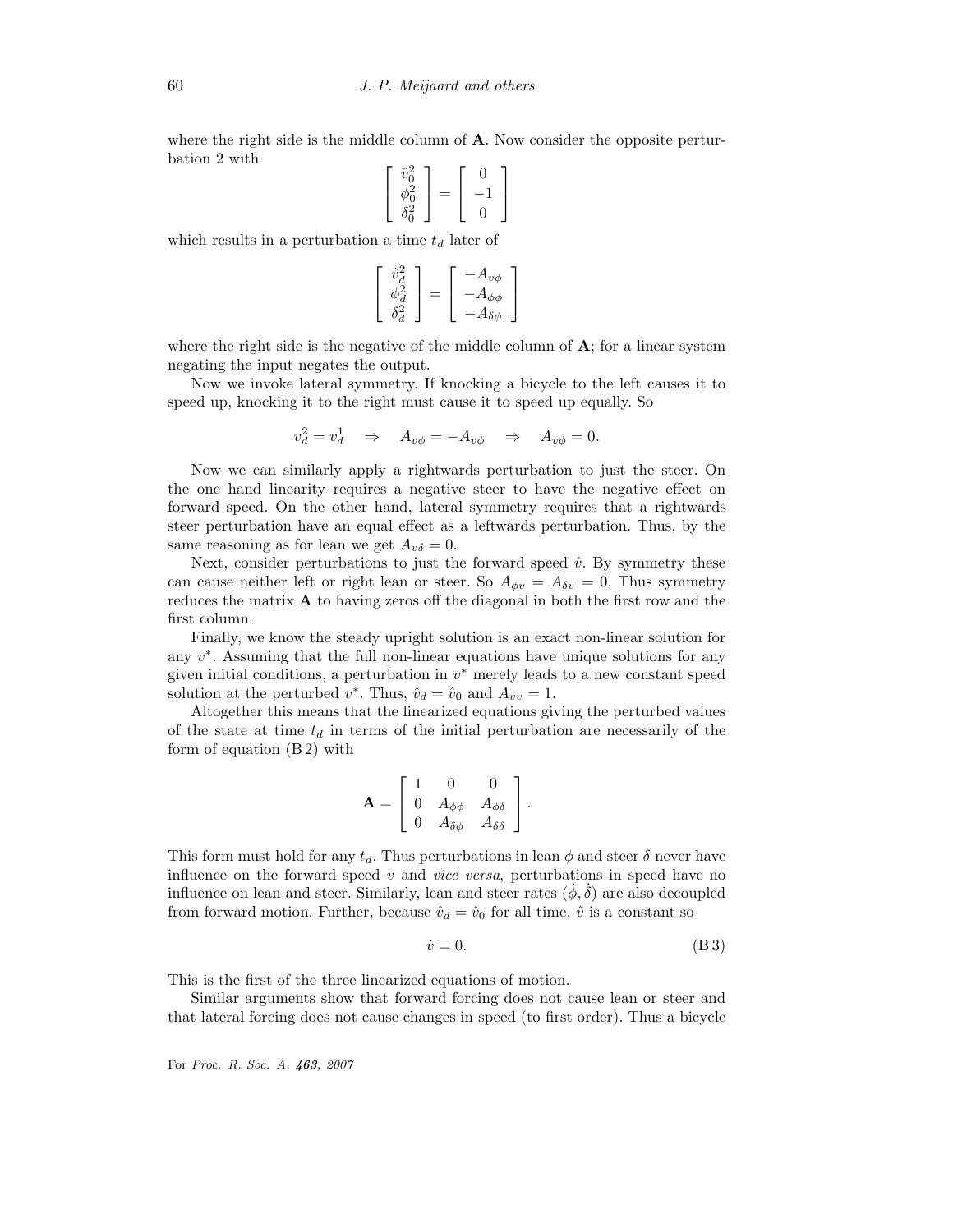which is forced to go at exactly constant speed in a full non-linear analysis has the same linearized lean and steer governing equations as for the bicycle that is free in forward motion. Such is confirmed by SPACAR numerical analysis where

- 1. For sufficiently small deviations from upright, both constant energy and constant speed give the same solutions (to about 9 digits) and
- 2. Both constant speed and constant energy give the same values for the numerical coefficients in the linearized equations. These are also the same as the values presented in the body of the paper here for our ad hoc linearization (to about 14 digits). These two comparisons were also performed by Lennartsson (2006, personal communication).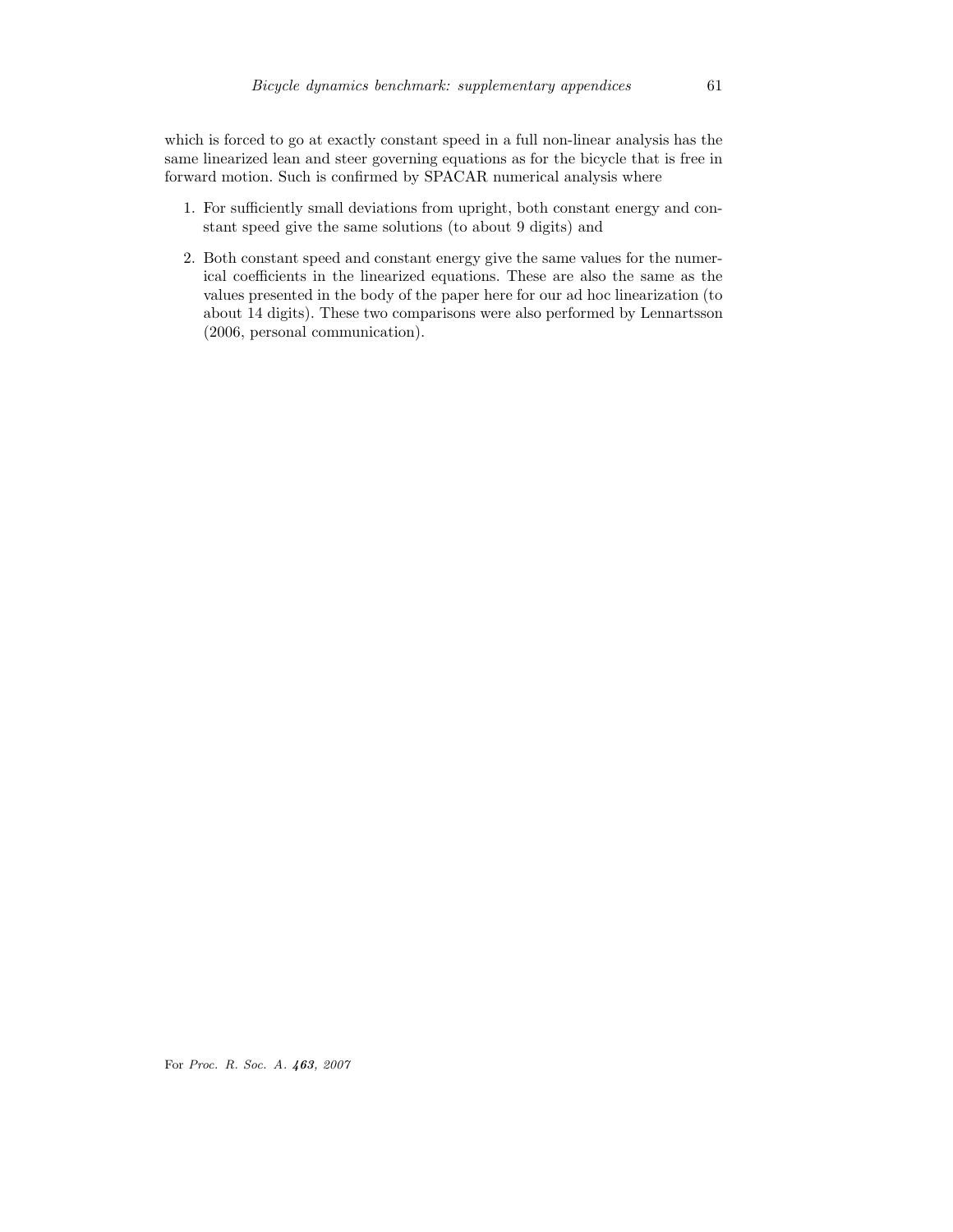## 5. A simplified benchmark model

In a second benchmark various simplifications are made to permit comparison with less complete models. The design parameters are according to table 1 but with the following changes. Both wheels are planar,  $I_{yy} = 2I_{xx}$ , and identical with:  $m_{\rm R} = m_{\rm F} = 3$  kg,  $r_{\rm R} = r_{\rm F} = 0.35$  m, and  $(I_{\rm Rxx}, I_{\rm Ryy}) = (I_{\rm Fxx}, I_{\rm Fyy}) = (0.14, 0.28)$ kgm<sup>2</sup>. The mass of the rear frame and body assembly B is  $m<sub>B</sub> = 85$  kg located at  $(x_B, z_B) = (0.3, -0.9)$  m, whereas the mass moment of inertia is zero,  $I_B = 0$ . The front frame H has neither mass,  $m_H = 0$ , nor inertia moments,  $I_H = 0$ . Substitution of these values of design parameters for the simplified benchmark bicycle in the expressions from appendix A results in the following values for the entries in the mass matrix from (A 20),

$$
\mathbf{M} = \left[ \begin{array}{cc} 69.865 & 1.868\,727\,853\,976\,56 \\ 1.868\,727\,853\,976\,56 & 0.239\,079\,887\,561\,38 \end{array} \right]
$$

,

the entries in the constant stiffness matrix from (A 22) which are to be multiplied by gravity  $g$ ,

$$
\mathbf{K}_0 = \left[ \begin{array}{cc} -78.6 & -2.226\,580\,876\,684\,00 \\ -2.226\,580\,876\,684\,00 & -0.688\,051\,330\,245\,63 \end{array} \right],
$$

the coefficients of the stiffness matrix from (A 24) which are to be multiplied by the square of the forward speed  $v^2$ ,

$$
\mathbf{K}_2 = \left[ \begin{array}{cc} 0, & 74.779\,149\,614\,579\,71 \\ 0, & 2.306\,586\,620\,338\,71 \end{array} \right],
$$

and finally the coefficients of the "damping" matrix from (A 26) which are to be multiplied by the forward speed  $v$ ,

$$
\mathbf{C}_1 = \left[ \begin{array}{rr} 0 & , & 29.140\,558\,140\,953\,37 \\ -0.880\,193\,481\,747\,67, & 1.150\,360\,143\,808\,13 \end{array} \right].
$$

To facilitate comparison with equations or results derived using different methods, eigenvalues are presented. These eigenvalues in the forward speed range show the same structure as those from the full benchmark bicycle, see figure 3, but with slightly different values. The precise eigenvalues for the simplified bicycle benchmark at some forward speeds are presented in table 3.